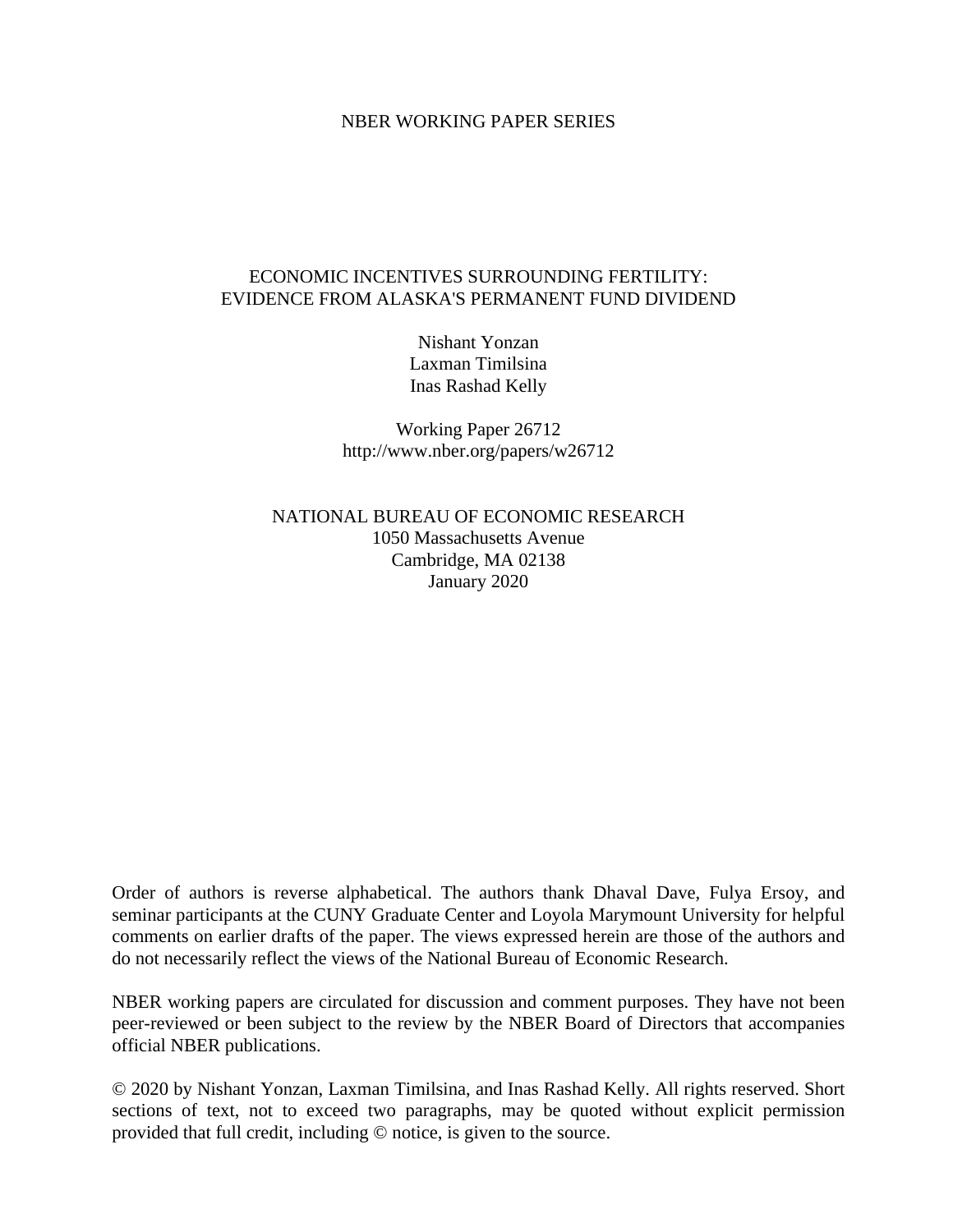Economic Incentives Surrounding Fertility: Evidence from Alaska's Permanent Fund Dividend Nishant Yonzan, Laxman Timilsina, and Inas Rashad Kelly NBER Working Paper No. 26712 January 2020 JEL No. H7,I1

### **ABSTRACT**

Starting in 1982, the Alaska Permanent Fund Dividend allows each full-time resident in Alaska, including infants born in the qualifying year, to receive a sizable dividend. This dividend, which represents a form of a Universal Basic Income on a small scale, could alter incentives surrounding fertility. Using synthetic control and difference-in-differences models to account for confounding factors and unobserved heterogeneity, we model the effect of income on fertility by exploiting this income shock around 1982 using Natality files from Vital Statistics and abortion data from the Centers for Disease Control, merged with data from the Census on various state characteristics. Primary results suggest that the dividend increased fertility and reduced the spacing between births, particularly for females in the 20-44 year age group. Our results suggest that policies aimed at increasing income should consider fertility consequences and their implications for economic growth.

Nishant Yonzan The Graduate Center, CUNY 365 Fifth Avenue New York, NY 10016 nyonzan@gradcenter.cuny.edu

Laxman Timilsina The Graduate Center, CUNY 365 Fifth Avenue New York, NY 10016 ltimilsina@gradcenter.cuny.edu

Inas Rashad Kelly Loyola Marymount University Economics Department University Hall 4200 1 LMU Drive Los Angeles, CA 90045 and NBER inas.kelly@lmu.edu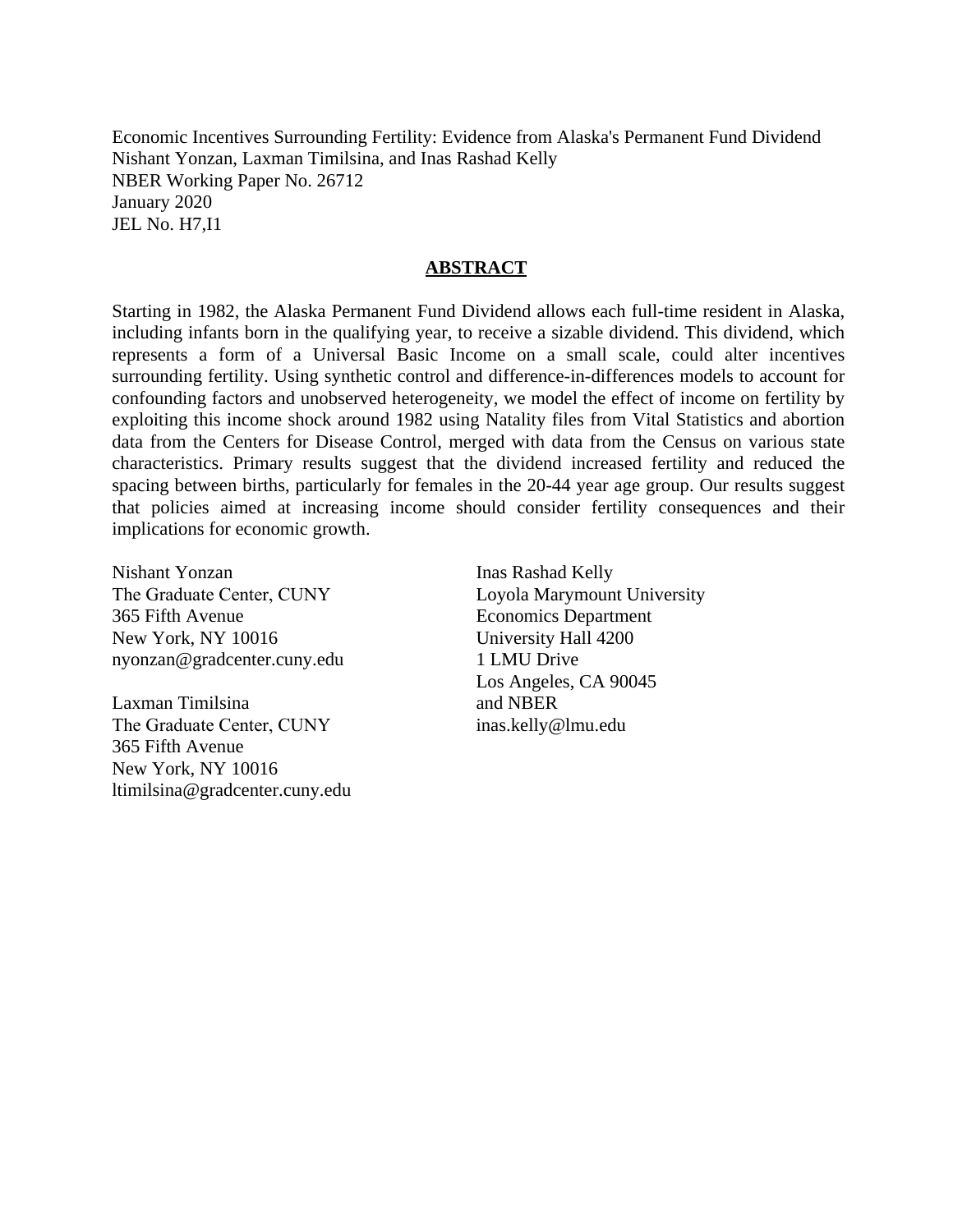*Alaska Constitution Article IX, Section 15*

*Section 15. Alaska Permanent Fund.*

*At least twenty-five percent of all mineral lease rentals, royalties, royalty sale proceeds, federal mineral revenue sharing payments and bonuses received by the State shall be placed in a permanent fund, the principal of which shall be used only for those income-producing investments specifically designated by law as eligible for permanent fund investments. All income from the permanent fund shall be deposited in the general fund unless otherwise provided by law.*

# 1 Introduction

Fertility decisions can be complicated, but from an economic perspective, being financially ready is key when analyzing the demand for children.<sup>[1](#page-2-0)</sup> We exploit the introduction of an unconditional cash transfer in Alaska in 1982, the Alaska Permanent Fund Dividend (or APFD), in answering the question of whether cash transfers affect fertility. Since all residents in Alaska are eligible for the funds, we correct for endogeneity concerns through the use of synthetic control methods to generate appropriate comparison groups. We employ natality data from Vital Statistics combined with comprehensive data from the Census and Current Population Survey going as far back as 1976 in order to gauge the effects of this unconditional cash transfer on fertility. We find a 13.1 percent increase in the fertility rate for women between 15 and 44 years of age in Alaska due to the APFD. Our estimates support the theory that positive income shocks increase fertility, one of these channels being through reducing birth spacing.

In addition to providing some of the first estimates on the effects of the APFD on fertility, our study is also broadly situated within the literature that has assessed the effects of cash transfers on fertility decisions, such as those that have analyzed the effects of welfare and the earned income tax credit (EITC) on fertility decisions [\(Baughman and Dickert-Conlin,](#page-26-0) [2009\)](#page-26-0). Compared to such welfare transfers in the U.S., the APFD has the advantage of not being tied to an individual's labor market status. Moreover, the APFD is independent of the composition of the members in the individual's household. APFD is a universal transfer to all residents in Alaska. Indeed, the amount

<span id="page-2-0"></span> $1_A$  USDA (2015) report estimates that a married, middle-income couple will spend approximately \$233,610 from birth through age 17 (or \$13,742 annually) raising a child born in 2015.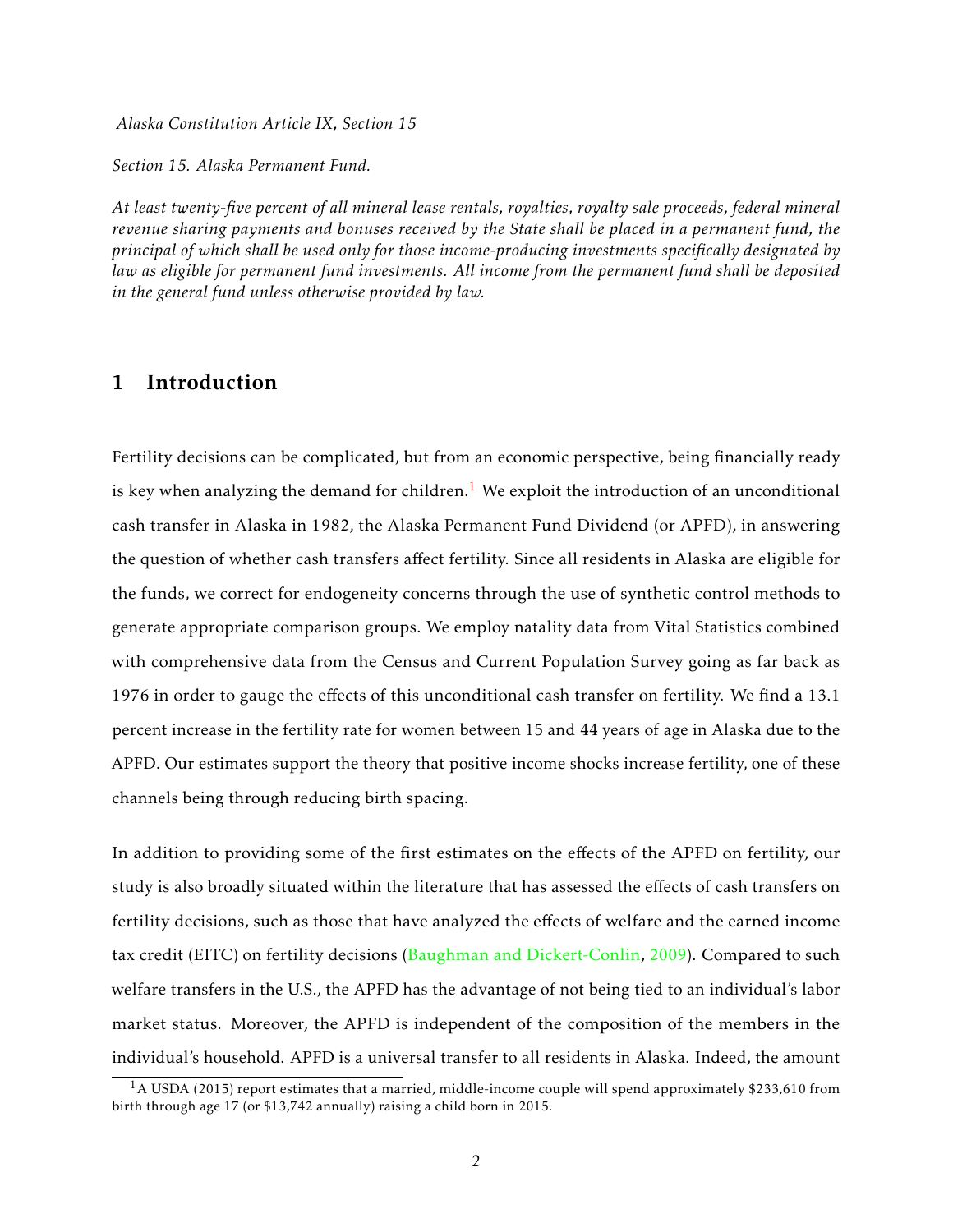of APFD linearly increases in a household with an increase in the number of members within the household. This latter point is extremely important for our case. Insofar as we are concerned, the dividend transfer to a household is linear function of the size of the household—that is, the larger the household, the larger the amount of the dividend the household receives. The only condition on the dividend is one's residency status in Alaska. While any migrant would first need to establish residency before being eligible for the funds, a newborn of a resident is by default a resident of the state, and hence eligible for appropriation of the funds. Given this, our study focuses on the incentives on fertility decisions due to the APFD transfer.

First, this paper fits the existing literature on the economic incentives of fertility. Recent literature in economics has been driven by Becker's [\(1981\)](#page-26-1) theoretical work, which suggests that the price of children and real income help to explain familial decisions surrounding fertility. This paper provides further empirical evidence.

Second, this paper provides one of the first estimates of fertility changes due to a universal cash transfer program. APFD is closely related to the Universal Basic Income (UBI). According to [Hoynes](#page-27-0) [and Rothstein](#page-27-0) [\(2019\)](#page-27-0), a UBI is defined as transfers which: (a) provides a sufficiently generous cash benefit to live on, without other earnings; (b) does not phase out or phases out slowly as earnings rise; and (c) is available to a large proportion of the population, rather than being targeted to a particular subset (e.g., to single mothers). While the size of the fund is an important quantifier for Hoynes and Rothstein, [Ghatak and Maniquet](#page-27-1) [\(2019\)](#page-27-1) qualify UBI as: (a) cash transfer as opposed to in-kind transfer; (b) universal coverage; and (c) implicitly assumes a change in the tax system for it to be a budget-balanced or revenue-neutral proposal.

Broadly, there seems consensus on two key characteristics of the UBI: (1) unconditional cash disbursement, and ([2](#page-3-0)) universal coverage. $^2$  In this sense, APFD is a UBI. $^3$  $^3$  However, if one considers the size of the transfer then the APFD is not large enough for an individual's subsistence. If indeed the goal of a UBI is to provide sufficient funds for physical subsistence (see [Lowrey,](#page-27-2) [2018\)](#page-27-2), then the

<span id="page-3-0"></span> $^{2}$ There are some suggestions that a UBI should be eligible only to adults. We think such targeting of UBI, combined with reduction or elimination of other transfers, would make the transfer policy regressive for families with children.

<span id="page-3-1"></span> $3$ Other studies, such as [Berman](#page-26-2) [\(2018\)](#page-26-2) and [Van Parijs and Vanderborght](#page-28-0) [\(2017\)](#page-28-0) would also classify the Alaska Permanent Fund Dividend as a UBI.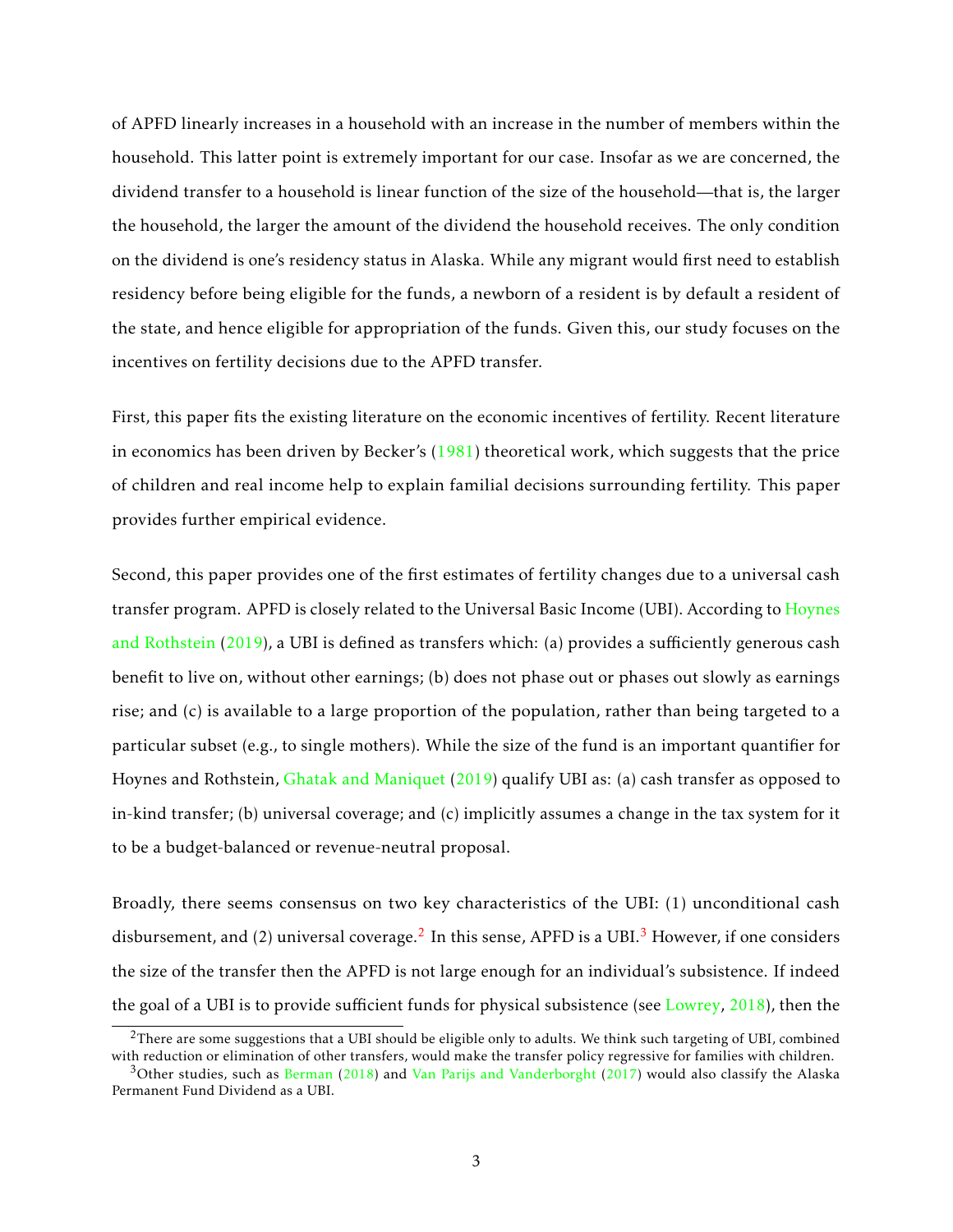APFD would not qualify as such a program. This distinction is crucial because funding becomes a seminal concern once subsistence funding is involved; the idea behind a full UBI is also to get rid of other social programs.[4](#page-4-0) This point is also at the heart of criticisms of the UBI such as that put forth by [Acemoglu](#page-26-3) [\(2019\)](#page-26-3). Nevertheless, it is useful to consider the Alaska dividend as a small-scale UBI (or simply a UI) due to its simplicity and since behavioral responses may be similar. As with a UBI, the problems of which population to target, which can cause administrative costs, inefficiencies, corruption, and inclusion and exclusion errors, are bypassed [\(Ghatak and Maniquet,](#page-27-1) [2019\)](#page-27-1).

It is also important to note that since the APFD is a dividend disbursement from earnings from oil production in Alaska, it is not directly linked to the state's tax and transfer system. Additionally, the APFD does not replace any of the existing federal transfer programs such as the EITC. The APFD, then, can be defined as an annual unconditional lump-sum transfer to all residents in Alaska.[5](#page-4-1)

One concern for any significant cash transfers is that it provides disincentives for labor market employment. However, recent evidence, both from the developing world (see [Bastagli et al.,](#page-26-4) [2019,](#page-26-4) [Banerjee et al.,](#page-26-5) [2017,](#page-26-5) [Evans and Popova,](#page-26-6) [2017\)](#page-26-6) and from the developed world (see [Jones and](#page-27-3) [Marinescu,](#page-27-3) [2018\)](#page-27-3), suggests otherwise. [Jones and Marinescu](#page-27-3) [\(2018\)](#page-27-3) find no significant changes in full-time employment in Alaska, relative to its control, due to the introduction of the APFD. If, however, the goal of a UBI is to replace labor with leisure, especially in industrialized nations with a high degree of automated production, then the size of the transfer would need to be significantly larger than what the APFD is currently supplying. The relatively small size of the APFD transfer may therefore be the reason why there are no labor market effects.

Nevertheless, the size of the APFD transfer might be sufficiently significant to induce other behavioral response–namely fertility. If we do find fertility response to the APFD, then any significantly larger disbursement would certainly amplify these effects. [Van Parijs and Vanderborght](#page-28-0) [\(2017\)](#page-28-0)

<span id="page-4-0"></span> $4$ This idea came originated through increased automation and globalization, and thus the threat of unemployment (labor-displacing technological change), and also as an effective tool for poverty alleviation due to income inequality and wage stagnation.

<span id="page-4-1"></span> $5$ [Kearney and Mogstad](#page-27-4) [\(2019\)](#page-27-4) suggest that "a UBI is a guaranteed cash benefit that the government provides to all citizens." Although the APFD has been continuously disbursing funds since 1982, the disbursements are tied to profits and, in this sense, not guaranteed. For our case, we will assume that the citizens of Alaska regard the APFD as a long-term perpetual disbursement.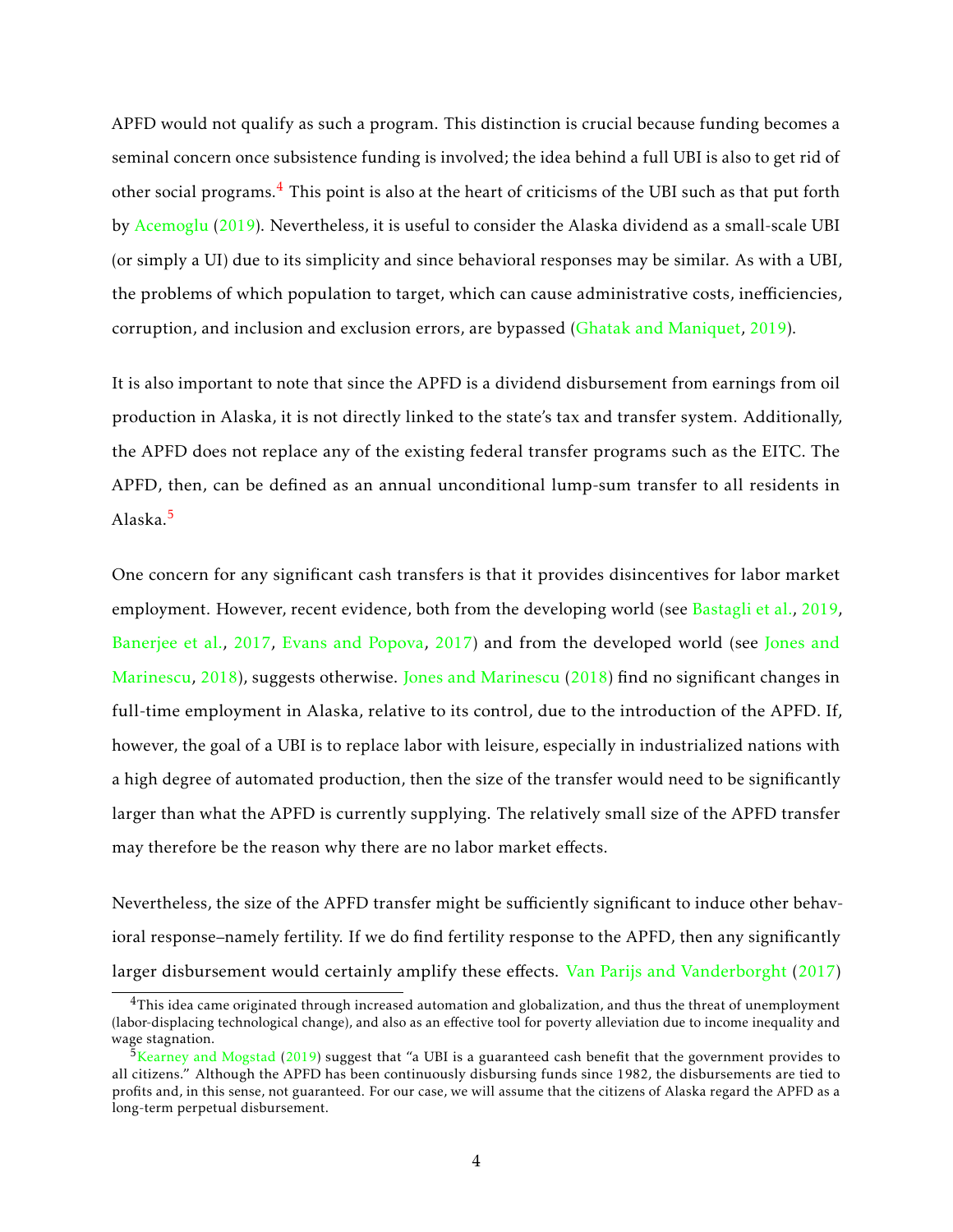propose an annual UBI that is equal to one-quarter of country's GDP, or \$16,000 in U.S. in 2018. In comparison, the APFD transfer in 2018 was \$1,600. In this sense, the effect we find on fertility due to the APFD is a lower bound for any UBI transfers.

If fertility rates are positively affected by the cash transfers, then policy implications are both important and varied. From an industrialized nation's perspective, it could boost the low birth rates in these countries.<sup>[6](#page-5-0)</sup> Indeed, policy makers have targeted fertility by implementing policies such as the child tax credits. One of the more generous programs was the Quebec Allowance for Newborn Children which lasted from 1988 to 1997. This program paid \$500 for the first child, \$1000 for the second child, and up to \$8000 for the third child. Using the Canadian Census data, [Milligan](#page-27-5) [\(2005\)](#page-27-5) finds that a one-time \$500 transfer increases the likelihood of having a child by 9.8%.[7](#page-5-1)

Concerns for a developing nation go at least as far back as Reverend Malthus. He argued that The Poor Laws, a form of targeted basic income, would increase fertility rates and hence overpopulation. In recent decades, cash transfers have been used as a tool to fight poverty. Arguing the benefits of cash transfers, [Banerjee et al.](#page-26-7) [\(2019\)](#page-26-7) write: "One of the central goals of development economics has been to understand how to raise the incomes of people who are poor ... universal basic income does that by definition." However, if high fertility rates are putting a strain on the resources of the developing countries, then adopting a basic income guarantee program, all else equal, would only intensify these effects. $8$ 

The rest of the paper is organized as follows. The next section provides background on the APFD. Section 3 provides a Theoretical Framework. Section 4 is devoted to Data and Methodology. Section 5 presents our findings. Section 6 provides a summary of our findings and concludes.

<span id="page-5-0"></span><sup>&</sup>lt;sup>6</sup>For a list of some of the ongoing targeted UBI pilot programs in the high-income economies, see [Kearney and](#page-27-4) [Mogstad](#page-27-4) [\(2019\)](#page-27-4)

<span id="page-5-2"></span><span id="page-5-1"></span> $\bar{7}$ See [Baughman and Dickert-Conlin](#page-26-0) [\(2009\)](#page-26-0) and [Keane and Mo](#page-27-6)ffitt [\(1998\)](#page-27-6) for further discussion.

 ${}^{8}$ The Indian Congress Party, as one of their policies, proposed a UBI type scheme in the recent national elections. Although there have been a number of cash-transfer programs in the developing countries, there has been nothing that has been universal and for the long-term [\(Banerjee et al.,](#page-26-7) [2019\)](#page-26-7).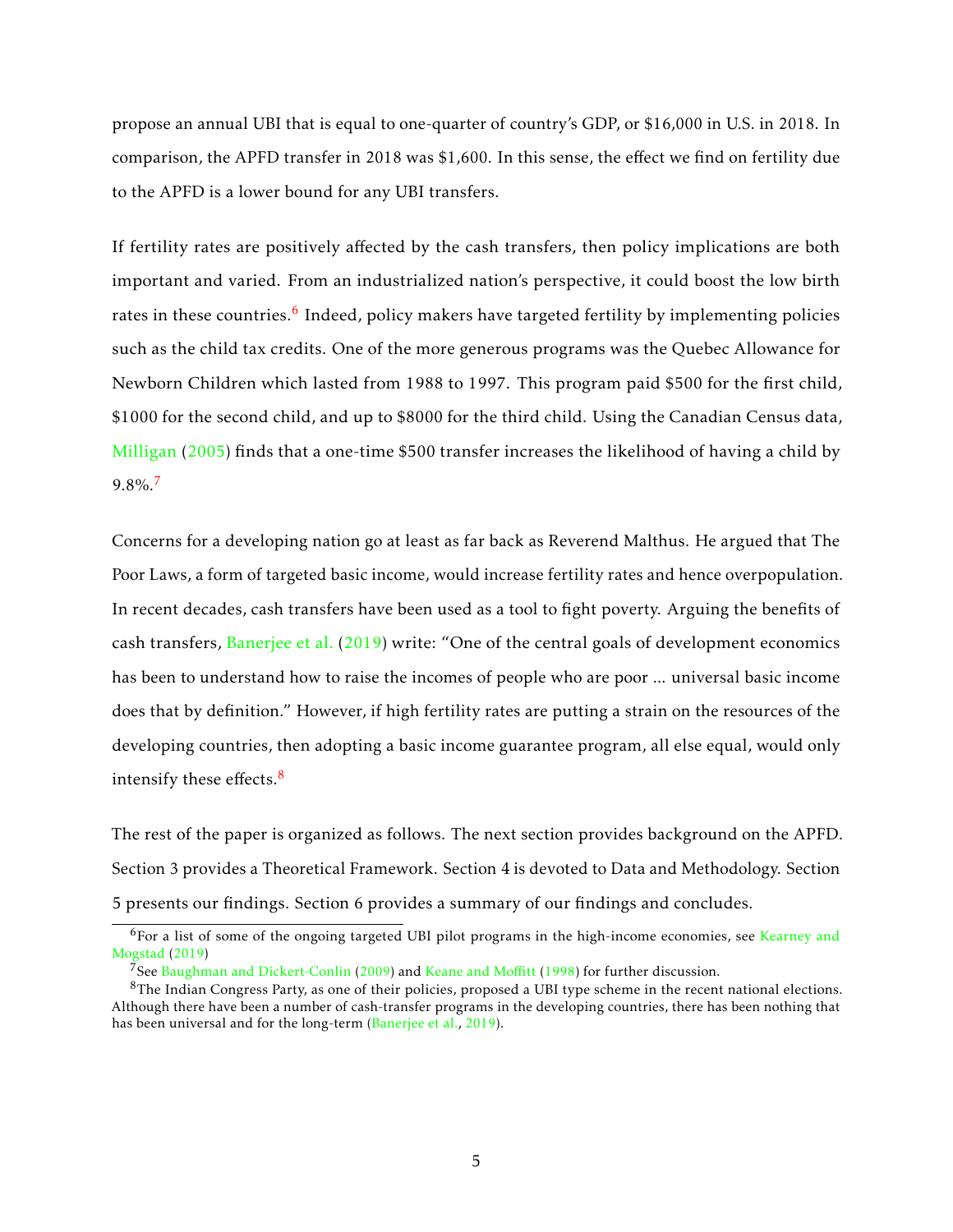# 2 Background on the Alaska Permanent Fund Dividend

The effect of cash transfers on behavioral changes in individuals and households are well-documented but inconclusive. The majority of the literature focuses on the potential moral hazard effects that programs that offer these transfers might have on labor market decisions (see, for example, [Mari](#page-27-7)[nescu](#page-27-7) [\(2018\)](#page-27-7)). Others have analyzed their effects on education (for example, with Progressa), migration [\(Kurland,](#page-27-8) [2017\)](#page-27-8), and marriage [\(Low et al.,](#page-27-9) [2018\)](#page-27-9). The effects on fertility have generally been limited to programs that are means-tested or related to earned income and employment, such as Aid to Families with Dependent Children (AFDC), Temporary Assistance for Needy Families (TANF), EITC, unemployment insurance, or income taxes (see [Baughman and Dickert-Conlin](#page-26-0) [\(2009\)](#page-26-0) and their literature review for a more comprehensive overview of this literature). [Baughman](#page-26-0) [and Dickert-Conlin](#page-26-0) [\(2009\)](#page-26-0) use birth certificate data from 1990 to 1999 and find no effect of the EITC on fertility (and even slight reductions in higher order fertility among white females). To the best of our knowledge, no prior study has directly assessed how the Alaska Permanent Fund Dividend affects fertility.

#### *Alaska Permanent Fund Dividend*

The Alaska Permanent Fund Dividend is a publicly-managed endowment established using the proceeds from oil production on Alaska's North Slope (Alaska Department of Revenue, [2017;](#page-26-8) [Goldsmith](#page-27-10) [\(2012\)](#page-27-10)). After the discovery of the petroleum and the subsequent increase in State revenue, how to manage the fund in the future was hotly debated politically. The idea of the creation of the APFD was put on vote in 1976; however, how to manage and how exactly the fund works was up for debate. Finally, in 1982, the legislators passed a law that paid all resident on equal amount regardless of age appropriate earnings from the fund (Goldsmith, 2008).

The first dividend payment, in the amount of \$1000 in nominal terms (\$2602 in 2018 dollars) was made in 1982. The amount of the cash transfer varies from year-to-year based on a five-year average of the investment earnings of the APFD (Alaska Department of Revenue, [2017\)](#page-26-8). Table 1 shows the evolution of dividends paid each year.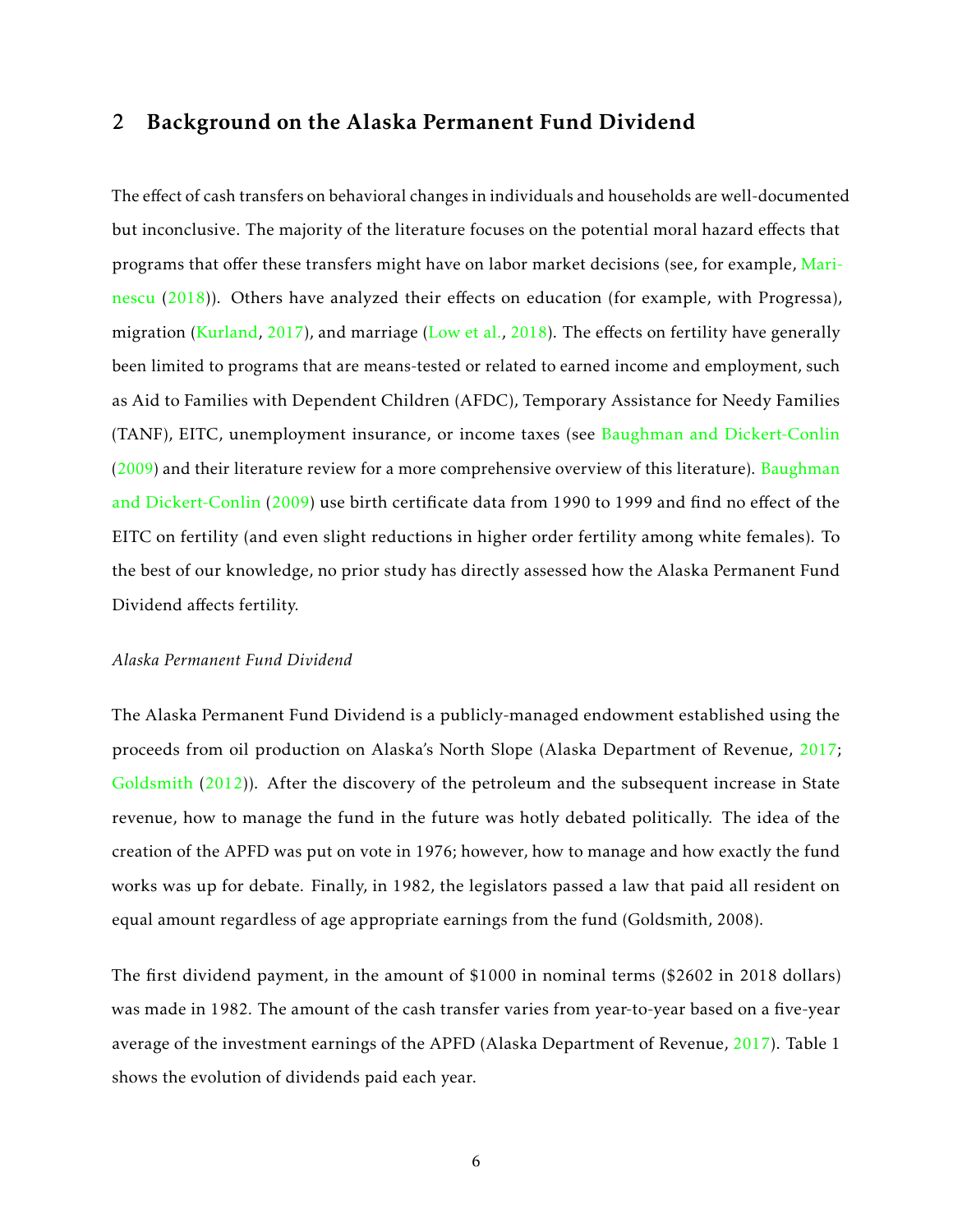#### [Table 1 about here]

In recent years, there has been debate regarding whether the amounts should be lowered in order to cut the state deficit, and indeed, the 2018 amount was originally supposed to be \$2700 before it was lowered to \$1600 [\(Herz,](#page-27-11) [2018;](#page-27-11) [Rosen,](#page-28-1) [2018\)](#page-28-1).

One unique feature of the APFD is that it is an income transfer available to all residents of Alaska that is not linked to income, employment, or age. The main eligibility requirements are that the individual intends to reside in Alaska indefinitely and that the individual is not incarcerated or has not committed a felony. Individuals must have resided in Alaska for the whole year of the qualifying year, which is the year prior to applying for the dividend. An exception is for children born any time during the qualifying year; they are eligible for payment provided they have an eligible sponsor. This may therefore create an incentive for potential mothers to give birth.<sup>[9](#page-7-0)</sup> The amount of the dividend is announced every year, and so individuals are unlikely to change behavior based on changes in the dollar amount. According to the U.S. Census Bureau (2017), in recent years, the payment has provided more than 10 percent of the income for the average family in the lowest income quintile in Alaska. A study also found that the dividend directly accounts for more than 20 percent of household income for the majority of Alaska Native families in remote rural areas (Knapp et al. 1984). This suggests that the amount of the dividend is sizable.

#### *Timing of the Alaska Permanent Dividend Fund*

As seen in Table [1,](#page-34-0) the amount of the dividend varies each year. Individuals apply in the first three months of the year, and the dividend is paid out in early to mid-October. According to [Berman](#page-26-2) [\(2018\)](#page-26-2), the amount of the year's dividend is known as much as six months in advance. This implies that eligible individuals may know as early as April but also suggests that individuals do not know the amount when they apply, nor can they make fertility decisions in time based on the amount. Adults are therefore unlikely to decide to have a child due to the actual monetary amount in a given year, so it would be difficult to exploit this variation to determine fertility. On average 95% of the individuals who apply for the fund are accepted. This represents above 85% of the total

<span id="page-7-0"></span> $9$ Another mechanism could be increased adoption rate. Adoption is not explored in the current research.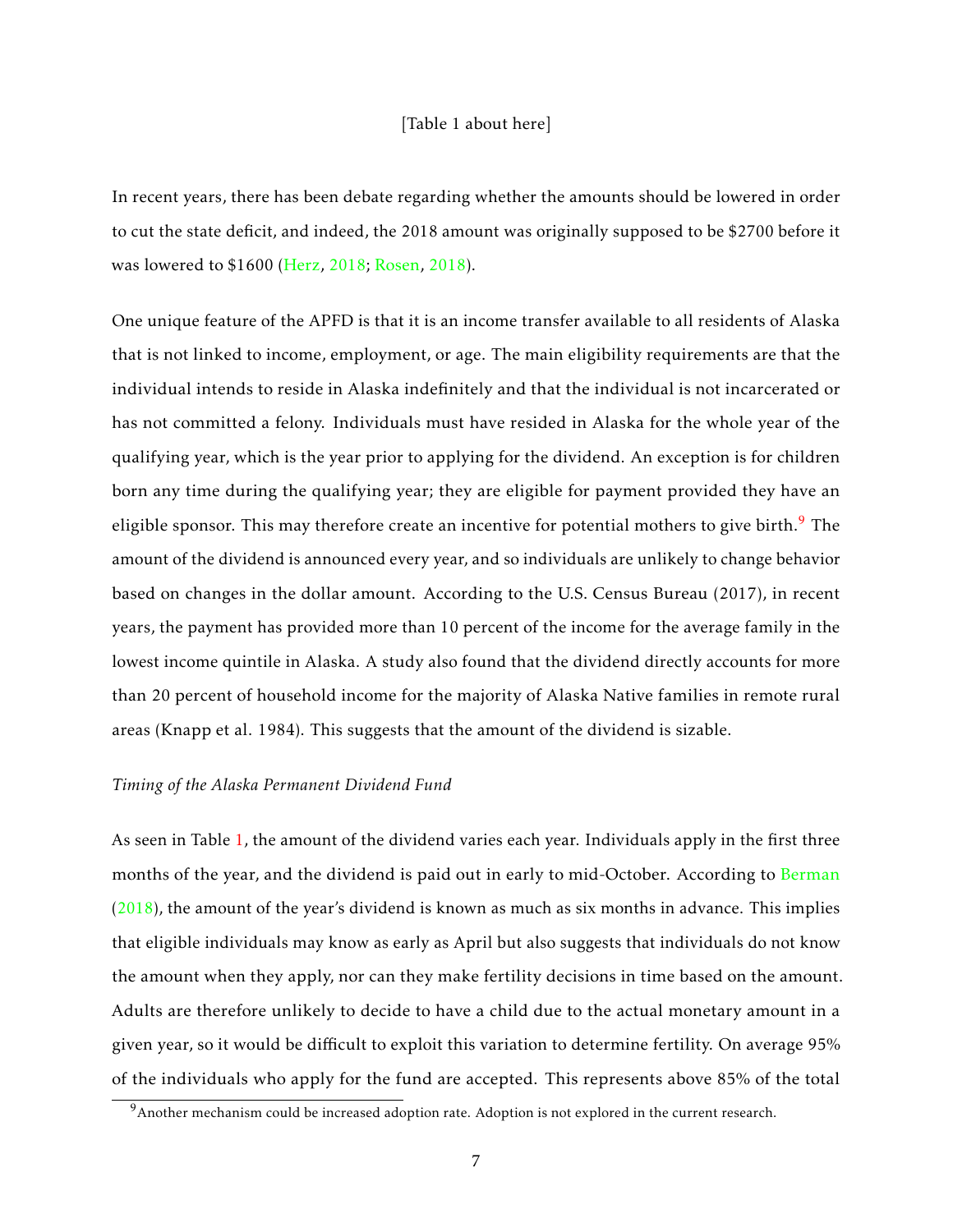#### state population.<sup>[10](#page-8-0)</sup>

#### *Effects of the Alaska Permanent Fund Dividend*

Empirical evidence on the effects of the APFD is limited. [Goldsmith](#page-27-12) [\(2010\)](#page-27-12) reviews the literature and finds no prior studies of the relationship between the dividend and aspects of economic or social behavior such as health, education status, or general welfare (p13). He says this deficit results from the difficulty in identifying the effect of the dividend on these measures independent of all the other programs and influences (p13). Furthermore, as [Goldsmith](#page-27-10) [\(2012\)](#page-27-10) notes, since most Alaskans view the dividend as a distribution of their wealth, they see no reason to study it as a phenomenon, and actually look on any attempt to study the dividend as a potential threat to its existence (p49).

A couple of studies have analyzed the inter-temporal consumption response to the Alaska Permanent Fund [\(Hsieh,](#page-27-13) [2003;](#page-27-13) [Kueng,](#page-27-14) [2015\)](#page-27-14). [Jones and Marinescu](#page-27-3) [\(2018\)](#page-27-3) find that the APFD has little or no effect on labor market decisions. This suggests that in a simple labor-leisure model, leisure hours are held constant and individuals move up to a higher utility curve and increase their total income by the amount of the dividend. This amount is higher if the number of individuals in the household is higher, and in fact increases proportionately with the number of children in the household. The role of fertility may therefore partially explain the limited labor market response.

The focus on fertility is salient for several reasons. If adults face a quantity-quality tradeoff when considering having children or additional children, an income transfer can potentially increase both quantity and quality, allowing parents to better invest in more children. On the macro level, fertility is related to population growth and, in turn, economic growth. If programs such as the one being analyzed encourage quantity of children and discourage investing in quality, then the overall impact on economic growth may be adverse. On the other hand, if they increase both quantity and quality, the overall impact is expected to be beneficial. The net overall impact on social welfare is therefore ambiguous.

<span id="page-8-0"></span><sup>10</sup>For further detail, see <https://pfd.alaska.gov/Division-Info/Summary-of-Applications-and-Payments>.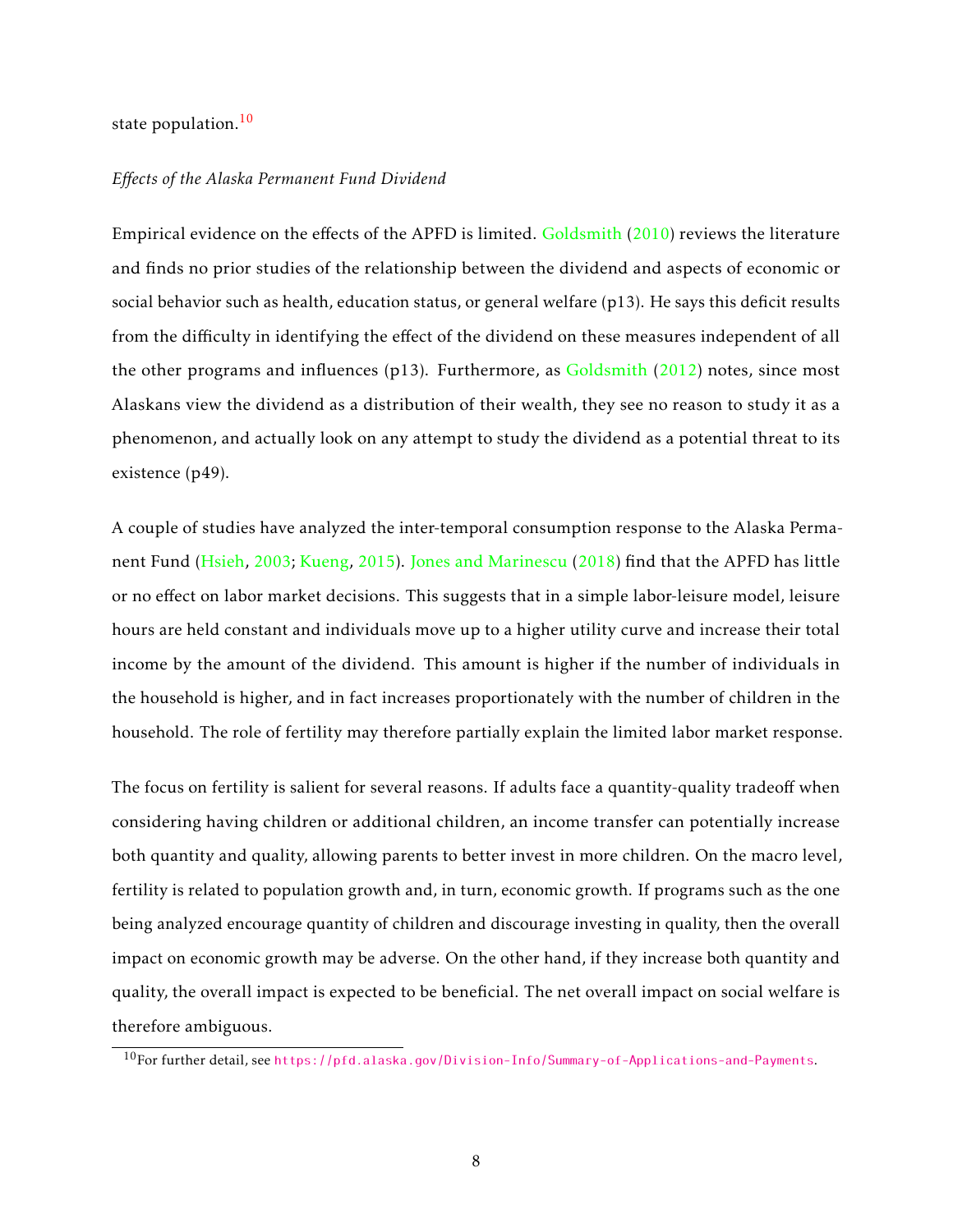# 3 Theoretical Framework

In [Becker and Barro](#page-26-9) [\(1988\)](#page-26-9)'s economic theory of fertility, parents are assumed to be altruistic toward their children, implying that their utility depends not only on their own consumption but also on the utility of each child and the number of children. A dynastic utility function is formulated that depends on the consumption and number of descendants in all generations. Fertility is a function of expenditures on children. In line with [Becker and Barro](#page-26-9) [\(1988\)](#page-26-9), assuming the utility of an adult<sup>[11](#page-9-0)</sup> in generation 0 is an additively separable function of own consumption  $(c_0)$  and the utility of each child  $(U_{1,i})$ , then the individual's utility function can be expressed as:

$$
U_0 = v(c_0, n_0) + \sum_{i=1}^{n_0} \phi_i(U_{1,i}, n_0),
$$
\n(1)

where  $v$  is increasing in  $c$  and concave and  $n_0$  represents the number of children. Assuming siblings are identical and  $U_0$  depends linearly on  $U_1$ , we can simplify the parent's utility function to:

$$
U_0 = v(c_0, n_0) + a(n_0)n_0 U_1,
$$
\n(2)

where  $a(n_0)$  measures the degree of altruism toward each child. The dynastic utility function can be obtained by summing up over all generations *i*. The budget constraint faced by adults can be expressed as:

$$
w_i + (1 + r_i)k_i = c_i + n_i(\beta_i + k_i + 1),
$$
\n(3)

where *w* is the wage rate, *r* is the interest rate, *k* is capital (with  $k_i + 1$  representing the parent's bequest of nondepreciable capital to their children) and *β* is the cost of raising a child. The left-hand side is income (earned + unearned), while the right-hand side represents expenditures. Note that

<span id="page-9-0"></span> $11$ In line with [Becker and Barro](#page-26-9) [\(1988\)](#page-26-9), we ignore the effects of marriage, although the model can be extended to include this.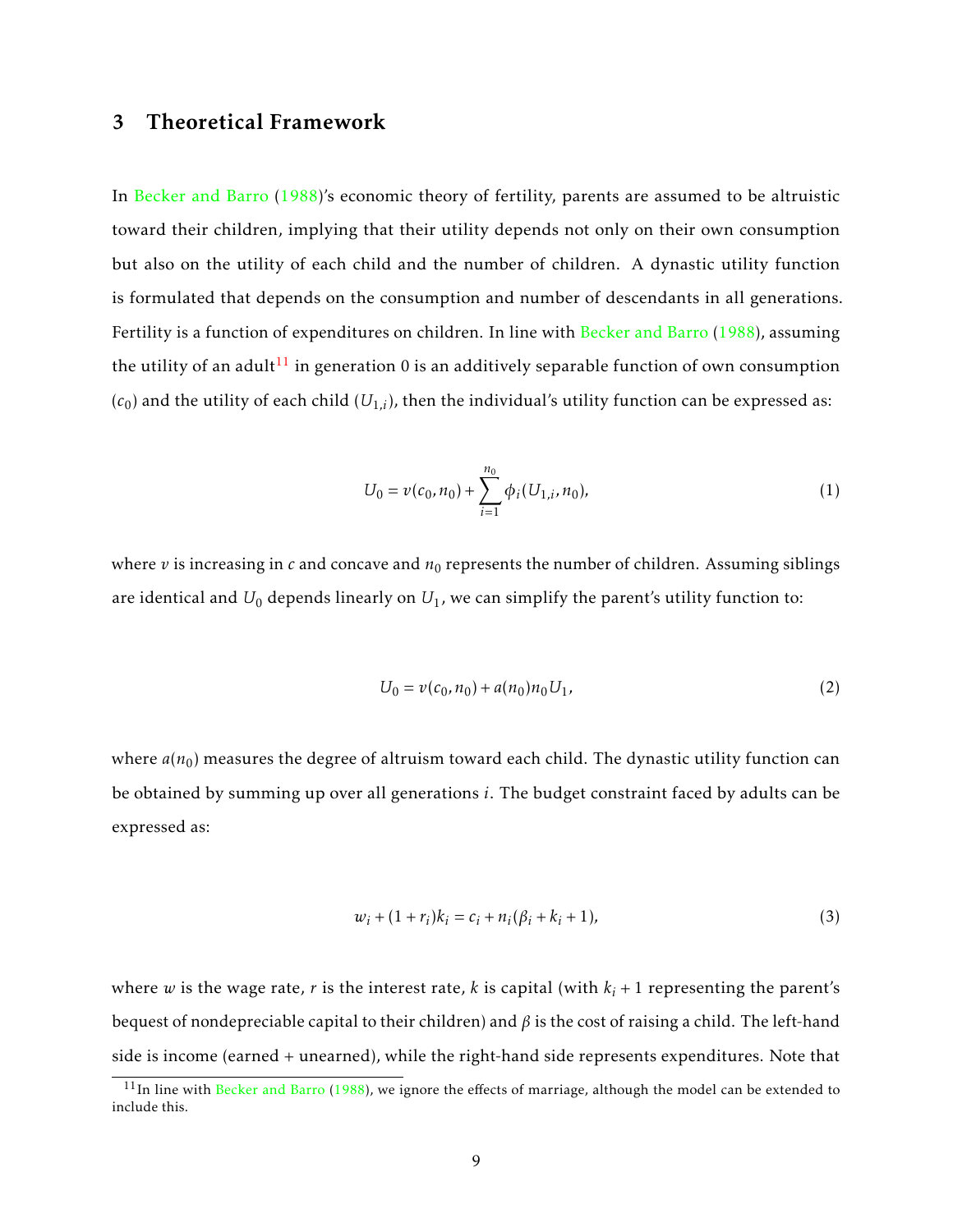this budget constraint does not include the labor-leisure choice, but it can be extended to do so [\(Tamura,](#page-28-2) [1985\)](#page-28-2). The first-order conditions imply that the marginal benefit of an additional child must balance the marginal cost.<sup>[12](#page-10-0)</sup>

The increase in wealth obtained by an increase in *k*, as is the case through the APFD, would imply an unambiguous increase in both  $c_0$  and  $n_0$  in this model.<sup>[13](#page-10-1)</sup> In this particular unique case, the increase in the number of children,  $n_0$ , would be even greater since *k* is a positive function of  $n_0$ , as the dividend amount increases with each additional child. We therefore expect an increase in fertility due to the dividend.

Incorporating the labor-leisure choice would not change this general result, although it might reduce *k*'s effects on *c* and *n* through an increase in leisure. We feel this is unlikely, however, since employment is unlikely to decrease with this transfer. That employment levels are unlikely to be greatly affected by these universal transfers is evidenced by [Jones and Marinescu](#page-27-3) [\(2018\)](#page-27-3) in this particular context and other studies analyzing the effects of UBIs in general on employment [\(Hoynes and Rothstein,](#page-27-0) [2019\)](#page-27-0); this evidence is stronger from a theoretical perspective for low- and middle-income countries [\(Ghatak and Maniquet,](#page-27-1) [2019\)](#page-27-1).

The income transfer is expected to have both substitution and income effects in a model looking at children versus all other goods. Since children are now (relatively) less expensive, the substitution effect implies that people will have more children (fertility will rise). While the income effect can theoretically go either way (fertility may rise or fall), there has been empirical evidence supporting Becker's (1960) theory that children are "normal" goods, suggesting that fertility rises with income, other factors held constant [\(Black et al.,](#page-26-10) [2013;](#page-26-10) [Cohen et al.,](#page-26-11) [2013\)](#page-26-11).<sup>[14](#page-10-2)</sup> [Black et al.](#page-26-10) [\(2013\)](#page-26-10) find that fertility increases with the husband's income using U.S. data from the mid-1970s. [Cohen et al.](#page-26-11) [\(2013\)](#page-26-11) exploit variation in Israel's child subsidy from 1999 to 2005 to find that overall fertility increases with income (although effects are small and negative at low income levels). There is an

<span id="page-10-0"></span><sup>&</sup>lt;sup>12</sup>The findings by [Becker and Barro](#page-26-9) [\(1988\)](#page-26-9) suggest that one of the reasons for low fertility in Western economies is the declining international real interest rate and the increase in an economy's rate of technological progress. Since our study focuses on one state in a Western economy, the effects of changes in the interest rate on fertility are likely negligible (but nonzero and varying according to the monetary amount of the dividend).

<span id="page-10-2"></span><span id="page-10-1"></span><sup>&</sup>lt;sup>13</sup>See [Becker and Barro](#page-26-9) [\(1988\)](#page-26-9) for more detail.

 $14$ Note that while, cross-sectionally, we generally observe a negative correlation between income and fertility, a more careful analysis reveals a positive relationship [\(Black et al.,](#page-26-10) [2013\)](#page-26-10).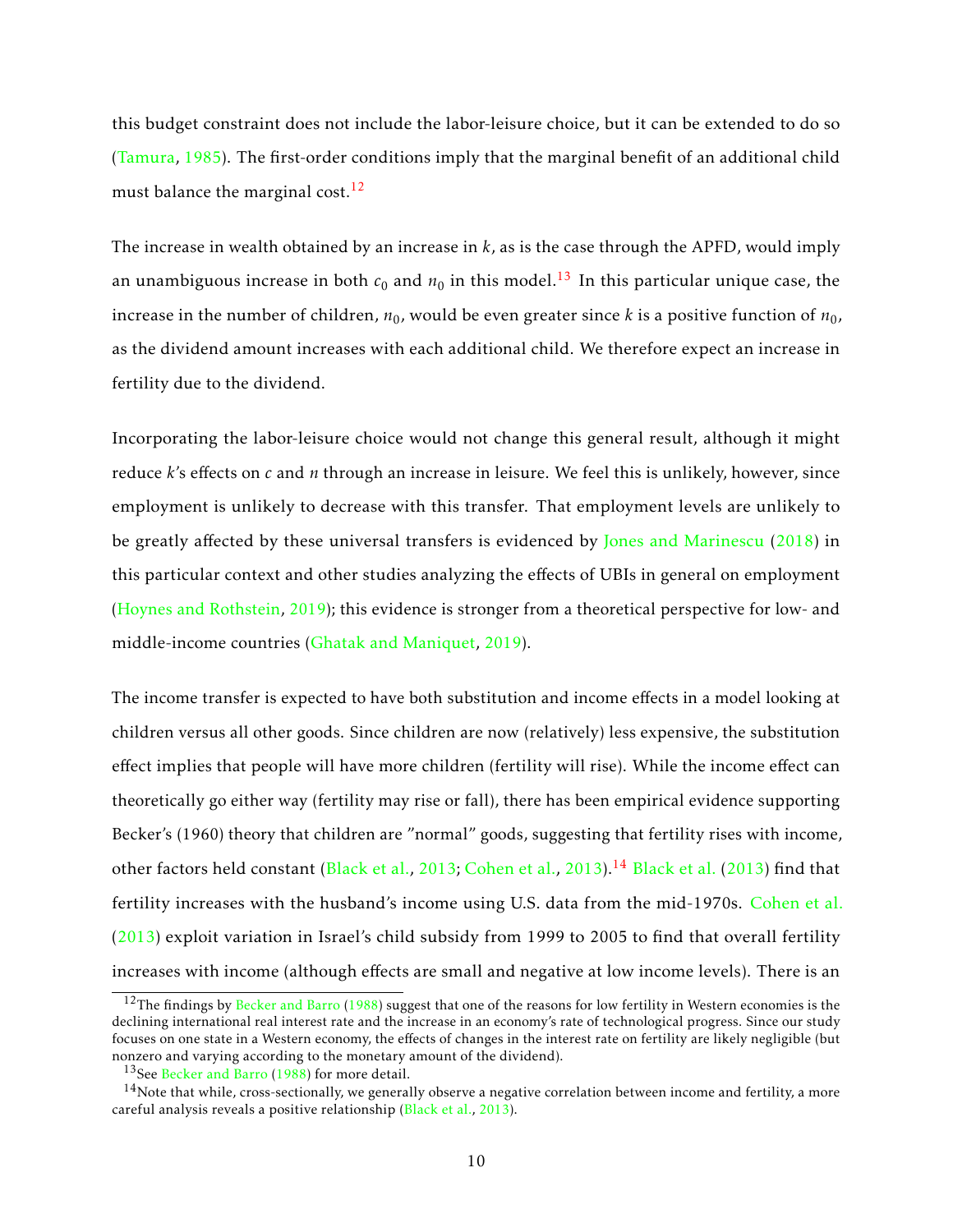advantage to looking at unearned income, as we do here, since a female's opportunity cost of time remains unaffected. Moreover, in this context, as well as that of [Cohen et al.](#page-26-11) [\(2013\)](#page-26-11), the income transfer is a function of fertility, which affects the price of a marginal child.

# 4 Data and Methodology

#### 4.1 Data and Variables

Our main outcome variable is *fertility rate*, which is defined as the number of live births per 1000 women between ages 15 and 44. Further, we calculate fertility rates for various sub-populations: for age groups 15-19, 20-24, 25-34, and 35-44. For each age subgroup, we calculate fertility rate using the number of live births per 1000 women in that particular age groups. To construct annual fertility rates we use live-birth data available from the public use natality files from the Vital Statistics.<sup>[15](#page-11-0)</sup> The public use Natality files have individual birth records by state across a number of years. While for some years the public files have the full population of births, in other years, for some states, they are restricted to 50 percent or 25 percent of births. As our interest is in the calculation of the number of births per 1000 women, we impute the missing births.<sup>[16](#page-11-1)</sup> For data on each state's female population, we use the Survey of Epidemiology and End Results US State and County Population Data (SEER) available via the National Bureau of Economic Research (NBER) website.<sup>[17](#page-11-2)</sup> Overall population figures for each state are also available via the NBER.

We use *birth spacing* as our second outcome variable. We again construct this variable using the Natality files. Birth spacing is defined as the gap, for a mother, in the number of months between the births of two children. Our sample by definition only includes those women with two or more children. We exclude twin births from this sample. There were a few observations with birth spacing of less than 9 months. Since this is not usual, we exclude them from our sample. For reasons unspecified in the public use Natality files, around 10 percent of the sample does not

<span id="page-11-0"></span><sup>15</sup>Public use Vital Statistics can be accessed here: [https://www.cdc.gov/nchs/data](https://www.cdc.gov/nchs/data_access/vitalstatsonline.htm) access/vitalstatsonline [.htm](https://www.cdc.gov/nchs/data_access/vitalstatsonline.htm).

<span id="page-11-1"></span> $16$ Annual natality data for each state and their coverage is presented in Appendix Table [A.2.](#page-50-0)

<span id="page-11-2"></span><sup>&</sup>lt;sup>17</sup>SEER data can be accessed here: [https://www.nber.org/data/seer](https://www.nber.org/data/seer_u.s._county_population_data.html)\_u.s. county\_population\_data.html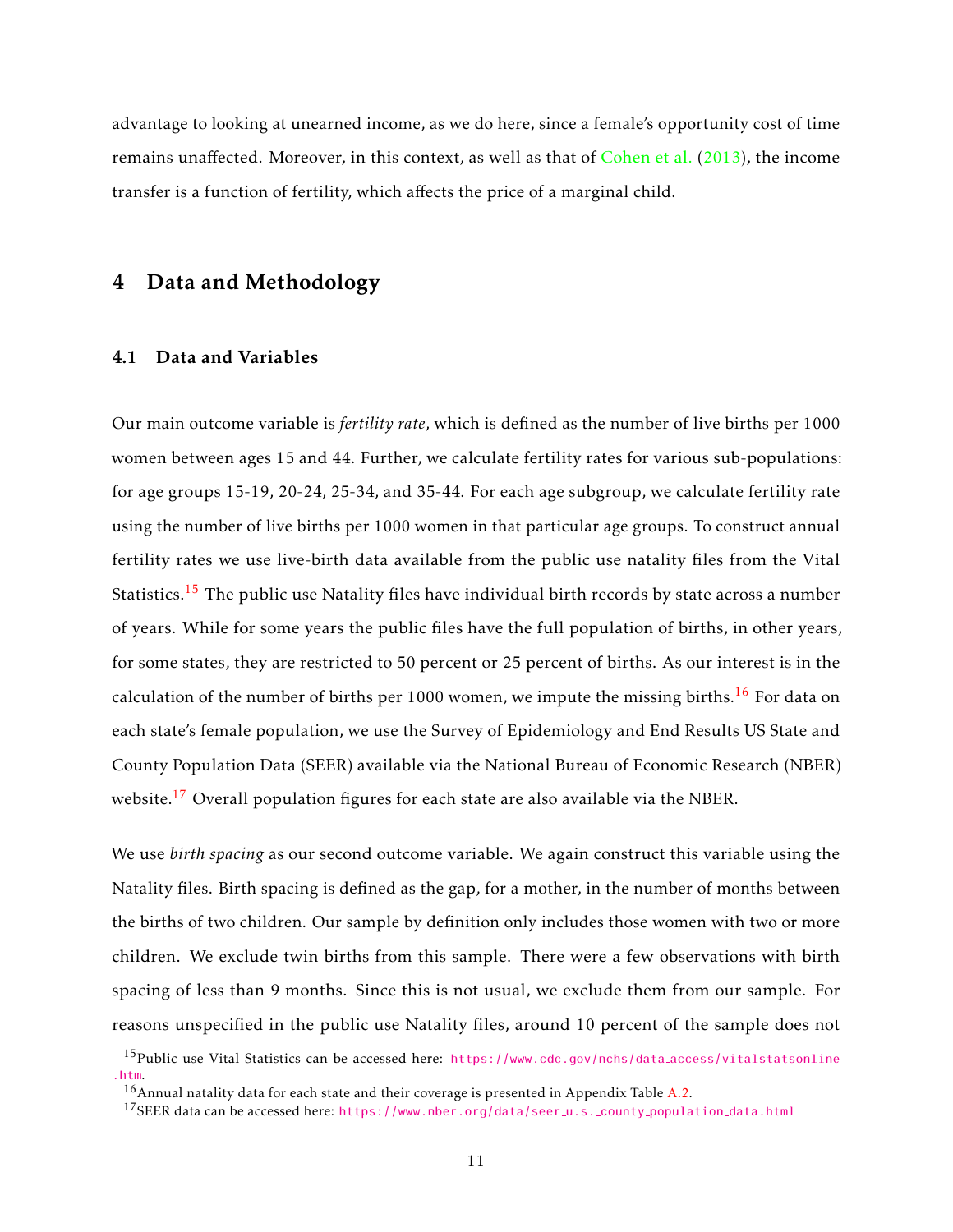report birth spacing. In 1976 and 1977 some states did not report the birth gaps fully.<sup>[18](#page-12-0)</sup> While we expect fertility rates to increase due to APFD, we expect the opposite for birth spacing. We expect people to have more children, and for those who are planning to have additional children, to have them sooner.

Our third outcome variable pertains to abortions. These data come from the Centers for Disease Control, which have detailed information for age-specific groups. Comparisons are made with abortion data from the Guttmacher Institute for the full sample.<sup>[19](#page-12-1)</sup> Abortion data were combined with population data from the Census in order to calculate rates for the 15-44 female population.<sup>[20](#page-12-2)</sup> For Alaska in particular, data for age-specific groups is limited and is only available in 1970-1978, 1996, and 2003-2015. For this reason, we focus here on the full sample.<sup>[21](#page-12-3)</sup> We expect people to have fewer abortions as a result of the APFD.

For the control variables we use data from the Current Population Survey (CPS) available from the Integrated Public Use Microdata Series [\(Flood et al.,](#page-27-15) [2018\)](#page-27-15).<sup>[22](#page-12-4)</sup> Since Alaska can only be identified in the CPS starting 1976, our annual time series for our variables, and our study itself, starts in this year. All our variables are calculated for each state and year when appropriate for the 15-44 female age group. For each state we calculate the total population, women's share of the total population, level of education, labor market outcomes, and a variable that proxies for race—the share of white individuals in the population. We divide the level of education into three categories—those having less than high school, high school degree, or college degree—and calculate shares for each. We include a measure of labor market participation for women in each state . Women's labor force participation is measured as the share of the women aged 18 to 65 who earn positive labor income. We further calculate the share of women in the labor force for each state. We also use percentage of births occurring in Metropolitan Statistical Areas (MSAs). We calculate this variable for each state using the Natality files.

<span id="page-12-1"></span><span id="page-12-0"></span><sup>18</sup>Appendix Table [A.2](#page-50-0) explains the detailed breakdown of the sample.

<sup>19</sup>CDC data for abortions are obtained from the *Abortion Surveillance Report*, available from 1970 onwards. Data from the Guttmacher Institute are available at: <https://www.guttmacher.org/united-states/abortion>.

<span id="page-12-2"></span><sup>&</sup>lt;sup>20</sup>State population by age from the Census can be found at: [https://www.census.gov/data/datasets/time-series/](https://www.census.gov/data/datasets/time-series/demo/popest/1970s-county.html) [demo/popest/1970s-county.html](https://www.census.gov/data/datasets/time-series/demo/popest/1970s-county.html).

<span id="page-12-3"></span> $^{21}$  For the full sample, we have data for Alaska for 1970-1997 and 2003-2015. We therefore have information for the period of analysis (1976-1988).

<span id="page-12-4"></span><sup>22</sup>IPUMS-CPS data are available here: <https://www.ipums.org.>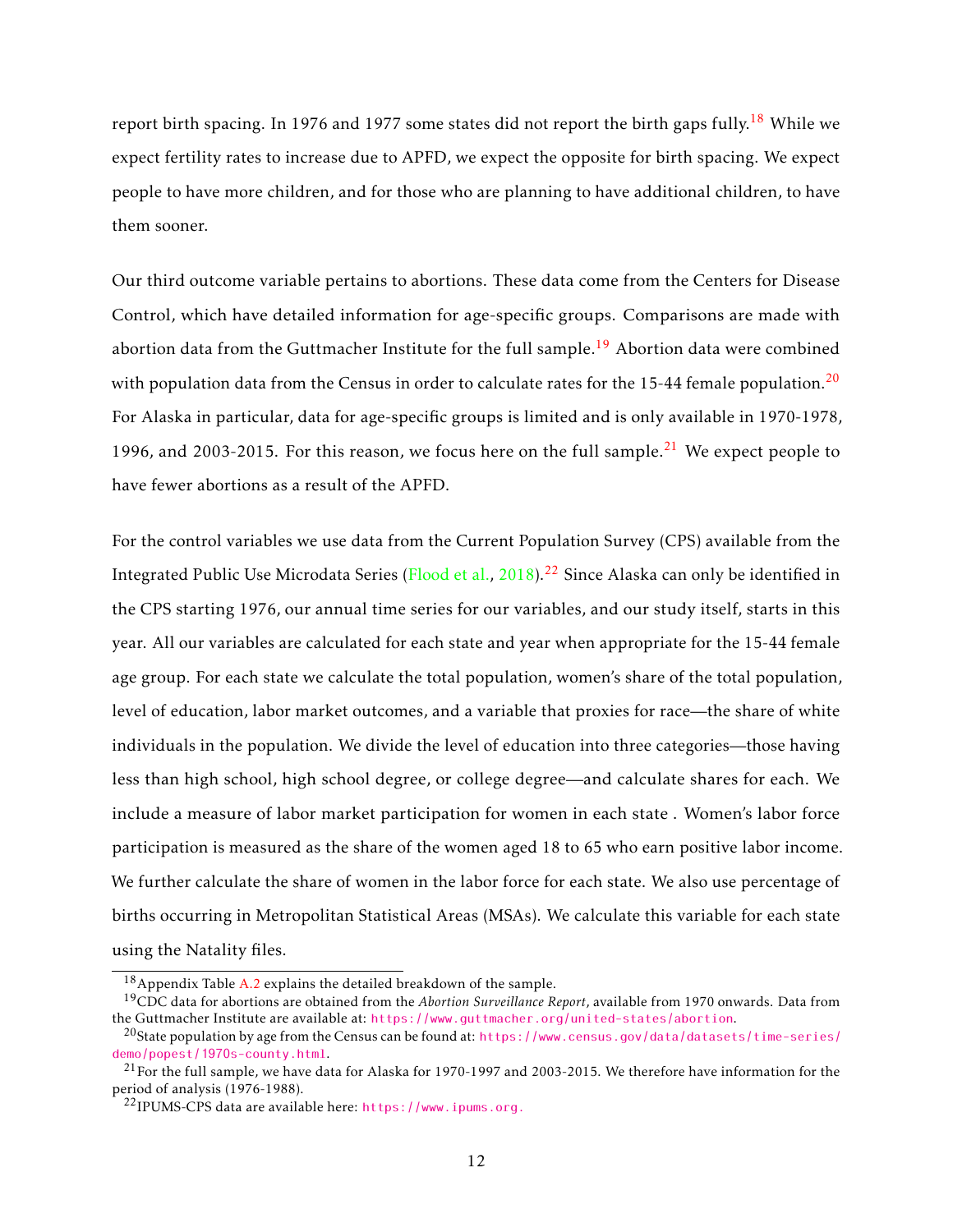In addition, we include a measure of income. GDP per capita is derived from the Bureau of Economic Analysis (BEA). Specifically, we use the following file: "SA1 Personal Income Summary: Personal Income, Population, Per Capita Personal Income." From this file we use the Per Capita Personal Income as our proxy for state per capita GDP.

#### 4.2 Methodology

Below we present a brief discussion of the synthetic control (SC) methodology; for a detailed explanation see [Abadie et al.](#page-26-12) [\(2010\)](#page-26-12). In what follows, we have used the term "treatment" and "intervention" to imply the start of the APFD in 1982. Hence the years prior to 1982 are referred to as pre-treatment and years after post-treatment. It follows that the "treated unit" in our study is Alaska.

The synthetic counterfactual will be composed of a convex combination of *J* − 1 units in the vector  $J \in \{2, 3, ..., j\}$ , each contributing weights  $w_j$ . Our treatment unit is  $j = 1$ . The weight vector, *W*, then is a (*J* − 1) × 1 vector of unit weights use to construct the counterfactual. In line with [Abadie et al.](#page-26-12)  $(2010)$ , we impose two restrictions on the weights<sup>[23](#page-13-0)</sup>: first, we impose that the weights are nonnegative,  $w_j \ge 0$  , and second, that their sum is bounded above to equal a single unit,  $\sum_{j=1}^{J} w_j = 1.$ The relaxation of the first restriction, which allows for negative weights, would in turn find controls that better match the trend of the treatment unit in the pre-intervention period (see [Jones and](#page-27-3) [Marinescu](#page-27-3) [\(2018\)](#page-27-3) for further discussions).

We have a total of  $t \in \{1, 2, ..., T\}$  periods.  $T_0$  is the period of intervention. So, there are  $t \in \{1, 2, ..., T_0\}$ pre-intervention periods and  $t \in \{T_0 + 1, T_0 + 2, ..., T\}$  post-intervention periods.

We define  $D_{jt}$  as the presence or absence of the treatment. So:

<span id="page-13-0"></span><sup>&</sup>lt;sup>23</sup>Following Tanndal and Waldenström [\(2018\)](#page-28-3) we can assume that the weights are not negative, nor do they sum to less than one due to the non-symmetric nature of fertility rates. [Doudchenko and Imbens](#page-26-13) [\(2016\)](#page-26-13) have suggested that it may feasible to use non-restrictive weights for symmetric outcome variables.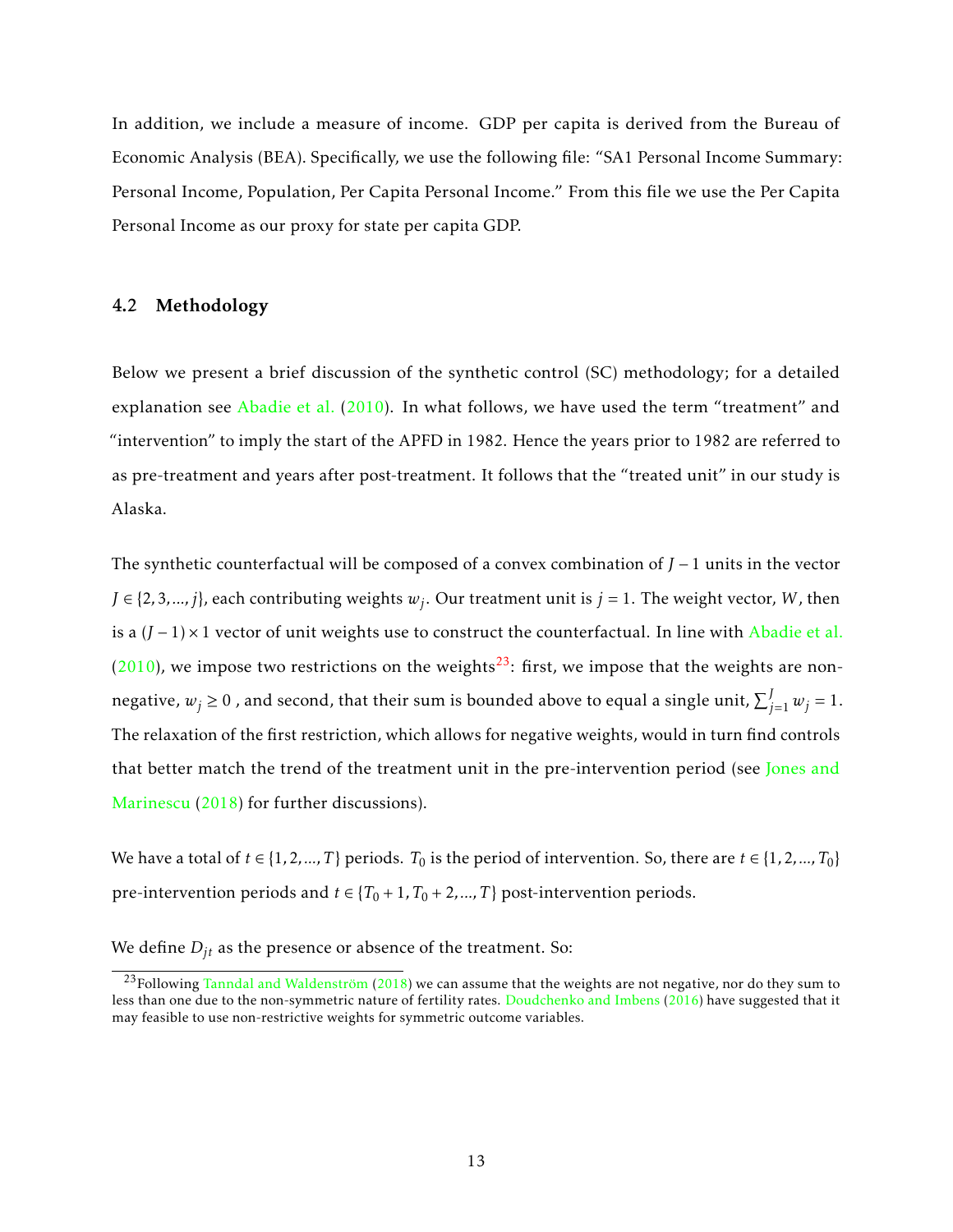$$
D_{jt} = \begin{cases} 1 \text{ for the treatment unit, } \forall t \in \{T_0 + 1, ..., T\}, \\ 0 \text{ for the treatment unit } \forall t \in \{1, 2, ..., T_0\}, \text{ and} \\ 0 \text{ for the control units } \forall t \in \{1, 2, ..., T\} \end{cases}
$$
(4)

Following [Rubin](#page-28-4) [\(1974\)](#page-28-4), we can think of the effect on the outcome variable without treatment as follows:

$$
y_{jt}(D=0) = \delta_t + \beta_t Z_j + \lambda_t \mu_j + \varepsilon_{jt},\tag{5}
$$

where,  $y_{it}(D = 0)$  ( $y_{it}(0)$  henceforth) is the outcome without the intervention,  $\delta_t$  are the time fixed effects,  $\mu_j$  are unit fixed effects, and  $\varepsilon_{jt}$  are unit-specific time shocks.  $Z_j$  is a  $K \times 1$  vector of variables that influence the outcome.

Then the treated outcome becomes:

$$
y_{jt}(1) = \theta_{jt} + y_{jt}(0),\tag{6}
$$

where,  $\theta_{jt}$  is the effect of the treatment for the treated unit. The treatment is the difference between the treated state, that is  $y_{jt}(1)$ , and the untreated state,  $y_{jt}(0)$ . In our framework, the effect of the treatment can be expressed as follows:

$$
\theta_{1t} = y_{1t}(1) - y_{1t}(0), \forall t \in \{T_0 + 1, ..., T\}.
$$
\n(7)

Since we do not observe  $y_{1t}(0)$  in the post-intervention period for the treated unit, we estimate it through a counterfactual. The SC estimator estimates  $y_{1t}(0)$  using a combination of weights with a pool of donor units. The SC estimator can be expressed as: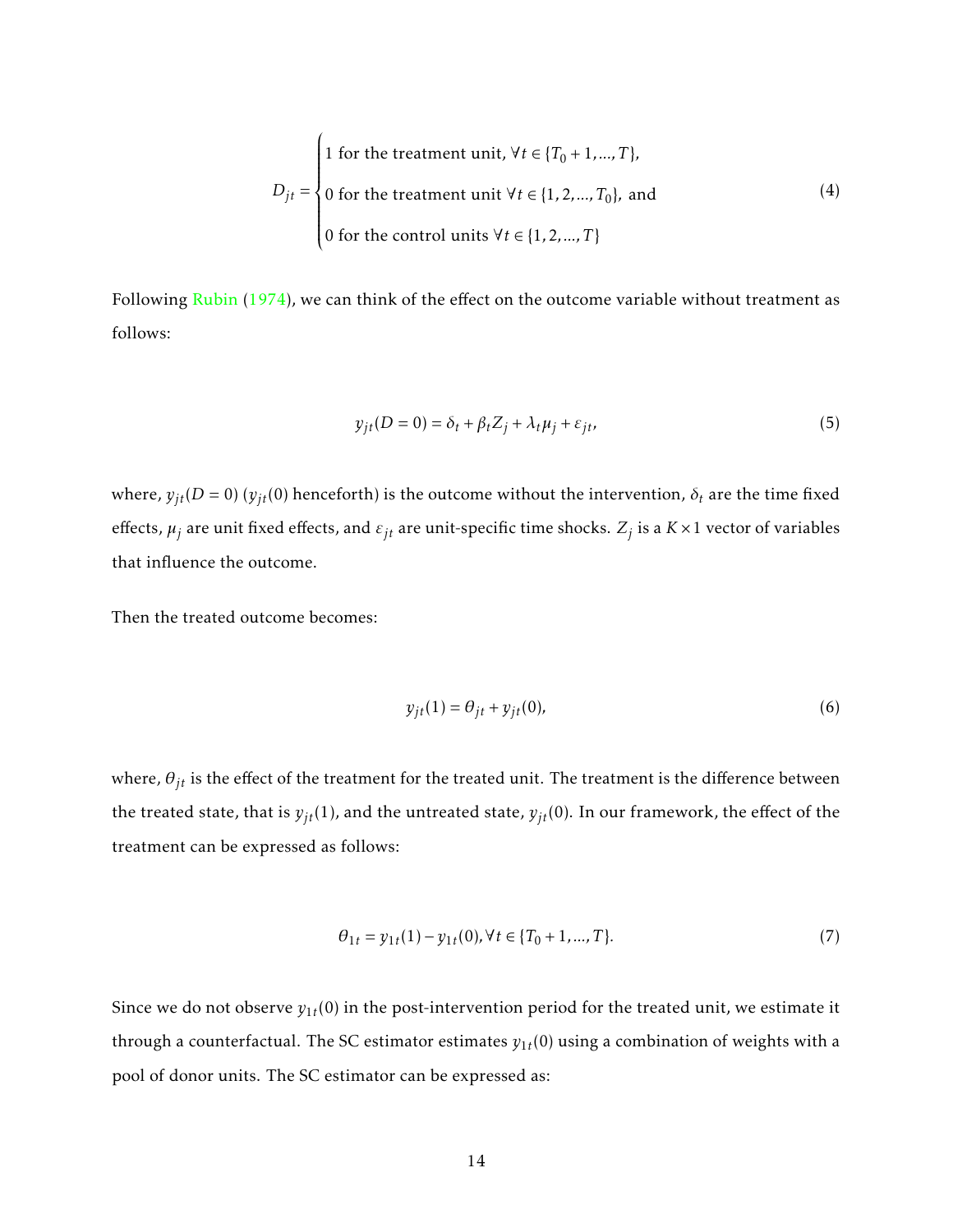$$
\hat{\theta}_{1t} = y_{1t}(1) - \sum_{j=2}^{J} w_j \cdot y_{jt}(1), \forall t \in \{T_0 + 1, ..., T\}.
$$
\n(8)

Since we know the outcome for the treatment and control units, it remains for us to estimate the weights, *w<sup>j</sup>* . These weights are chosen such that we minimize the pre-intervention gap between the treated series and the estimated counterfactual series. The optimal weights are calculated such that:

$$
w^*(V) = \underset{w}{\text{argmin}} \left( X_1 - \sum_{j=2}^{J} w_j \cdot X_j \right)' V \left( X_1 - \sum_{j=2}^{J} w_j \cdot X_j \right),\tag{9}
$$

where, *X* is a  $(K + t_y) \times 1$  vector of variables with all the regressors and the outcome variable,  $(Z_i)$  $y'_j$ ,  $y_{j1}$ ,  $y_{j2}$ , ...,  $y_{jT_0}$ )'. We pick *V* such that:

$$
V^* = \underset{v}{\text{argmin}} \frac{1}{T_0} \sum_{t=1}^{T_0} \left( y_{1t} - \sum_{j=2}^{J} w_j^*(V) \cdot y_{jt} \right)^2.
$$
 (10)

The synthetic control (SC) estimator can then be expressed as:

<span id="page-15-0"></span>
$$
\hat{\theta}_{1t} = y_{1t} - \sum_{j=2}^{J} w_j^* \cdot y_{jt}, \forall t \in \{T_0 + 1, ..., T\}.
$$
\n(11)

Further, we can calculate the pre-treatment match between the treatment and control units. This is given by the root mean squared prediction error (RMSPE):

$$
RMSPE = \sqrt{\frac{1}{T_0} \sum_{t=1}^{T_0} \left( y_{1t} - \sum_{j=2}^{J} w_j^* \cdot y_{jt} \right)^2}.
$$
 (12)

As the SC methodology does not have a traditional way to calculate the *p*-value, for inference we follow [Abadie et al.](#page-26-14) [\(2015\)](#page-26-14). They define the *p*-value as: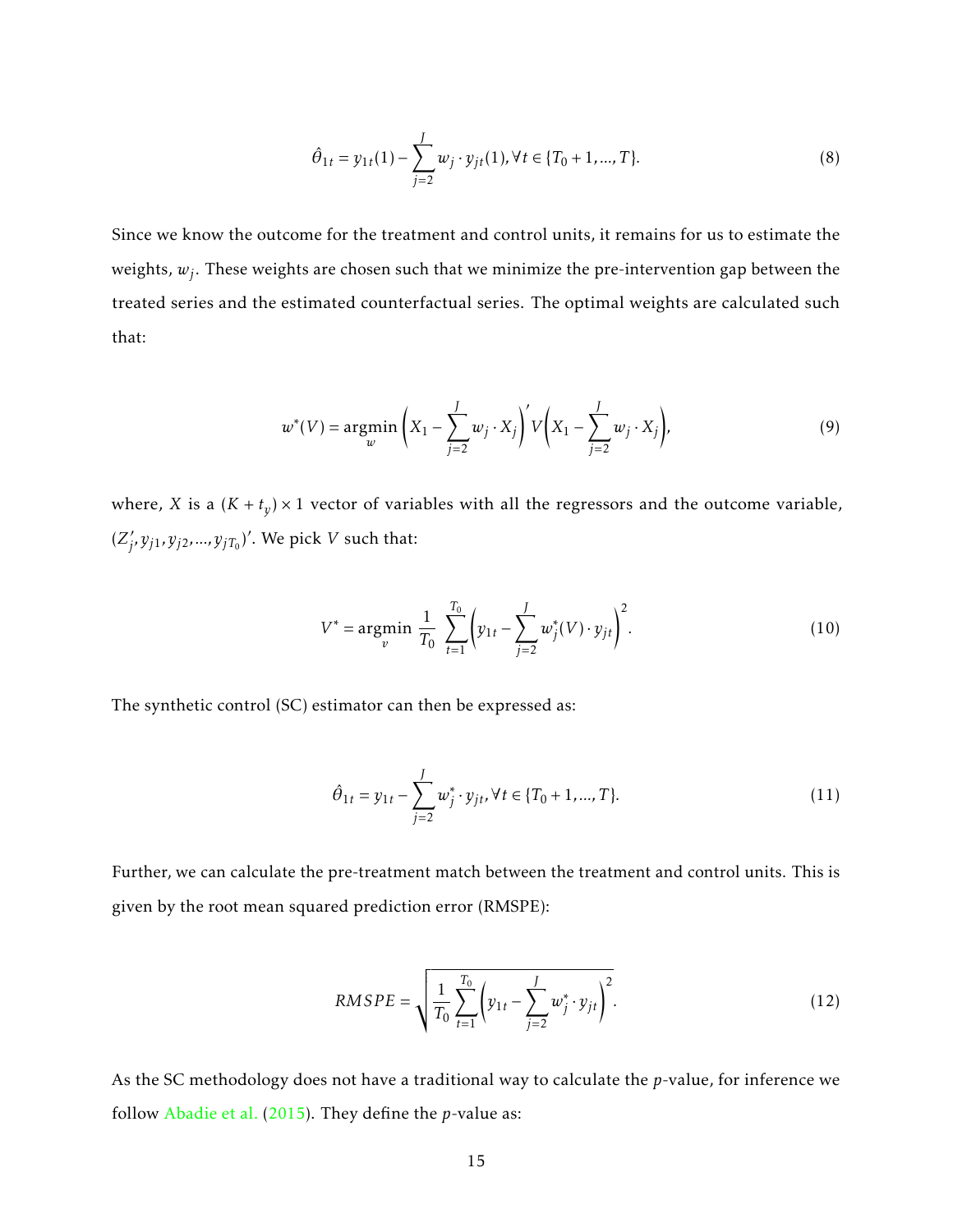<span id="page-16-0"></span>
$$
p\text{-value} = \frac{\sum_{j=2}^{J} \sum_{t=1}^{T} \mathbf{1} \{ |\hat{\theta}_{1,T_0}| \leq |\hat{\theta}_{j,t}| \}}{N_{jt}}
$$
(13)

where,  $N_{jt}$  is the total number of placebo SC studies, and  $\hat{\theta}_{j,t}$  is the treatment effect for these placebo studies. Essentially, we will conduct SC methodology studies with each of the fifty states as the treated unit and estimate equation [11.](#page-15-0) These studies are referred to as placebo studies. For the *p*-value, we then compare the effect size of the actual treated unit, Alaska, to these placebo effects. The *p*-value in equation [13](#page-16-0) expresses the share of placebo effects that are larger than the effect on the actual study.

## 5 Results

We first present results from the synthetic control studies using fertility rate as the outcome variable. This is followed by the birth spacing and finally by the abortion rate variables of interest. For each outcome variable, we discuss the raw trends followed by the results from the SC studies. Additionally, we also compare and contrast the SC estimates for Alaska with those of the placebo studies. Finally, to check the sensitivity of our SC estimates, we will present results using the Difference-in-Differences specifications. The latter results are presented in the robustness checks subsection. We limit our study to the years 1976 to 1988. This is in part due to the need to tighten the window around the policy to mitigate potential confounding effects of macro factors and in part due to data availability.

#### 5.1 Results for Fertility Rate

#### 5.1.1 Raw trends

Table [2](#page-35-0) presents the average annual fertility rates for Alaska and the US excluding Alaska by each age group over time. Fertility rates for Alaska are consistently higher than those for the rest of the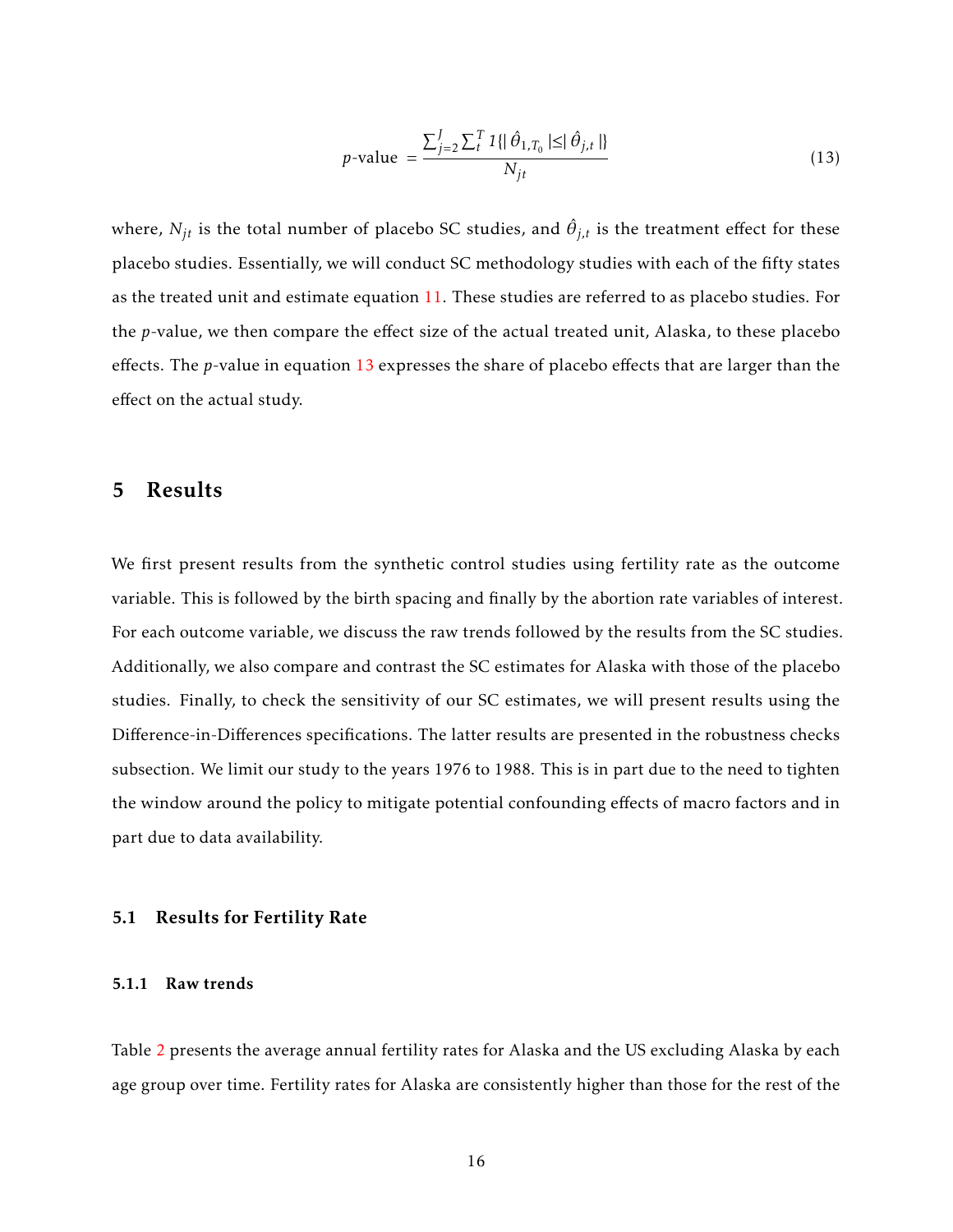United States for all age groups. The fertility rate for the general population—that is, the 15-44 age group—has been declining steadily since the early 1980s both in Alaska and in all other states. In the period between 1976 and 1988, the fertility rate in Alaska for the 15-44 population was on average 88 births per 1000 women and the average fertility rate for the rest of the US was 68. While this rate remained stable at around 69 annual live births in the 1976-1982 period for the rest of the country, in Alaska it rose from 80 in 1976 to 95 annual live births in 1982. This increase in fertility in Alaska was possibly driven by the migration boom corresponding to the building of the oil pipeline in the mid-1970s. Post 1982, however, there is a decline in fertility rates in Alaska. This decline in fertility rates post 1982 is driven by the decrease in fertility rates of women in the youngest age groups (15-19 and 20-24). For the age groups 25-34 and 35-44, there is an increase in fertility rates in the whole decade between 1976 and 1988 in Alaska. These fertility trends for the various age groups mimics the trends in average fertility rates for the rest of the country.

[Table 2 about here]

#### 5.1.2 SC results

Table [3](#page-36-0) reports descriptive statistics of the variables used for matching Alaska and its synthetic control. The states and the weights of each state used for synthetic control counterfactuals are presented in Table [A.1.](#page-49-0) Columns (1) and (2) of Table [3](#page-36-0) reports the pre-treatment averages of the variables for the 15-44 age group for Alaska and its synthetic counterfactual respectively. The variables are averaged for all the pre-treatment period. Note that we have used the average of the outcome variable in the SC matching process. We provide SC results using only the last year of outcome for matching in Appendix B. The balance between the series of the other age groups are presented in columns (3)-(6). It is assuring to note that the averages of these variables across the different controls are fairly close to the actual values for Alaska.

[Table 3 about here]

Table [4](#page-37-0) reports the estimated effects from the SC studies with fertility rate as the outcome of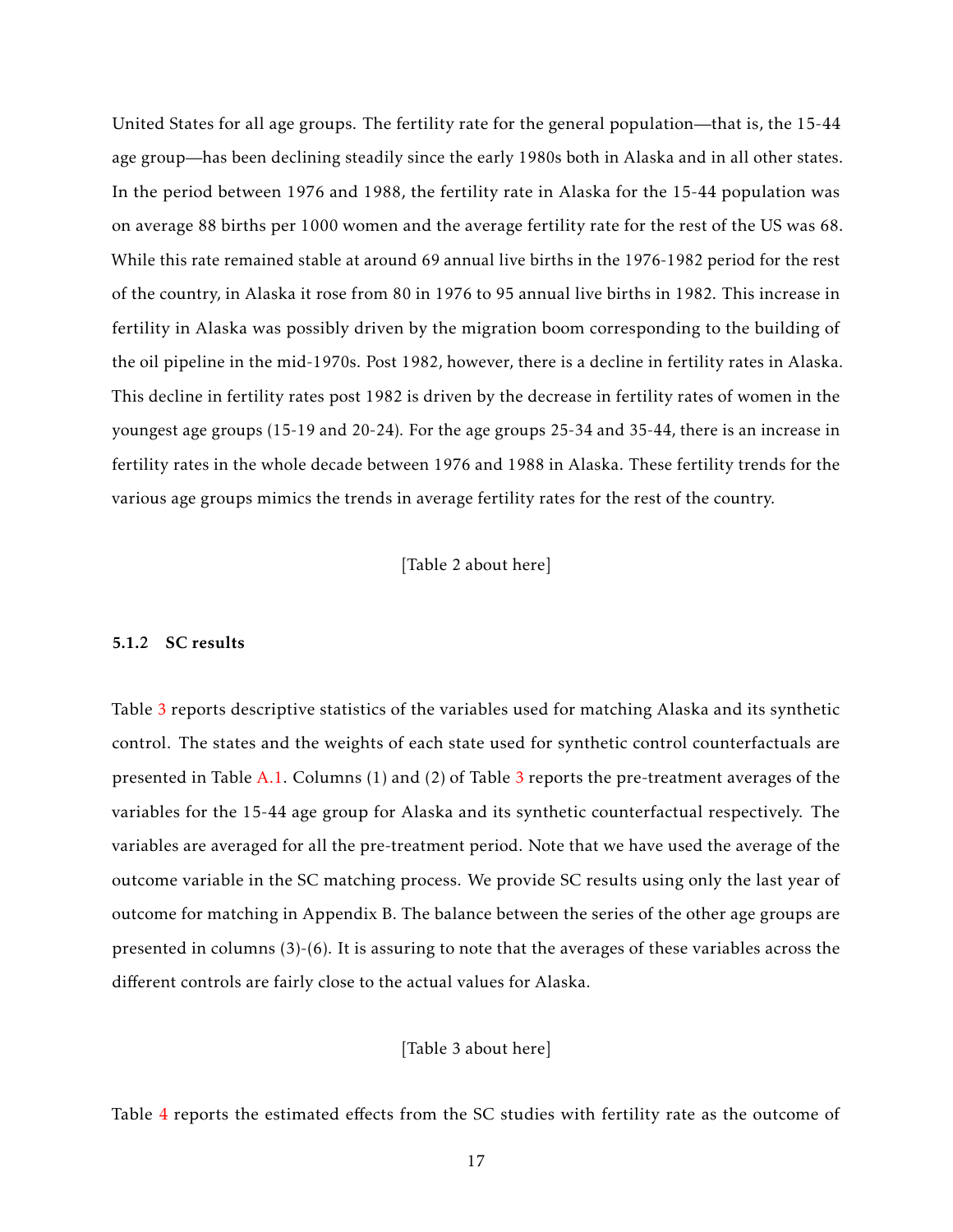interest. The SC effect is averaged over all the post treatment years–that is, for the years 1983 to 1988.<sup>[24](#page-18-0)</sup> Column (1) of this table reports the estimate for the overall population, the 15-44 age group. This estimate suggests that the average post-treatment difference in fertility rates between Alaska and its synthetic control was 11.3, or Alaska on average had 11.3 more annual live births per 1000 women compared to its control. The *p*-value reported here is calculated using equation [13.](#page-16-0) It can be inferred from the *p*-value that the size of the estimate for Alaska was in the 98*th* percentile compared to SC estimates of the placebo studies. We also report the pre-treatment match, or the root mean square prediction error (RMSPE), in fertility trends between Alaska and its synthetic control. Furthermore, we also present the ranking of this RMSPE from the Alaska study relative to a distribution of the RMSPEs from all the placebo studies. The RMSPE-percentile suggests that Alaska's pre-treatment match was better than the match in only 15 percent of the placebo SC studies.

Columns (2)-(5) of Table [4](#page-37-0) reports estimates from the SC studies for the 15-19, 20-24, 25-34, and 35-44 age groups, respectively. For the 15-19 age group, we do not find any significant difference in fertility rates between Alaska and its control. We do, however, find significantly large effects on fertility rate for all the other age groups. The 20-24 age group in Alaska has more than 20.3 births on average compared to its control in the period after the start of the APFD. Considering that the average fertility rate for this age group before the introduction of APFD was 163.1, the estimate of 20.3 suggests an increase in fertility rates of 12.4 percent. Similarly, the estimate for the 25-34 group is 14.1, which is a 14.3 percent increase over the mean fertility of this group. The estimate for 35-44 age group is 2.8, which is a 16.3 percent increase in fertility rate over the age group's pre-treatment mean.

#### [Table 4 about here]

Figure [1](#page-29-0) presents the pre- and post-treatment trends in the fertility rate for various age groups and its respective synthetic control series. For the 15-44 age group in panel A, we find a positive impact on fertility in Alaska in the post-treatment period relative to its control. Recall that the

<span id="page-18-0"></span><sup>2[4](#page-37-0)</sup>The estimates in Table 4 are calculated using  $\hat{\theta}_{1,t}$  from equation [11](#page-15-0) as follows:  $\hat{\theta}_1 = \sum_{t=T_0+1}^{T}$  $\frac{1}{(T-(T_0+1))}\hat{\theta}_{1,t}.$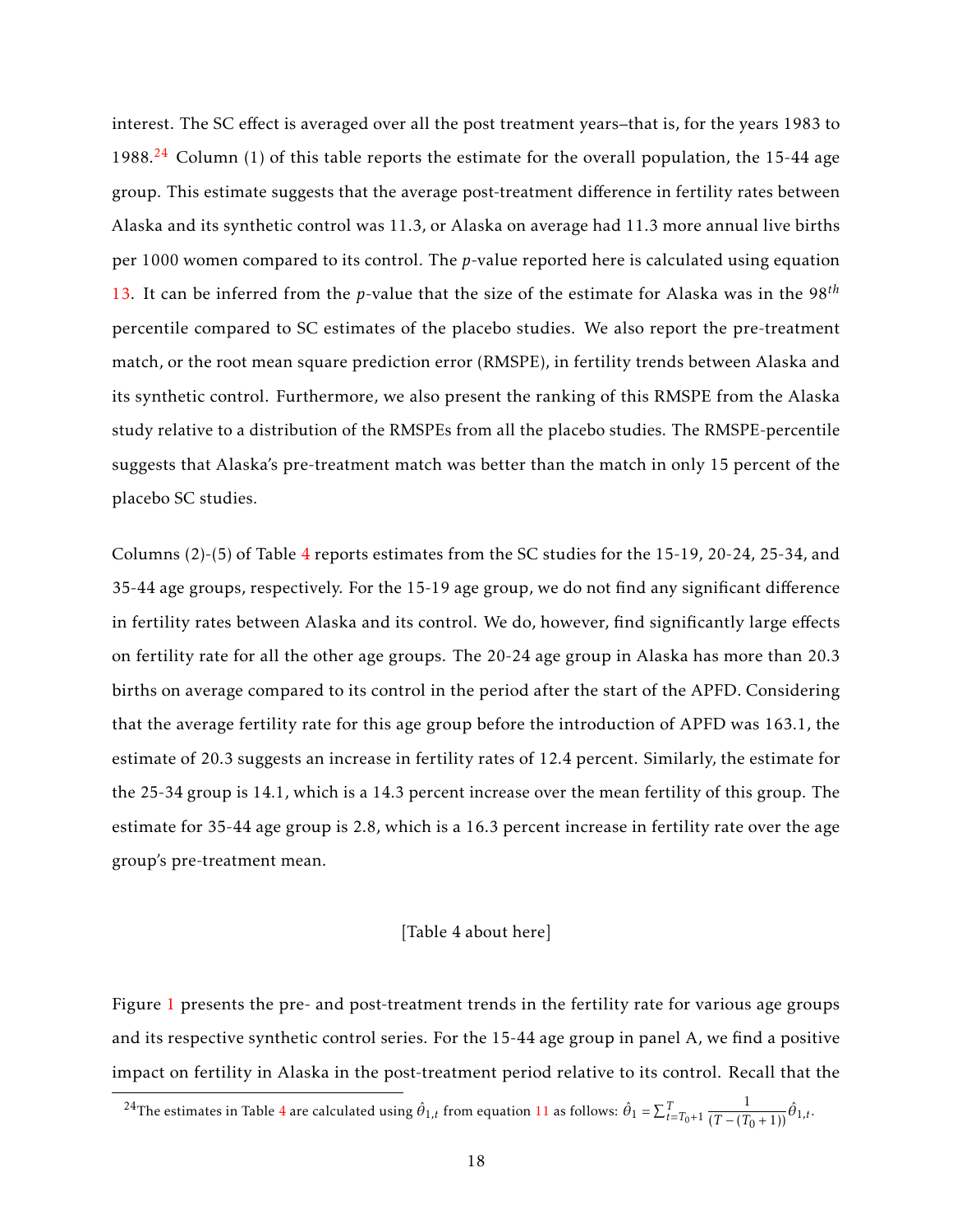average difference for the 1983-88 period was 11.3 births (see column (1) of Table [4\)](#page-37-0). Given that the pre-treatment average fertility rate for Alaska is 85.9, APFD effectively increased the fertility rate in Alaska by 13.1 percent in the 1983-88 period. Note that this average effect on fertility rate in Alaska is not driven by an odd year. It is clear from Panel A of Figure [1](#page-29-0) that the effect remains persistent in all periods after the implementation of APFD.

Similarly, we find visible effects of the APFD on fertility rates for all age groups over the age of 20 years. The effects are strongest for the oldest age group in our study. It is also interesting to note the null effect for the 15-19 group.

#### [Figure 1 about here]

Figure [2](#page-30-0) reports the size of the annual effects from the SC study for Alaska and all placebo SC studies. The size of the effect is the annual difference in trends between Alaska and its synthetic control series presented in Figure [1.](#page-29-0) The annual effect size for Alaska is represented by the broken line in all panels. The gray solid lines represent the size of the effects for each placebo study. In an ideal scenario, we should expect to see zero annual effects before the intervention–that is, the effect graph should perfectly align with the vertical line at zero. This would be the case if the trends in Alaska exactly matched the trends in its control in Figure [1.](#page-29-0) The pre-treatment match of SC studies for Alaska is fair considering the placebo studies. Relative to the placebo studies, the effect size for fertility rate in Alaska is significantly large for all age groups besides the teen group in the post-APFD period.

Note that, relative to the placebos, the effect for Alaska is large for all age groups over the age of 20 years. While the pre-treatment match for the 25-34 age group is not exact, the match for 20-24 and 35-44 is relatively better compared to their placebo studies.

[Figure 2 about here]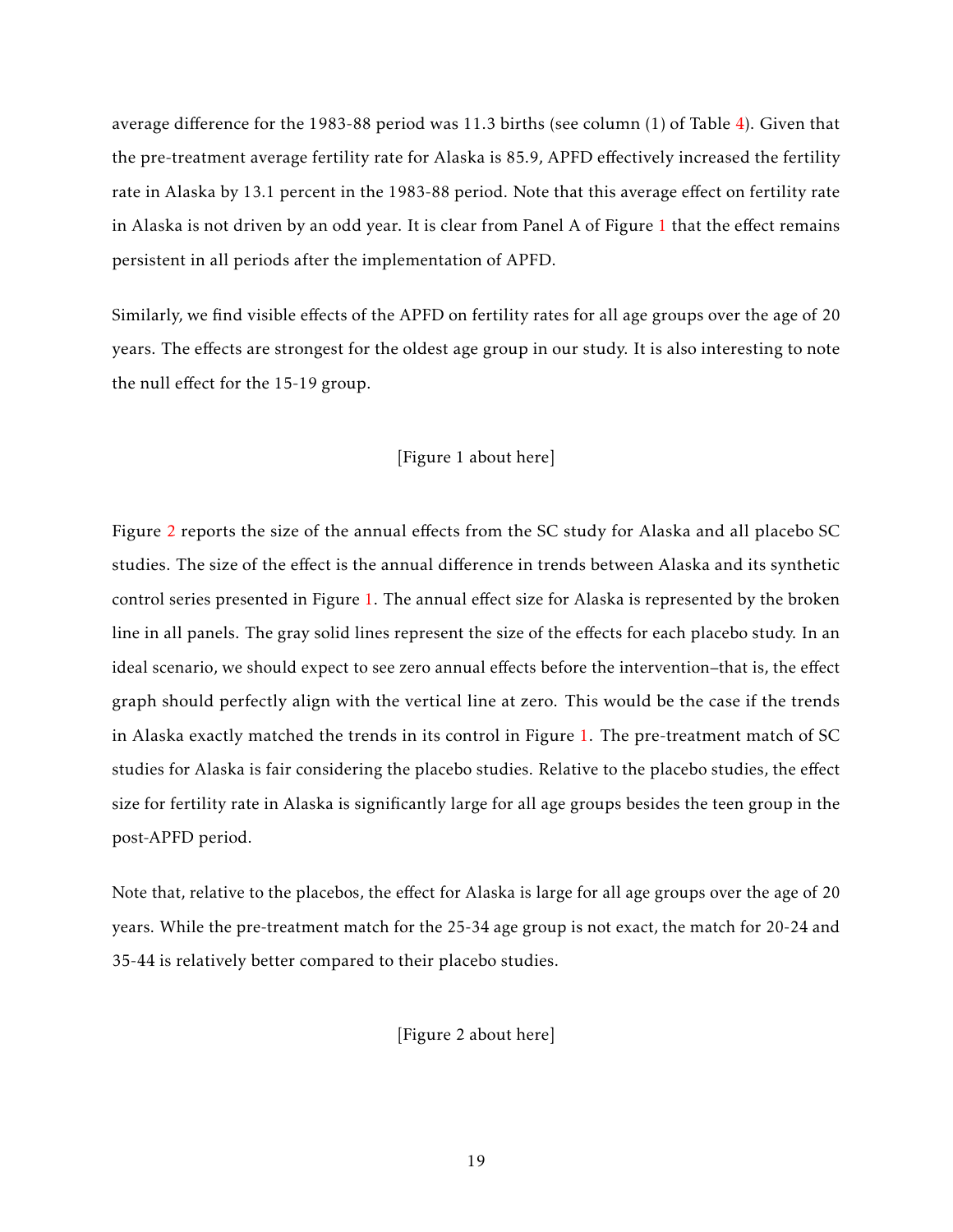#### 5.2 Results for Birth Spacing

#### 5.2.1 Raw trends

While the fertility rate in the 1976-88 period is higher in Alaska compared to the rest of the US, birth spacing is lower. Table [5](#page-38-0) presents descriptive statistics on birth spacing for Alaska and the US excluding Alaska. Birth spacing is measured as the average number of months between the birth of two children. This is again calculated for various age groups. For the 15-44 age group, the gap between births is on average 43 months in Alaska and 45 months in the rest of the country. Although small, this difference in birth spacing is primarily driven by the 25-34 and 35-44 groups. The difference in birth spacing between Alaska and the rest of the US in the 1976-1988 period is one month for the 20-24 age group and non-existent for the 15-19 age group. In the US in this time period, conditional on having a child, the 15-19 and 20-24 age groups waited on average within 2-3 years for their next child, while the 25-34 and 35-44 groups waited on average between 4-7 years.

[Table 5 about here]

#### 5.2.2 SC results

Table [6](#page-39-0) reports descriptive statistics of the variables used for matching Alaska and its synthetic control. As with fertility rates in Table [4,](#page-37-0) the actual and synthetic control pre-treatment averages for all age groups are fairly close.

#### [Table 6 about here]

Table [7](#page-40-0) reports the SC estimates for birth spacing. We find that estimates for the 15-44 age group is not significantly different from zero. Or in this case, the estimate is not significantly large relative to its placebos. This is also the case for all age groups below the age of 35 years. We do, however, observe that the direction of all the estimates for birth spacing is consistent with our hypothesis.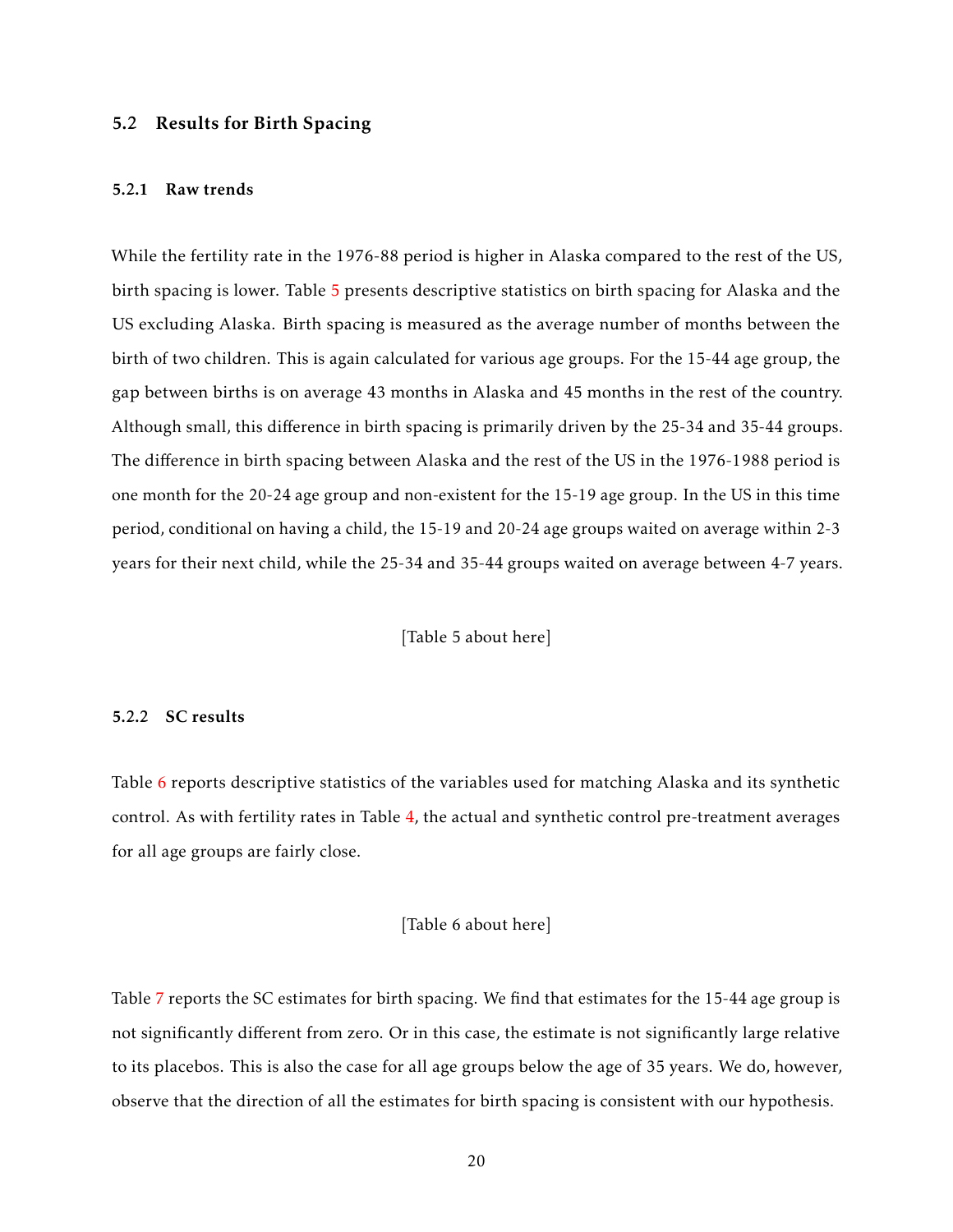We do find a large negative effect on birth spacing for the 35-44 age group. This estimate suggests a 3.9 month decline in birth spacing for the 35-44 age group in Alaska compared to its control. This is about a 5.2 percent decline in the gap between births for this group. Another way of looking at this is that on average a mother with a child was likely to have another child 3.8 months sooner in Alaska relative its control. This magnitude of the effect size, although not significant in the traditional sense, is larger than 70 percent of the placebos. The pre-treatment match for this group is as good as half its placebos.

#### [Table 7 about here]

The trends in birth spacing are presented in Figure [3](#page-31-0) and the comparison of the effect size with placebo effect sizes are presented in Figure [4.](#page-32-0) As with the fertility rate study, we find no effect for the 15-19 group. There is, however, some evidence of declining trends in birth spacing for all the age groups over 20 years relative to their controls.

[Figure 3 about here]

[Figure 4 about here]

### 5.3 Results for Abortion Rates

#### 5.3.1 Raw trends

Abortion rate is measured as the number of reported abortions per 1000 women between the ages of 15 and 44. Table [8](#page-41-0) reports the the raw trends in abortion rates for Alaska and the U.S average excluding Alaska. As explained in the data section, abortion rates are only reported here for the overall (15-44) population. There are fewer abortions in Alaska compared to the average of all other states in the U.S. Alaska in the 1976-1988 period had on average 13.6 abortions per 1000 women, while the US average, not including Alaska, had 21.5 abortions per 1000 women.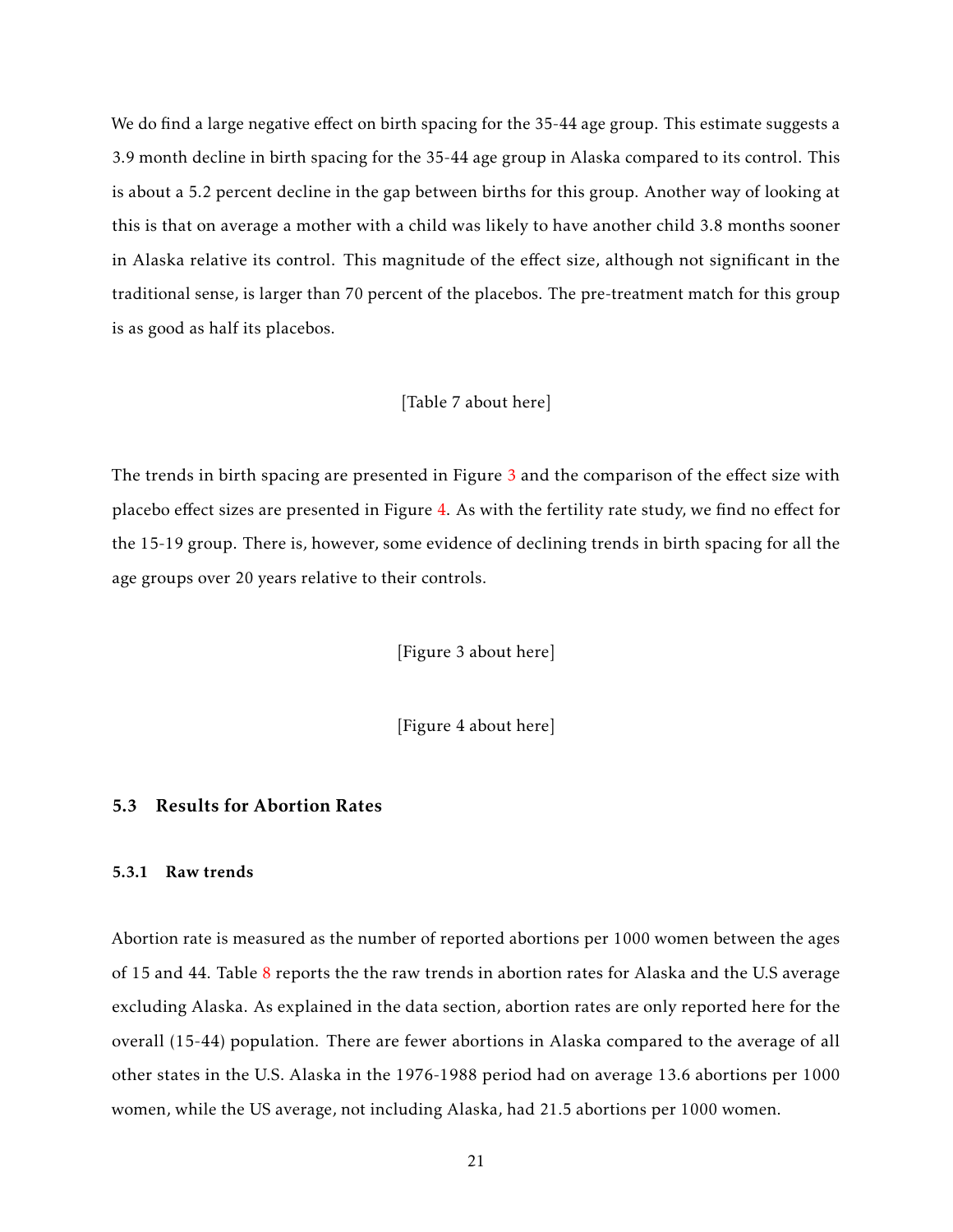#### 5.3.2 SC results

Table [9](#page-42-0) presents the pre-treatment balance of the variables, and Table [10](#page-42-1) presents the SC estimates for studies with abortion rate. The estimate in Table [10](#page-42-1) suggests a small increase in abortion rate in Alaska relative to its control. However, this effect size is smaller than two thirds of the placebo studies.

[Table 9 about here]

[Table 10 about here]

Panel A of Figure [5](#page-33-0) shows the trends in abortion rates for Alaska and its SC counterfactual. The trends do not match well in the pre-treament period and they do not diverge from each other in the post-treatment period. We can also confirm the relative no effect in abortion rates from the placebo comparisons in Panel B of the same figure. We do not find any significant effect on abortion rates in Alaska due to the APFD.

#### [Figure 5 about here]

While our findings for fertility rate and birth spacing are consistent with our hypothesis, those for abortion do not appear to be. This is unsurprising. The two former outcomes relate mostly to planned pregnancy and hence are directly influenced by income shocks such as that represented by the APFD. Abortions on the other hand, are generally unplanned pregnancies and hence the effect due to income shocks is less likely to occur.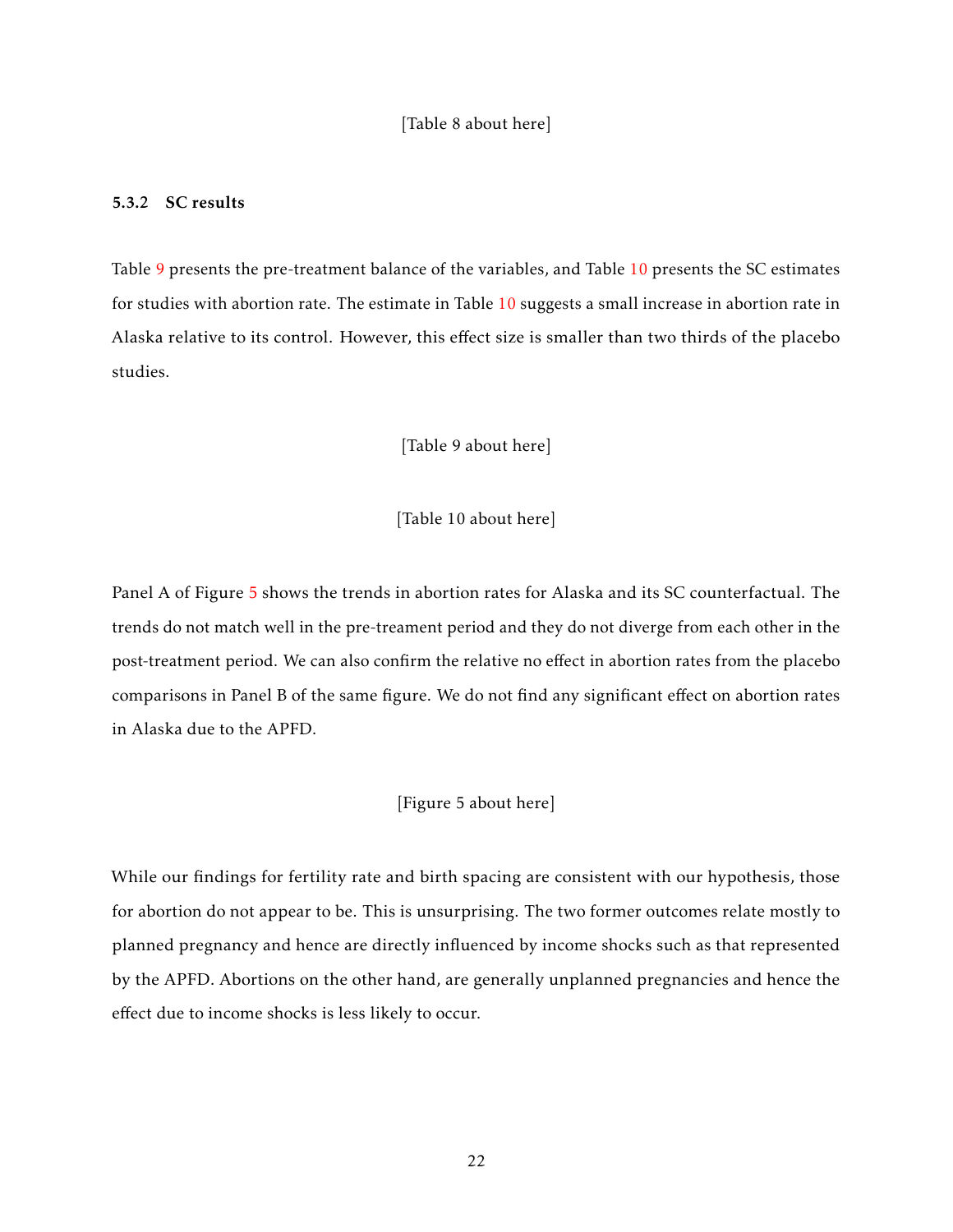#### 5.4 Robustness Checks

In this section, we test the sensitivity of our SC estimates using the Difference-in-Differences (DiD) framework. The DiD framework differs from SC methodology in that while SC study forces a pre-treatment match between the series for the treated and the control units, DiD relaxes this assumption. DiD allows for a pre-treatment difference in levels of the trends for the treated and control units. However, the DiD framework imposes a further assumption that the trends between the treated and control units are "parallel." The DiD studies are especially important for robustness of the estimates as the pre-treament match in the SC studies were not optimum.

We use the DiD methodology to compare Alaska with two sets of controls. Our first control does not impose any restrictions on the states used as the counterfactual; that is, we perform a DiD study with all states as part of the counterfactual for Alaska. For the second control, we use only the states that had positive weights in the SC study. The states used in the latter control group are listed in Table [A.1.](#page-49-0)

We present results from the DiD study for fertility rate in Table [11,](#page-43-0) birth spacing in Table [12,](#page-44-0) and abortion rate in Table [13.](#page-45-0) Panel A of each table presents the DiD study for the 15-44 age group; the other panels present results from studies with various age groups. Columns (1)-(4) report DiD estimates using various specifications for our first control group—all the states in the US. Columns (5) and (6) present the DiD results from the restricted control group.

Column (4) of Table [11](#page-43-0) presents DiD results using all states as the control. For the 15-44 age group, we find an increase in fertility rate of 6.9 more births in Alaska per 1000 women; this represents an 10.1 percent increase in fertility rate in Alaska over the sample average. The DiD estimates for fertility are robust to controlling for time and state fixed-effects or a list of control variables used in the SC study. The effect size increases if we restrict our control to the states used in the SC study. For this age group, the DiD effect size is 11.6, which is a 13.6 percent increase over the mean pre-treatment fertility of this age group.

As with the SC study, the DiD estimates for fertility rates are not significant for the teen group.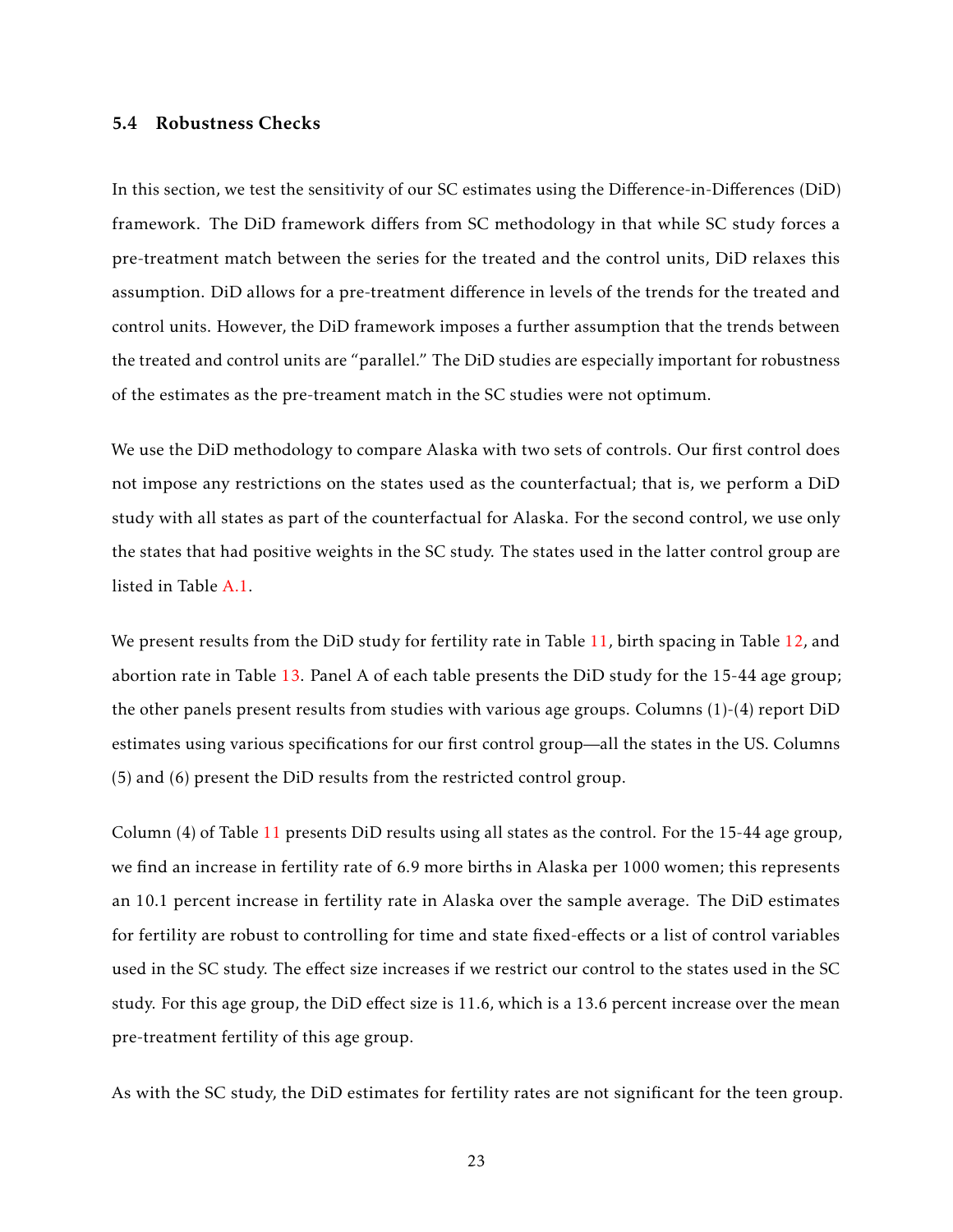The DiD estimates for fertility rate are significant for all other age groups. For the 20-24 age group, fertility rate in Alaska increased between 13.7 and 24.2 percent over its controls. For the 25-34 group, fertility rate increased between 14.4 and 15.0 percent, and for the 35-44 group, fertility rate increased between 16.1 and 18.0 percent.

#### [Table 11 about here]

Consistent with the SC study for birth spacing, we find negative effects from our DiD studies for birth spacing. These estimates are reported in Table [12.](#page-44-0) Only the "oldest" age group for the DiD studies shows consistently significant effects. As expected, the birth spacing for this group decreases. However, this decrease remains very small, less than a percent over the mean of the sample.

#### [Table 12 about here]

As with the SC studies, we do not find any significant results for the abortion rates using the DiD framework.

[Table 13 about here]

# 6 Conclusion

Previous studies on the Alaska Permanent Fund Dividend, which allowed each full-time resident in Alaska to receive a sizable dividend starting in 1982, suggest that it had limited employment effects, suggesting that the labor market consequences of having such a dividend as a UBI may be minimal. Perhaps this is an effect due to the relatively small size of the disbursement. A channel whereby this is occurring may be through increased fertility if the dividend encourages individuals to have children. While studies have analyzed the effects of various welfare benefits on fertility,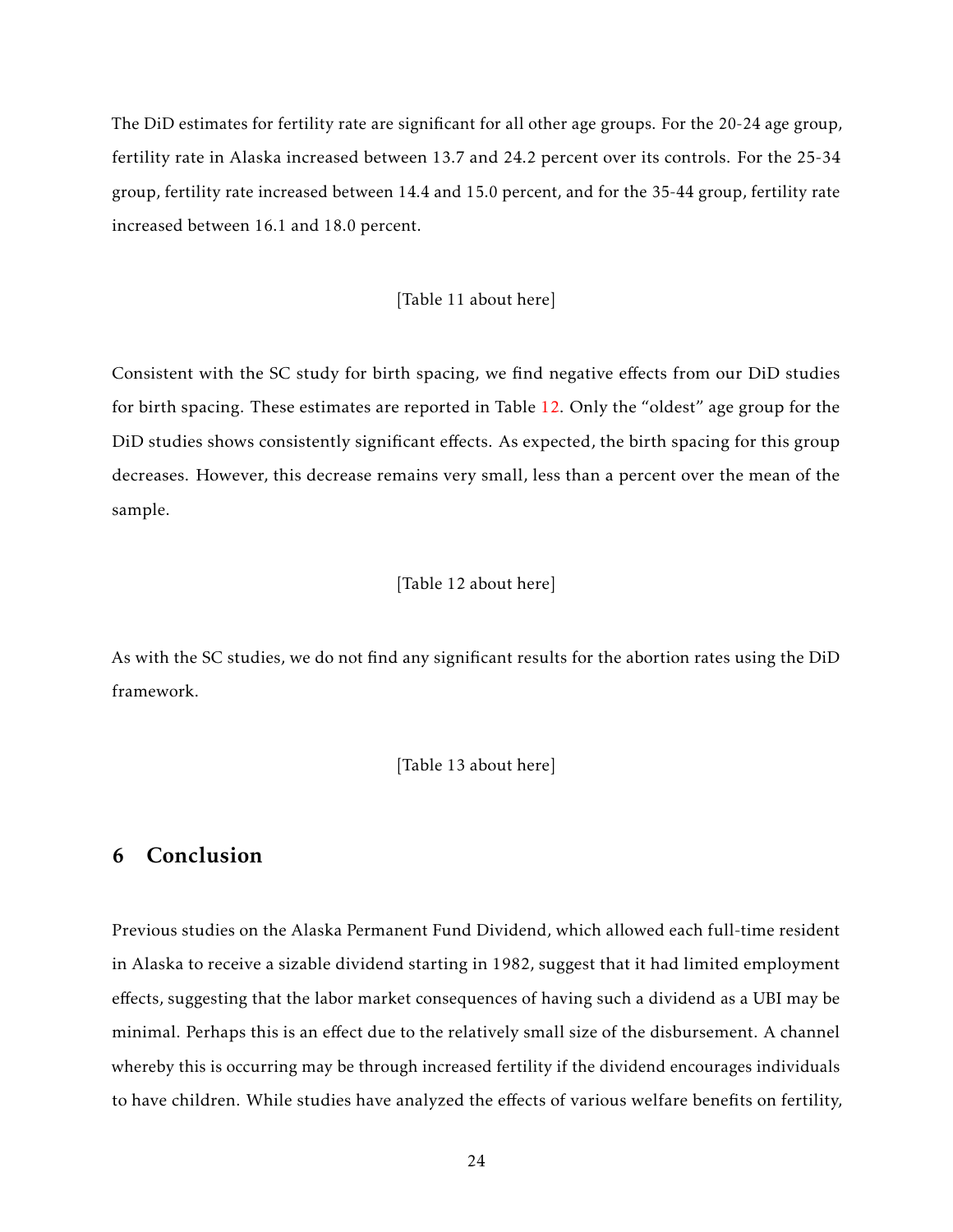no previous study to our knowledge has analyzed the effect of a universal dividend such as that provided by Alaska on fertility outcomes. Using synthetic control models as the primary tool to ensure our results are internally valid, we exploit the introduction of this dividend in Alaska in 1982 to explore the effects of the dividend on the number of children (fertility), birth spacing for those with more than one child, and the number of abortions. Our analysis is done separately by age groups (15-19, 20-24, 25-34, and 35-44) in addition to the pooled sample (15-44 year olds). We find that fertility increases in Alaska by 11.3 births per 1000 females (all age groups) due to the dividend. While we find no effect due to the cash transfer on the fertility of the teen group, the effect is particularly pronounced for the age groups over 20 years of age. We find an effect of 20.3 births for 20-24 year olds, representing a 12.4 percent increase, 14.1 births for 25-34 year olds, representing a 14.3 percent increase, and 2.8 births for the 35-44 year olds, representing a 16.9 percent increase. The effects for birth spacing are generally in the expected direction but imprecisely measured. We do not find significant effects for abortion rates.

While we argue that the Alaska Permanent Fund Dividend does not meet all of the requirements to classify it as a UBI (as the amount, although sizable, is still too small), it is an unconditional and universal transfer. This suggests that, when considering policies surrounding UBIs, one consideration is the effect it may have on fertility. For those on the margin when deciding whether to have a child or additional child, the increased income may increase both the quality and quantity of children; the effect on quality, however, may not hold further away from the margin. These are factors to consider when analyzing the long-run effects of increased fertility on economic growth and the implications for skilled versus unskilled labor.<sup>[25](#page-25-0)</sup>

<span id="page-25-0"></span><sup>&</sup>lt;sup>25</sup>Please refer to the literature on fertility and economic growth, such as [Day](#page-26-15) [\(2016\)](#page-26-15) study that presents an overlapping generations model in this context, for insights into this dynamic relationship.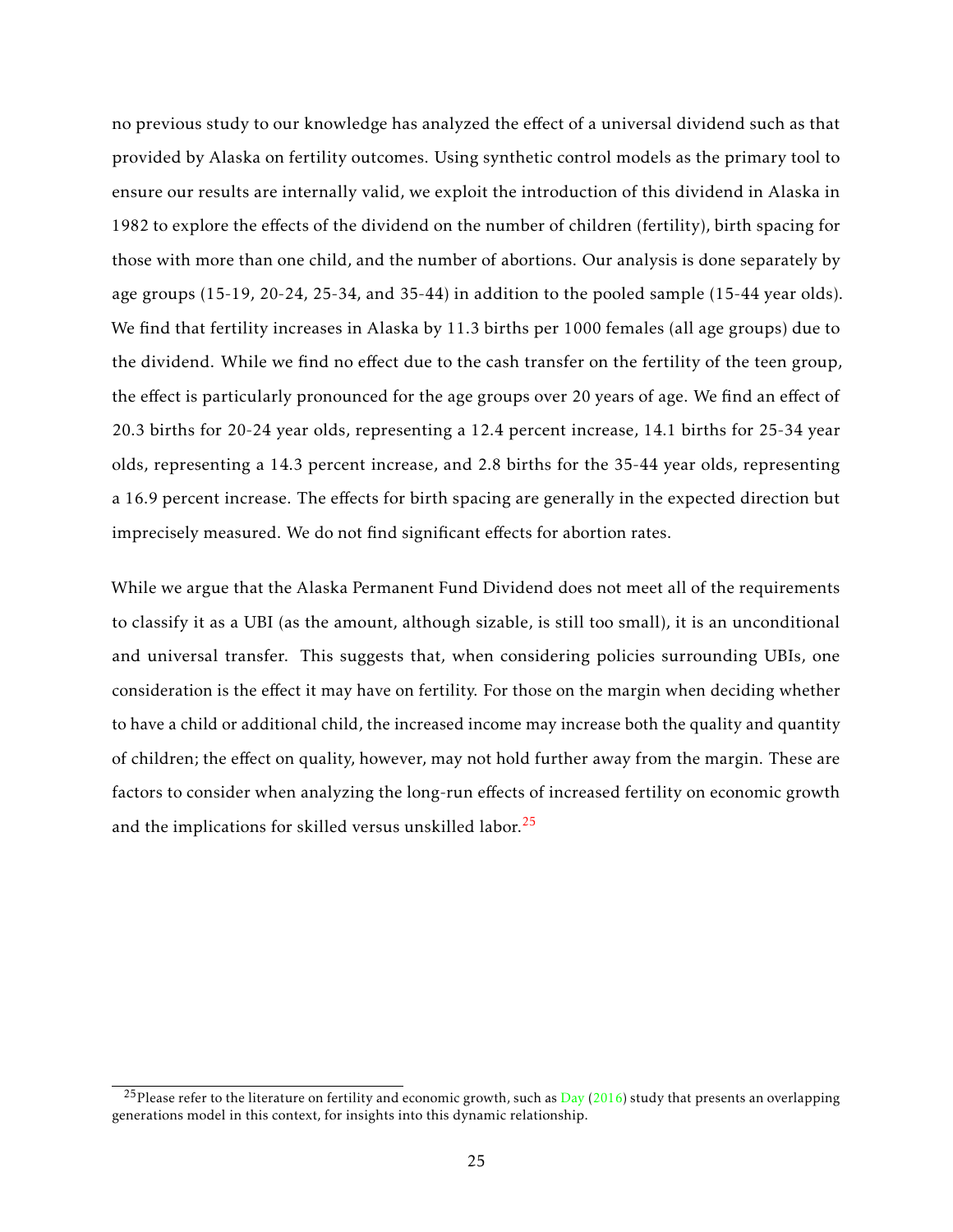# References

- <span id="page-26-12"></span>Abadie, A., Diamond, A., and Hainmueller, J. (2010). Synthetic control methods for comparative case studies: Estimating the effect of californias tobacco control program. *Journal of the American statistical Association*, 105(490):493–505.
- <span id="page-26-14"></span>Abadie, A., Diamond, A., and Hainmueller, J. (2015). Comparative politics and the synthetic control method. *American Journal of Political Science*, 59(2):495–510.
- <span id="page-26-3"></span>Acemoglu, D. (2019). Why universal basic income is a bad idea. *Project Syndicate*, 7.
- <span id="page-26-8"></span>Alaska, D. o. R. (2017). [http://www.tax.alaska.gov/programs/programs/reports/](http://www.tax.alaska.gov/programs/programs/reports/AnnualReport.aspx?Year=2017) [AnnualReport.aspx?Year=2017](http://www.tax.alaska.gov/programs/programs/reports/AnnualReport.aspx?Year=2017). Accessed: 20 October 2018.
- <span id="page-26-16"></span>Alaska, D. o. R. P. F. D. D. (2019). [https://pfd.alaska.gov/Division-Info/Summary-of](https://pfd.alaska.gov/Division-Info/Summary-of-Applications-and-Payments) [-Applications-and-Payments](https://pfd.alaska.gov/Division-Info/Summary-of-Applications-and-Payments). Accessed 30 October 2019.
- <span id="page-26-7"></span>Banerjee, A., Niehaus, P., and Suri, T. (2019). Universal basic income in the developing world. *Annual Review of Economics*, 11:959–983.
- <span id="page-26-5"></span>Banerjee, A. V., Hanna, R., Kreindler, G. E., and Olken, B. A. (2017). Debunking the stereotype of the lazy welfare recipient: Evidence from cash transfer programs. *The World Bank Research Observer*, 32(2):155–184.
- <span id="page-26-4"></span>Bastagli, F., Hagen-Zanker, J., Harman, L., Barca, V., Sturge, G., and Schmidt, T. (2019). The impact of cash transfers: A review of the evidence from low-and middle-income countries. *Journal of Social Policy*, 48(3):569–594.
- <span id="page-26-0"></span>Baughman, R. and Dickert-Conlin, S. (2009). The earned income tax credit and fertility. *Journal of Population Economics*, 22(3):537–563.
- <span id="page-26-1"></span>Becker, G. (1981). *A Treatise on the Family*. Cambridge, MA, Harvard UniversityPress.
- <span id="page-26-9"></span>Becker, G. S. and Barro, R. J. (1988). A reformulation of the economic theory of fertility. *The Quarterly Journal of Economics*, 103(1):1–25.
- <span id="page-26-2"></span>Berman, M. (2018). Resource rents, universal basic income, and poverty among alaskas indigenous peoples. *World Development*, 106:161–172.
- <span id="page-26-10"></span>Black, D., Kolesnikova, N., Sanders, S. G., and Taylor, L. J. (2013). Are children "normal"? *The Review of Economics and Statistics*, 95(1):21–33.
- <span id="page-26-11"></span>Cohen, A., Dehejia, R., and Romanov, D. (2013). Financial incentives and fertility. *The Review of Economics and Statistics*, 95(1):1–20.
- <span id="page-26-15"></span>Day, C. (2016). Fertility and economic growth: The role of workforce skill composition and child care prices. *Oxford Economic Papers*, 68(2):546–565.
- <span id="page-26-13"></span>Doudchenko, N. and Imbens, G. W. (2016). Balancing, regression, difference-in-differences and synthetic control methods: A synthesis. National Bureau of Economic Research Working Paper No. 25538, Cambridge, MA.
- <span id="page-26-6"></span>Evans, D. K. and Popova, A. (2017). Cash transfers and temptation goods. *Economic Development and Cultural Change*, 65(2):189–221.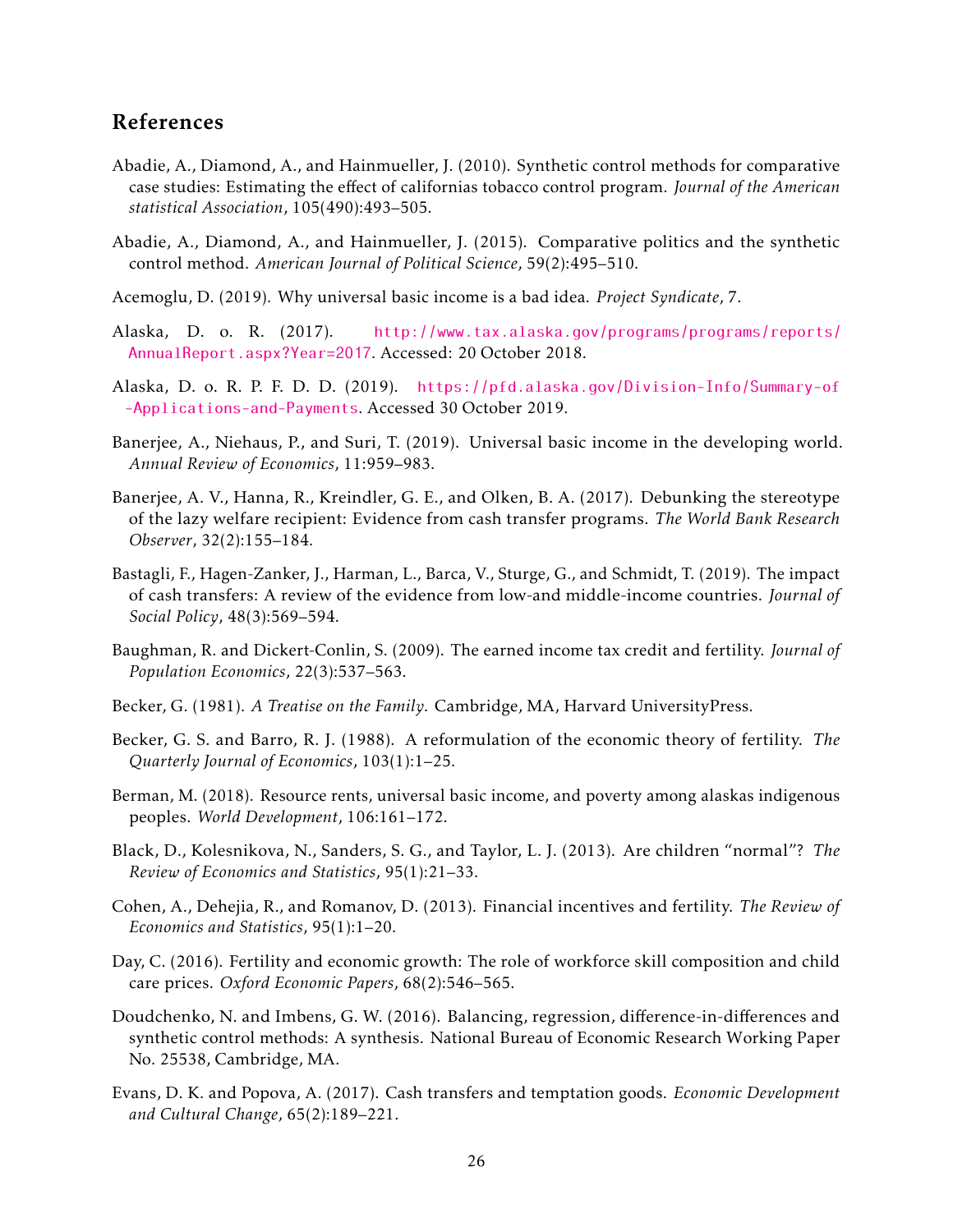- <span id="page-27-15"></span>Flood, S., King, M., Ruggles, S., and Warren, J. R. (2018). Integrated public use microdata series, current population survey: Version 6.0. *Minneapolis: University of Minnesota*. DOI: [https://](https://doi.org/10.18128/D030.V6.0.) [doi.org/10.18128/D030.V6.0.](https://doi.org/10.18128/D030.V6.0.)
- <span id="page-27-1"></span>Ghatak, M. and Maniquet, F. (2019). Universal basic income: some theoretical aspects. *Annual Review of Economics*, 11:895–928.
- <span id="page-27-12"></span>Goldsmith, O. S. (2010). The Alaska Permanent Fund Dividend: A case study in implementation of a basic income guarantee.
- <span id="page-27-10"></span>Goldsmith, O. S. (2012). The economic and social impacts of the permanent fund dividend on Alaska. In *Alaska's permanent fund dividend*, pages 49–63. Springer.
- <span id="page-27-11"></span>Herz, N. (2018). Alaska house votes to more than double PFDs, splintering majority and threatening budget progress. [https://www.adn.com/politics/alaska-legislature/](https://www.adn.com/politics/alaska-legislature/2018/03/26/alaska-house-votes-to-more-than-double-pfds-splintering-majority-and-threatening-budget-progress/) [2018/03/26/alaska-house-votes-to-more-than-double-pfds-splintering-majority-and](https://www.adn.com/politics/alaska-legislature/2018/03/26/alaska-house-votes-to-more-than-double-pfds-splintering-majority-and-threatening-budget-progress/) [-threatening-budget-progress/](https://www.adn.com/politics/alaska-legislature/2018/03/26/alaska-house-votes-to-more-than-double-pfds-splintering-majority-and-threatening-budget-progress/). Accessed: 17 October 2018.
- <span id="page-27-0"></span>Hoynes, H. W. and Rothstein, J. (2019). Universal basic income in the US and advanced countries. National Bureau of Economic Research Working Paper No. 25538, Cambridge, MA.
- <span id="page-27-13"></span>Hsieh, C.-T. (2003). Do consumers react to anticipated income changes? evidence from the Alaska permanent fund. *American Economic Review*, 93(1):397–405.
- <span id="page-27-3"></span>Jones, D. and Marinescu, I. (2018). The labor market impacts of universal and permanent cash transfers: Evidence from the Alaska permanent fund. National Bureau of Economic Research Working Paper No. 24312, Cambridge, MA.
- <span id="page-27-6"></span>Keane, M. and Moffitt, R. (1998). A structural model of multiple welfare program participation and labor supply. *International economic review*, pages 553–589.
- <span id="page-27-4"></span>Kearney, M. S. and Mogstad, M. (2019). Universal basic income (ubi) as a policy response to current challenges. *Report, Aspen Institute*, pages 1–19.
- <span id="page-27-14"></span>Kueng, L. (2015). Revisiting the response of household spending to the Alaska Permanent Fund Dividend using CE data. *Available at SSRN 2634005*.
- <span id="page-27-8"></span>Kurland, S. (2017). Effects of transfer income on migration and rural unemployment: Evidence from the alaska permanent fund dividend, thesis, department of economics, stanford university, stanford ca. Available at: [https://economics.stanford.edu/sites/default/files/](https://economics.stanford.edu/sites/default/files/publications/kurland_sam_honorthesis-final_5-4-17.pdf) [publications/kurland](https://economics.stanford.edu/sites/default/files/publications/kurland_sam_honorthesis-final_5-4-17.pdf) sam honorthesis-final 5-4-17.pdf. Accessed: 19 October 2018.
- <span id="page-27-9"></span>Low, H., Meghir, C., Pistaferri, L., and Voena, A. (2018). Marriage, labor supply and the dynamics of the social safety net. National Bureau of Economic Research Working Paper No. 24356, Cambridge, MA).
- <span id="page-27-2"></span>Lowrey, A. (2018). *Give People Money: The simple idea to solve inequality and revolutionise our lives*. Random House.
- <span id="page-27-7"></span>Marinescu, I. (2018). No strings attached: the behavioral effects of us unconditional cash transfer programs. National Bureau of Economic Research Working Paper No. 24337, Cambridge, MA.
- <span id="page-27-5"></span>Milligan, K. (2005). Subsidizing the stork: New evidence on tax incentives and fertility. *Review of Economics and statistics*, 87(3):539–555.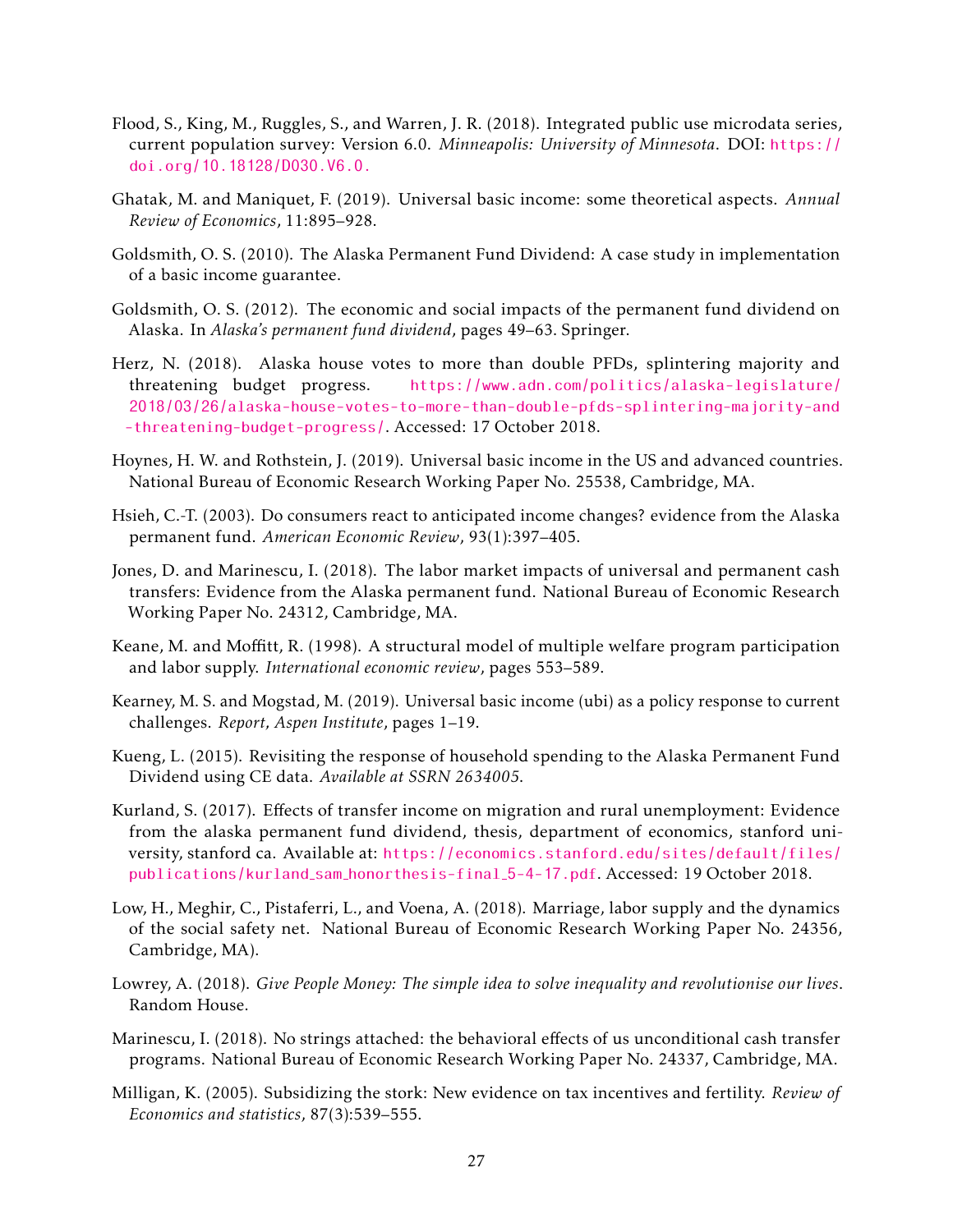- <span id="page-28-5"></span>Quistorff, B. and Galiani, S. (2017). The synth\_runner package: Utilities to automate synthetic control estimation using synth. *Stata Journal*, (17):834–849.
- <span id="page-28-1"></span>Rosen, Y. (2018). For 40 years, alaska has modeled a universal income. now thats in peril. [http://inthesetimes.com/article/21544/alaska-universal-basic-income](http://inthesetimes.com/article/21544/alaska-universal-basic-income-dividend-taxes-permanent-fund) [-dividend-taxes-permanent-fund](http://inthesetimes.com/article/21544/alaska-universal-basic-income-dividend-taxes-permanent-fund). Accessed 30 October 2019.
- <span id="page-28-4"></span>Rubin, D. B. (1974). Estimating causal effects of treatments in randomized and nonrandomized studies. *Journal of Educational Psychology*, 66(5):688.
- <span id="page-28-2"></span>Tamura, R. (1985). A note on the dynastic family. In *Workshop in Applications of Economics, University of Chicago*.
- <span id="page-28-3"></span>Tanndal, J. and Waldenström, D. (2018). Does financial deregulation boost top incomes? evidence from the big bang. *Economica*, 85(338):232–265.
- <span id="page-28-0"></span>Van Parijs, P. and Vanderborght, Y. (2017). *Basic income: A radical proposal for a free society and a sane economy*. Harvard University Press.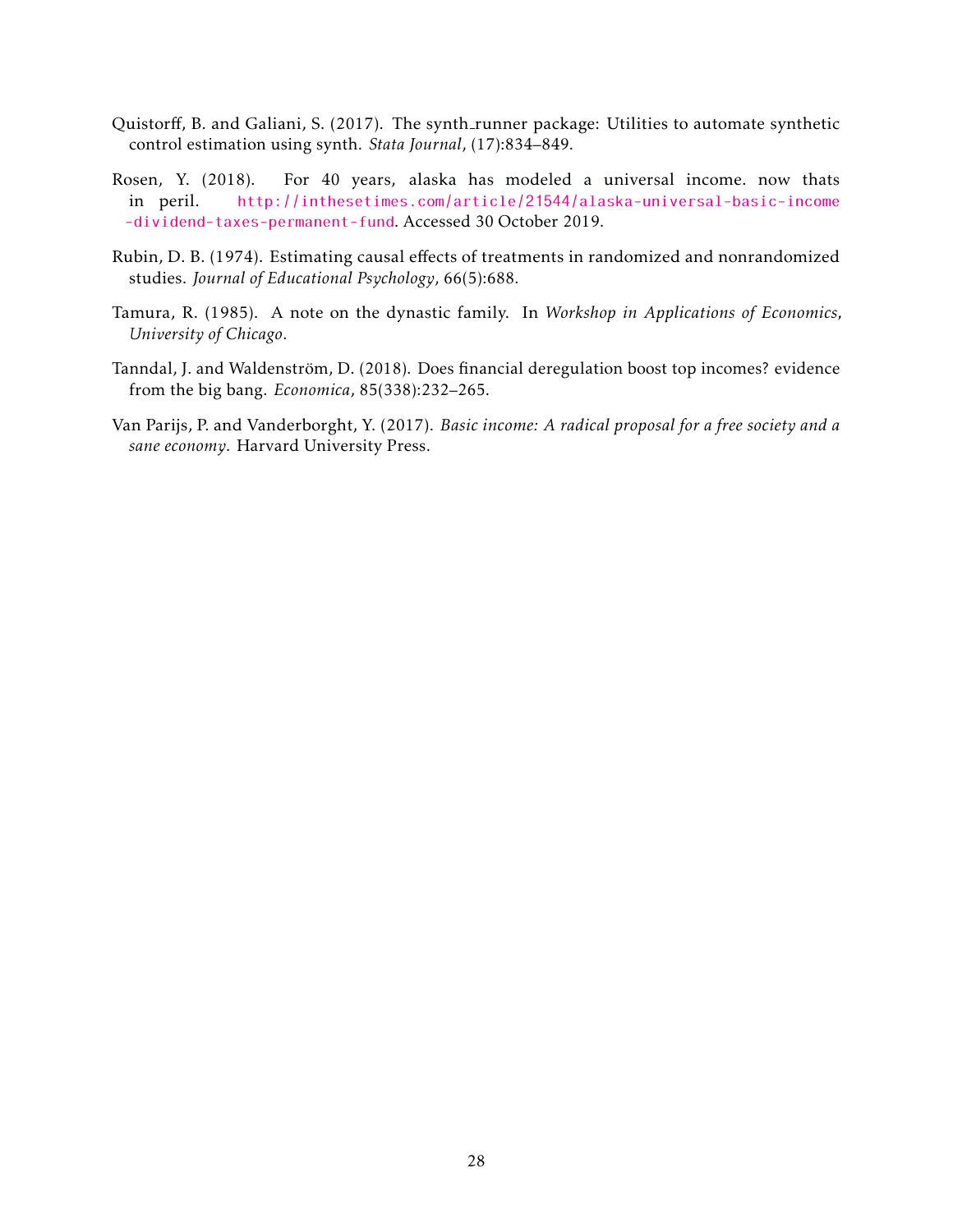<span id="page-29-0"></span>

Figure 1: Alaska and Synthetic Control Trends, Fertility Rate

*Notes:* This figure shows the trends in fertility rate for Alaska and its respective synthetic controls by various age groups. The states and their corresponding weights used for the construction of the synthetic controls are reported in Table [A.1.](#page-49-0) The x-axis measures periods, in years, before and after the introduction of APFD. The year APFD was introduced, 1982, is marked by a vertical line at period zero. The y-axis measures number of live births per 1000 women in the respective age group.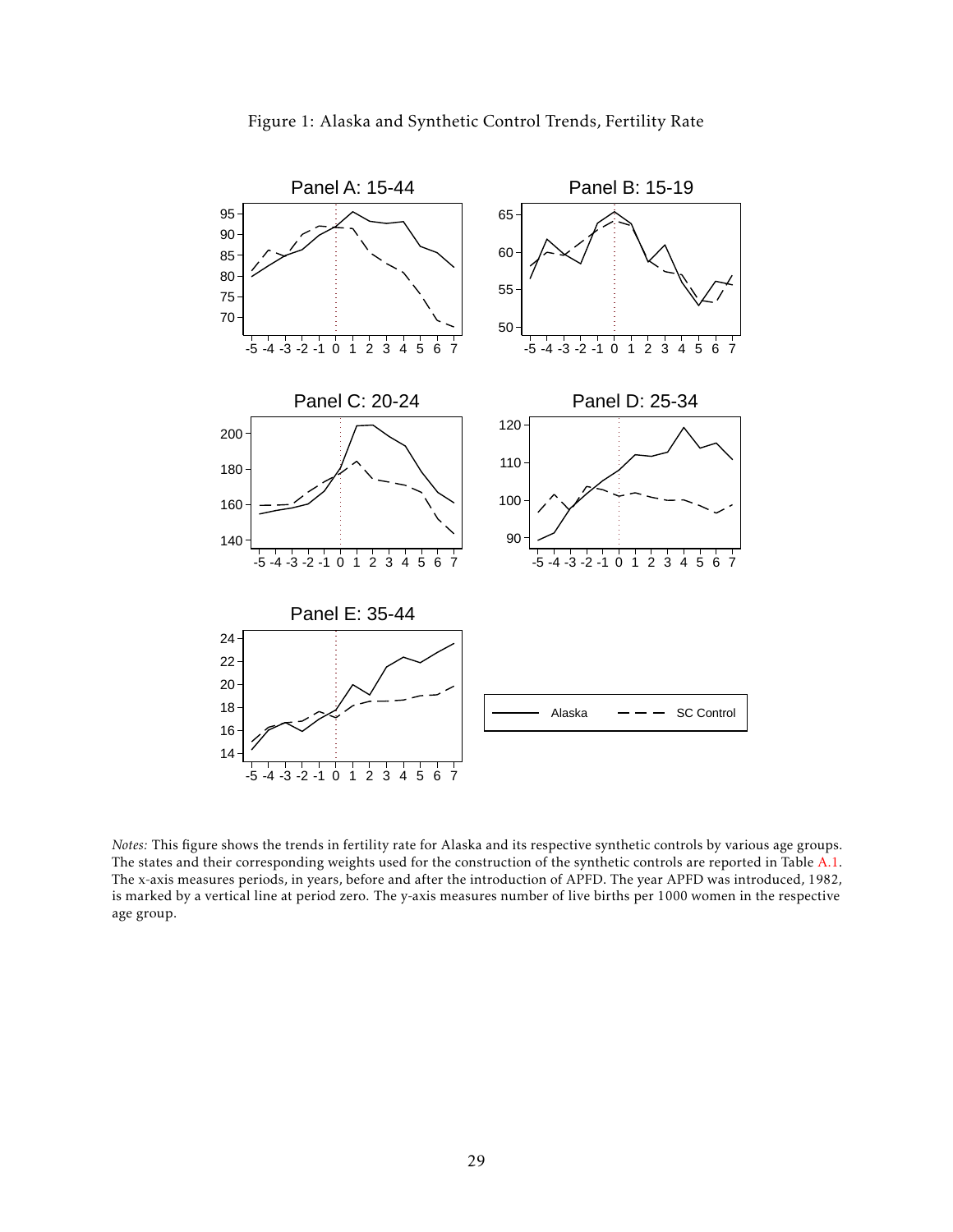<span id="page-30-0"></span>

*Notes:* This figure shows the difference in fertility rate between Alaska and its synthetic controls (dashed series), and the differences for all placebo states with respect to its corresponding synthetic controls (gray series). The x-axis measures periods, in years, before and after the introduction of APFD. The year APFD was introduced, 1982, is marked by a vertical line at period zero. The y-axis measures the number of live births per 1000 women in the respective age group.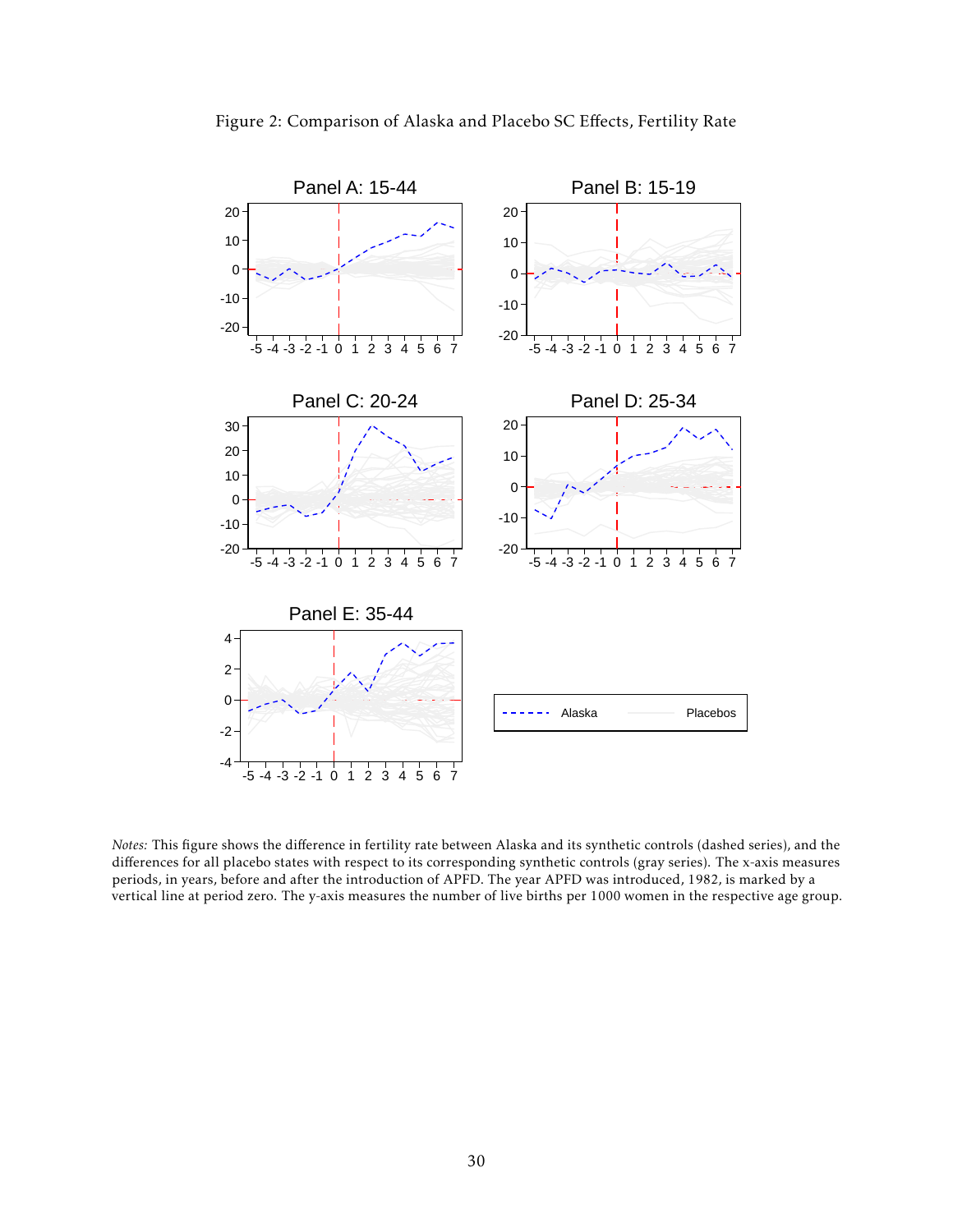<span id="page-31-0"></span>

*Notes:* This figure shows the trends in birth spacing for Alaska and its respective synthetic controls by various age groups. The states and their corresponding weights used for the construction of the synthetic controls are reported in Table [A.1.](#page-49-0) The x-axis measures periods, in years, before and after the introduction of APFD. The year APFD was introduced, 1982, is marked by a vertical line at period zero. The y-axis measures the average number of months between two live births for a woman in the respective age group.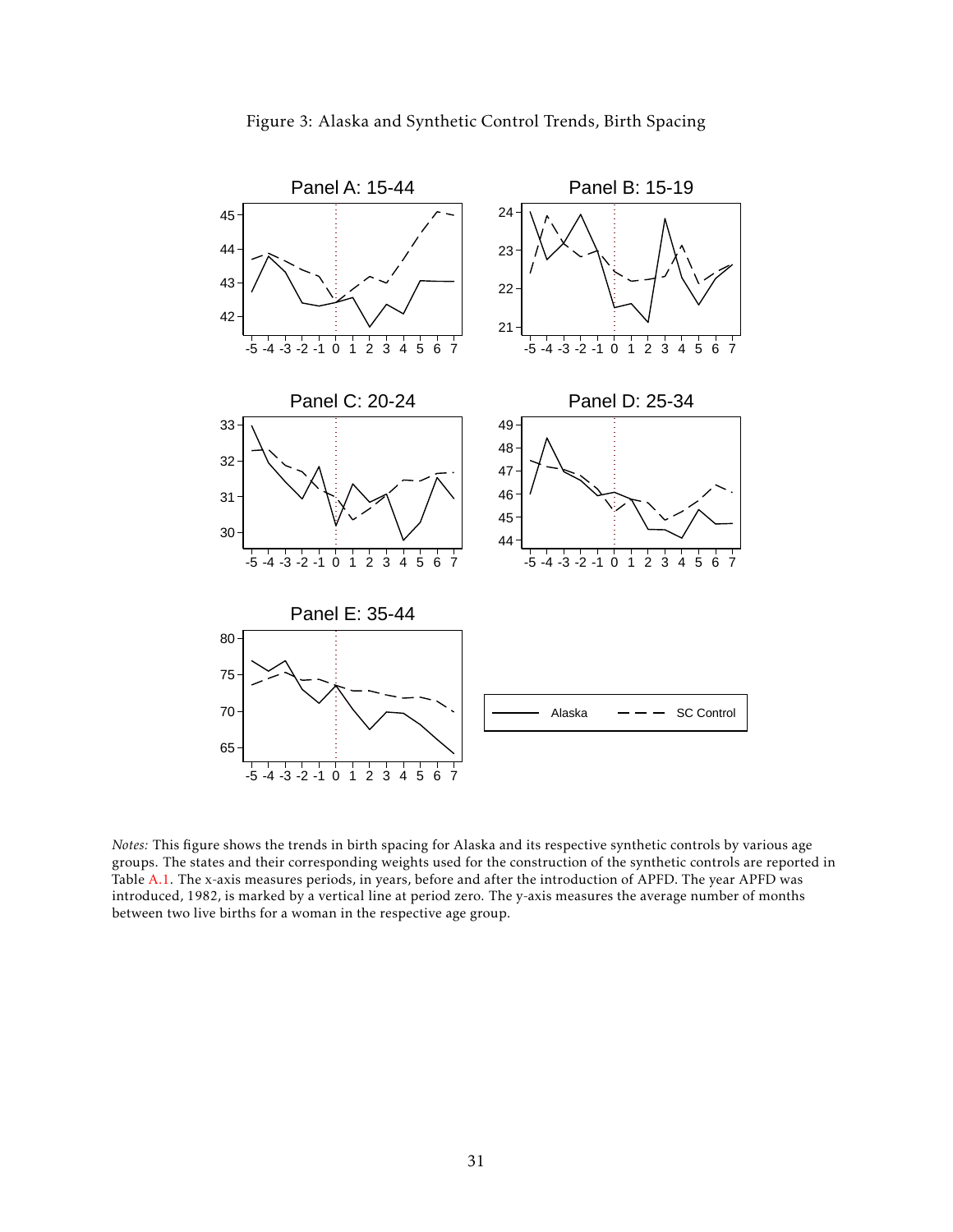<span id="page-32-0"></span>

*Notes:* This figure shows the difference in birth spacing between Alaska and its synthetic control (dashed series), and the differences for all placebo states with respect to its corresponding synthetic controls (gray series). The x-axis measures periods, in years, before and after the introduction of APFD. The year APFD was introduced, 1982, is marked by a vertical line at period zero. The y-axis measures the average number of months between two live births for a woman in the respective age group.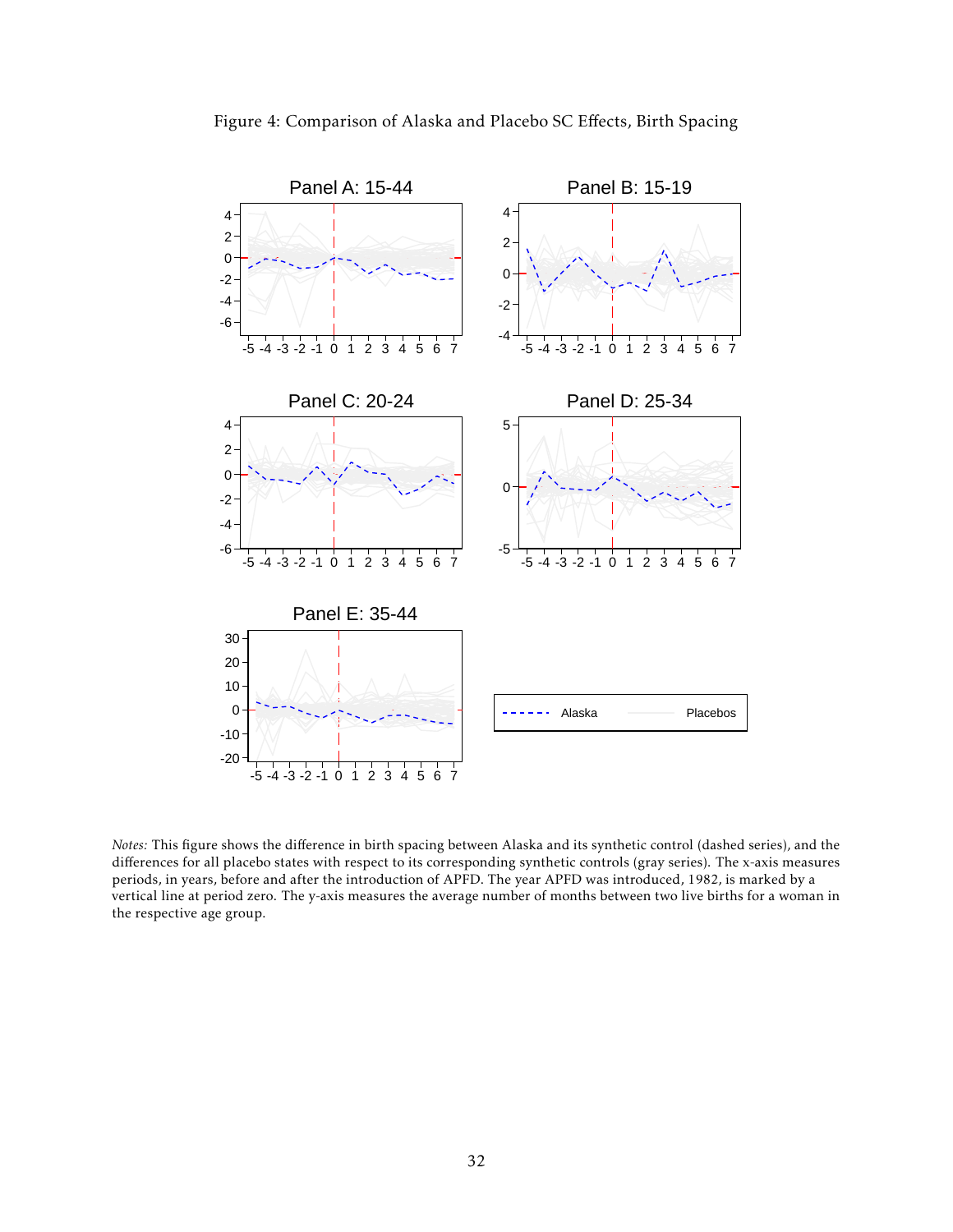<span id="page-33-0"></span>Figure 5: Alaska and Synthetic Control Trend, and a Comparison of Effects with Placebos, Abortion Rate



*Notes:* Panel A of this figure shows the trends in abortion rate for Alaska and its respective synthetic controls. Panel B shows the difference in fertility rates between Alaska and its synthetic control (dashed series), and the differences for all placebo states with respect to its corresponding synthetic controls (gray series). The states and their corresponding weights used for the construction of the synthetic control for Panel A are reported in Table [A.1.](#page-49-0) The x-axis measures periods, in years, before and after the introduction of APFD. The year APFD was introduced, 1982, is marked by a vertical line at period zero. The y-axis measures the number of abortions per 1000 women in the respective age group.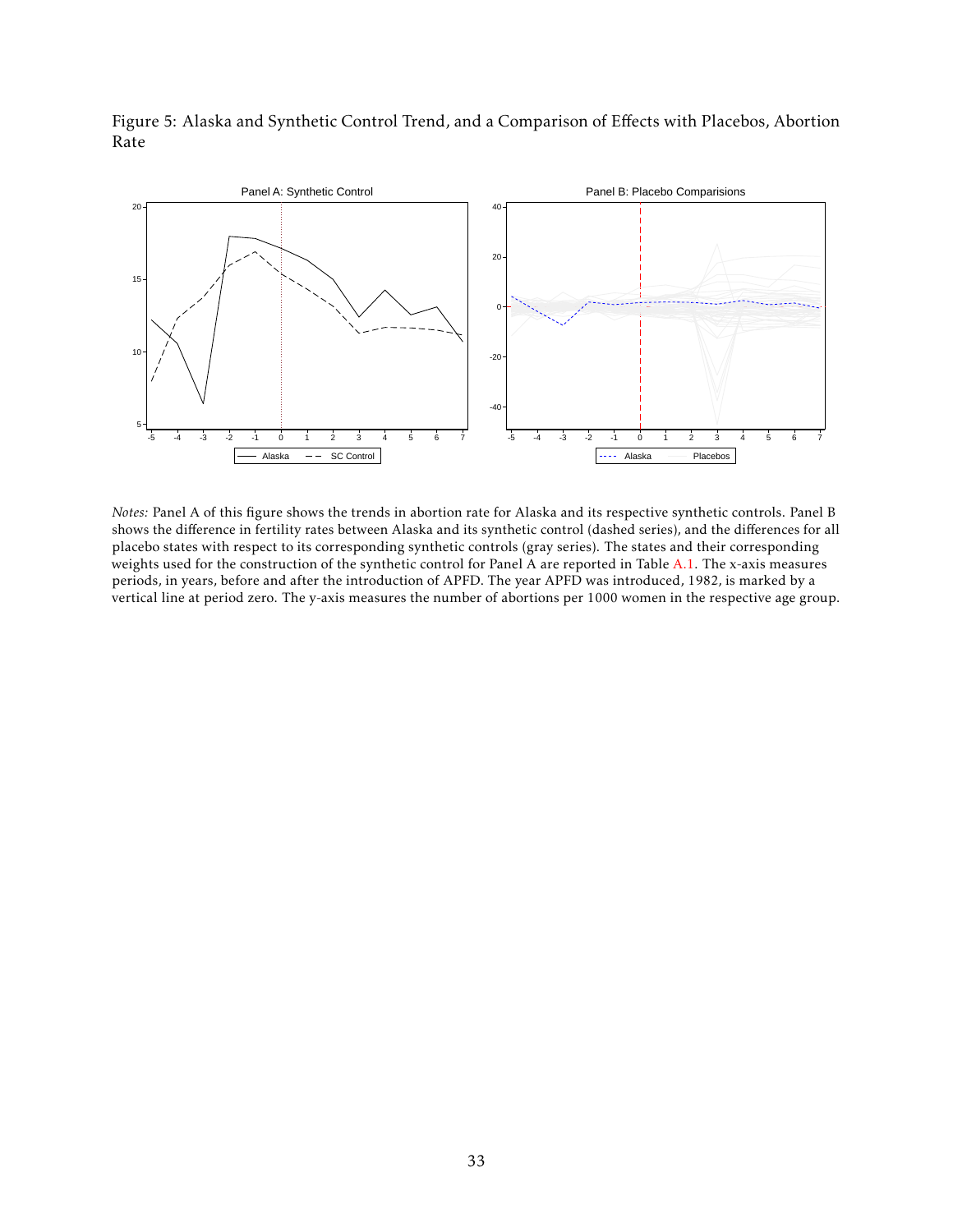<span id="page-34-0"></span>

| Year | Fund Amount (in 2018 USD) | Year | Fund Amount (in 2018 USD) |
|------|---------------------------|------|---------------------------|
| 1982 | 2,602.15                  | 2001 | 2,623.48                  |
| 1983 | 973.54                    | 2002 | 2,150.61                  |
| 1984 | 800.67                    | 2003 | 1,511.50                  |
| 1985 | 942.82                    | 2004 | 1,222.75                  |
| 1986 | 1,274.46                  | 2005 | 1,087.44                  |
| 1987 | 1,565.42                  | 2006 | 1,378.80                  |
| 1988 | 1,755.27                  | 2007 | 2,003.12                  |
| 1989 | 1,768.20                  | 2008 | 2,413.07                  |
| 1990 | 1,830.24                  | 2009 | 1,527.45                  |
| 1991 | 1,717.08                  | 2010 | 1,475.16                  |
| 1992 | 1,639.16                  | 2011 | 1,310.58                  |
| 1993 | 1,649.94                  | 2012 | 960.27                    |
| 1994 | 1,667.10                  | 2013 | 970.12                    |
| 1995 | 1,631.70                  | 2014 | 1,998.37                  |
| 1996 | 1,809.57                  | 2015 | 2,195.17                  |
| 1997 | 2,028.48                  | 2016 | 1,069.27                  |
| 1998 | 2,373.78                  | 2017 | 1,126.87                  |
| 1999 | 2,667.58                  | 2018 | 1,600.00                  |
| 2000 | 2,863.76                  |      |                           |

Table 1: Annual Per Capita APFD Disbursement

*Note:* The amounts presented here are expressed in 2018 USD. *Source:* Alaska Department of Revenue Permanent Fund Dividend Division [\(2019\)](#page-26-16).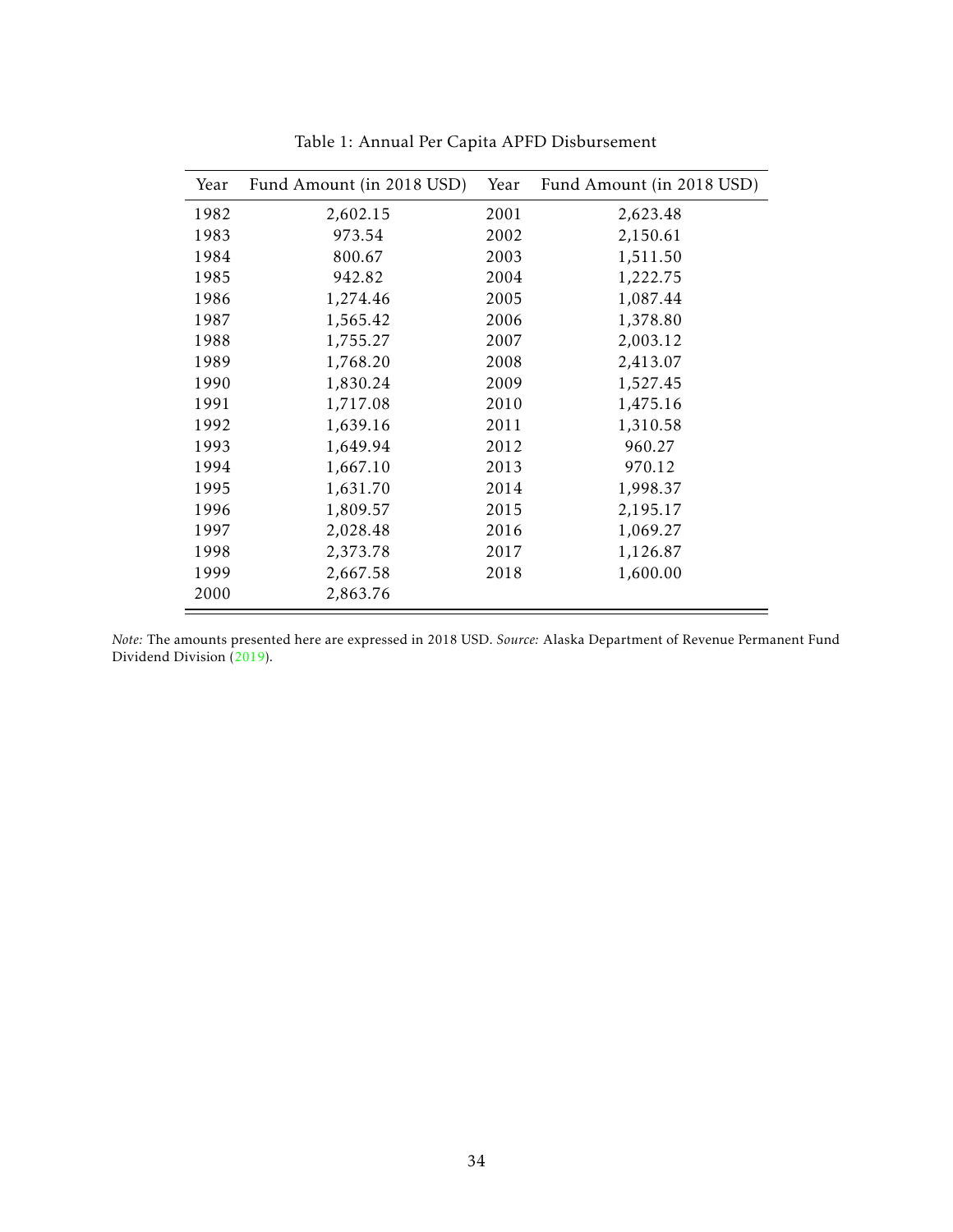<span id="page-35-0"></span>

|      | $\left( 1\right)$ | (2)       | (3)    | $\left( 4\right)$ | (5)    | (6)                | (7)    | (8)       | (9)    | (10)  |
|------|-------------------|-----------|--------|-------------------|--------|--------------------|--------|-----------|--------|-------|
|      | 15-44             |           | 15-19  |                   |        | $20 - 24$<br>25-34 |        |           |        | 35-44 |
| Year | Alaska            | <b>US</b> | Alaska | <b>US</b>         | Alaska | <b>US</b>          | Alaska | <b>US</b> | Alaska | US    |
| 1976 | 79.84             | 67.74     | 56.47  | 54.42             | 154.80 | 116.93             | 89.37  | 85.44     | 14.33  | 12.19 |
| 1977 | 82.46             | 69.77     | 61.74  | 54.51             | 156.72 | 119.77             | 91.33  | 88.81     | 16.04  | 12.37 |
| 1978 | 84.92             | 68.31     | 59.77  | 52.96             | 158.18 | 116.35             | 97.89  | 87.83     | 16.70  | 12.29 |
| 1979 | 86.33             | 70.08     | 58.46  | 53.82             | 160.42 | 119.09             | 101.72 | 90.46     | 15.93  | 12.66 |
| 1980 | 89.79             | 70.82     | 63.88  | 54.58             | 167.65 | 121.25             | 105.21 | 90.69     | 16.99  | 12.68 |
| 1981 | 91.94             | 69.73     | 65.41  | 53.68             | 180.76 | 117.81             | 108.02 | 89.75     | 17.79  | 12.56 |
| 1982 | 95.46             | 69.54     | 63.81  | 53.73             | 204.39 | 117.49             | 112.11 | 90.74     | 19.98  | 13.45 |
| 1983 | 93.16             | 67.62     | 58.69  | 52.46             | 204.82 | 113.36             | 111.69 | 89.50     | 19.09  | 13.67 |
| 1984 | 92.64             | 66.88     | 60.97  | 50.90             | 198.37 | 112.44             | 112.79 | 89.86     | 21.52  | 14.04 |
| 1985 | 93.07             | 67.04     | 55.98  | 50.83             | 193.01 | 113.20             | 119.36 | 91.09     | 22.37  | 14.57 |
| 1986 | 87.13             | 65.63     | 52.87  | 49.37             | 178.43 | 112.03             | 113.87 | 90.44     | 21.89  | 14.81 |
| 1987 | 85.61             | 65.40     | 56.12  | 49.39             | 166.95 | 111.87             | 115.22 | 91.37     | 22.77  | 15.42 |
| 1988 | 82.09             | 66.35     | 55.63  | 51.36             | 161.10 | 113.43             | 110.83 | 93.42     | 23.56  | 16.20 |

Table 2: Descriptive Statistics, Fertility Rate

*Notes:* This table presents the average annual fertility rate in Alaska and US excluding Alaska by various women's age groups. Fertility rate for the 15-44 population is defined as the total annual births per 1000 women between the ages of 15 and 44. Fertility rates for other age groups are similarly normalized per 1000 women in that age group. *Source:* Authors' calculation using public use Natality files.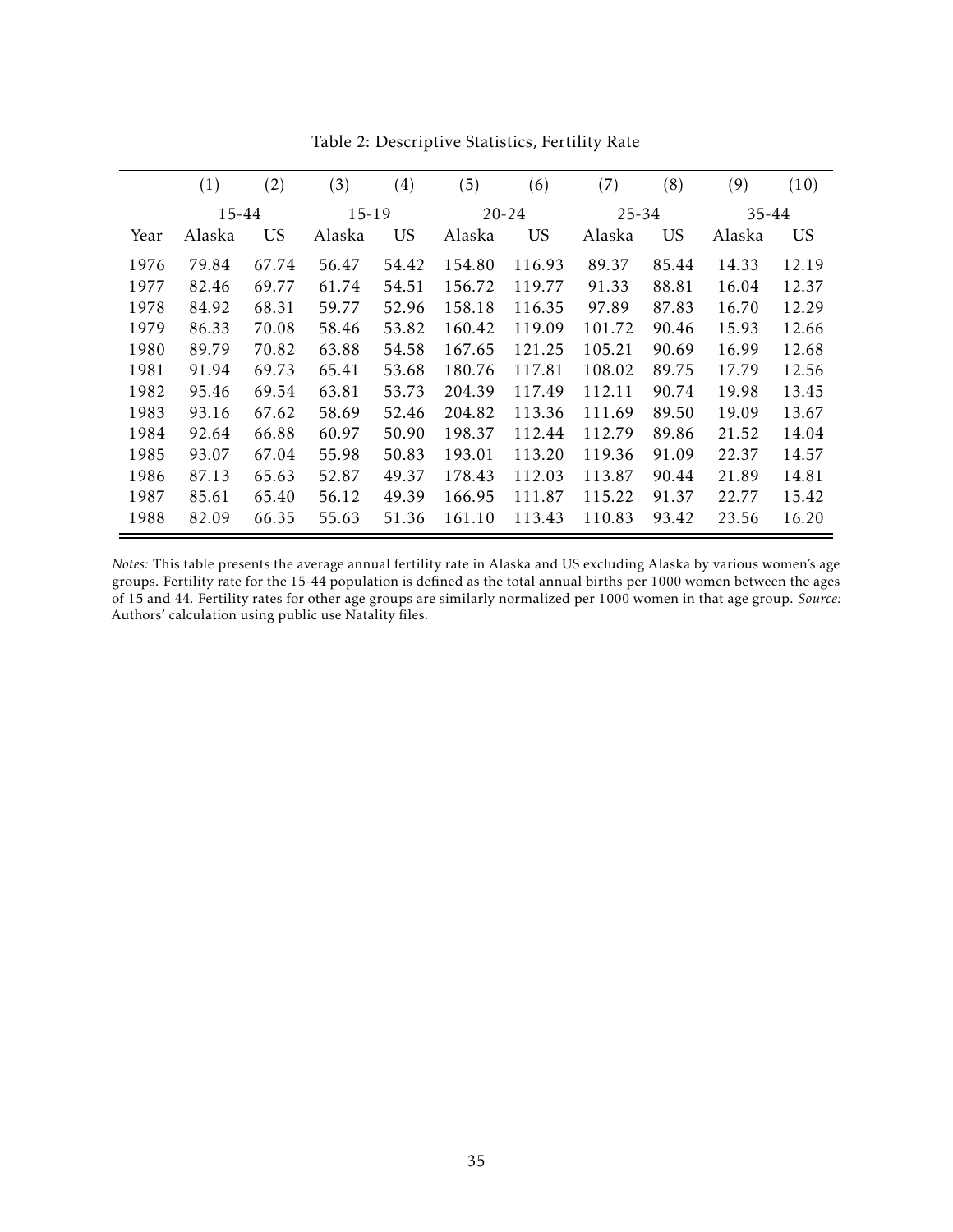<span id="page-36-0"></span>

|                        | (1)    | (2)        | (3)    | (4)               | (5)       | (6)        |  |
|------------------------|--------|------------|--------|-------------------|-----------|------------|--|
| Age Group              |        | 15-44      |        | $15-19$           | $20 - 24$ |            |  |
|                        | Alaska | SC Control | Alaska | <b>SC</b> Control | Alaska    | SC Control |  |
| <b>Fertility Rate</b>  | 87.11  | 86.93      | 61.36  | 61.27             | 168.99    | 168.84     |  |
| <b>FLP</b> Rate        | 57.54  | 60.58      | 57.54  | 59.64             | 57.54     | 60.01      |  |
| Share Female           | 57.00  | 48.74      | 57.00  | 48.17             | 57.00     | 49.31      |  |
| Share White            | 75.97  | 82.63      | 75.97  | 74.90             | 75.97     | 96.45      |  |
| Share Rural            | 0.43   | 0.29       | 0.41   | 0.65              | 0.44      | 0.16       |  |
| Share LHS              | 20.25  | 22.62      | 72.15  | 72.80             | 12.78     | 12.83      |  |
| Share HS               | 42.45  | 40.14      | 24.17  | 21.87             | 53.94     | 48.81      |  |
| GDP per capita (in \$) | 14674  | 10399      | 14674  | 10764             | 14674     | 10330      |  |
|                        |        |            |        | $25 - 34$         |           | $35 - 44$  |  |
|                        |        |            | Alaska | <b>SC</b> Control | Alaska    | SC Control |  |
| <b>Fertility Rate</b>  |        |            | 100.81 | 100.71            | 16.82     | 16.82      |  |
| FLP Rate               |        |            | 57.54  | 61.24             | 57.54     | 61.27      |  |
| Share Female           |        |            | 57.00  | 47.83             | 57.00     | 48.01      |  |
| Share White            |        |            | 75.97  | 67.80             | 75.97     | 64.40      |  |
| Share Rural            |        |            | 0.43   | 0.48              | 0.40      | 0.54       |  |
| Share LHS              |        |            | 6.79   | 9.05              | 15.03     | 16.41      |  |
| Share HS               |        |            | 40.76  | 38.00             | 40.00     | 38.73      |  |
| GDP per capita (in \$) |        |            | 14674  | 10546             | 14674     | 10536      |  |

Table 3: SC Pre-Treatment Balance Table, Fertility Rate

*Notes:* This table presents the pre-treatment average statistics for each variable used in the SC methodology. The variables are averaged over the years 1976-1982. Column (1) reports statistics for the actual Alaska series, while columns (2), (3) and (4) report statistics for the synthetic counterfactual series for fertility rate, birth spacing, and abortion rate. The statistics reported here are for females in the 15-44 age group. *Abbreviations:* FLP - Female Labor Force Participation; LHS - less than high school degree; HS - high school degree.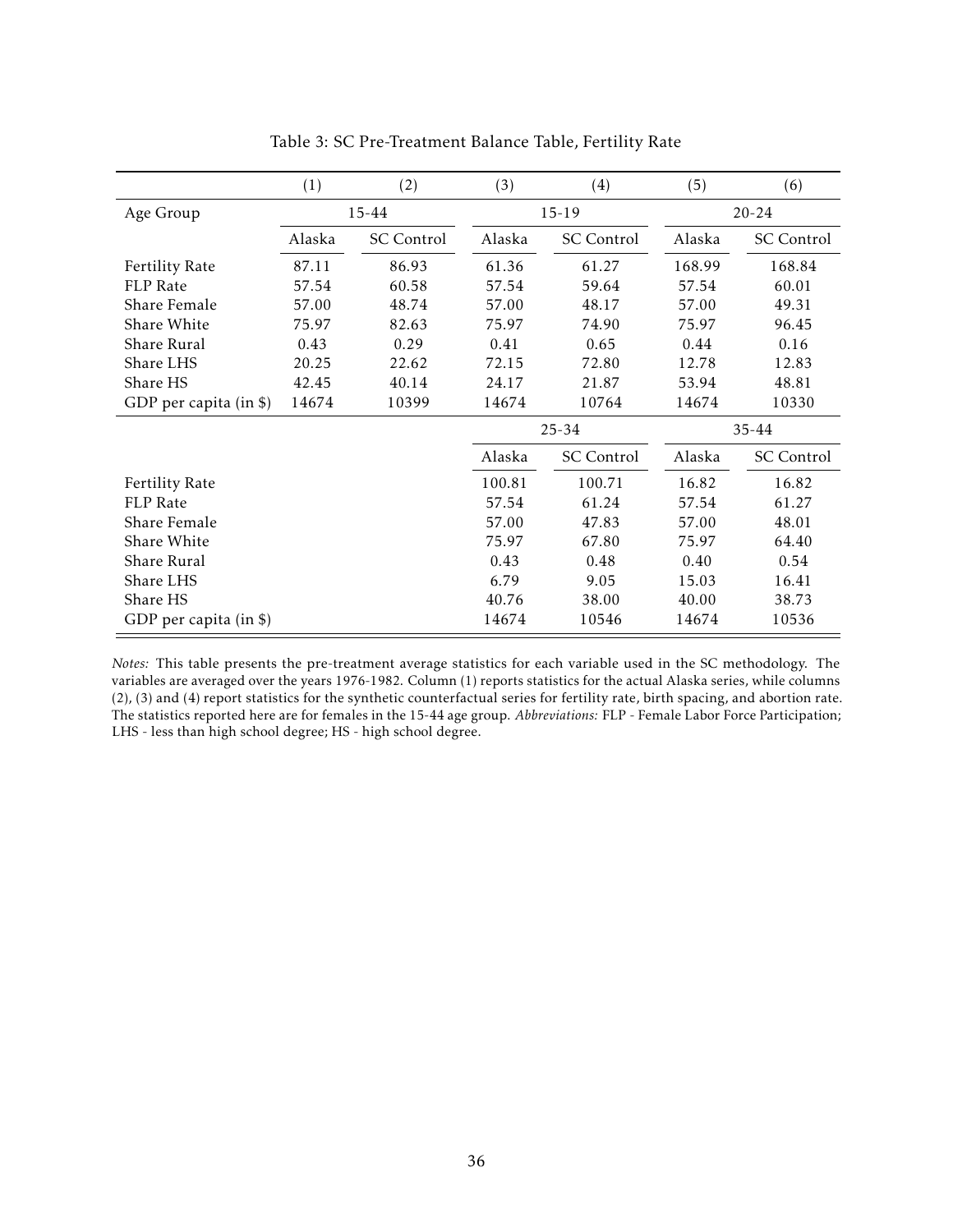<span id="page-37-0"></span>

| <b>Fertility Rate</b>   | (1)       | (2)       | (3)       | (4)       | (5)     |
|-------------------------|-----------|-----------|-----------|-----------|---------|
|                         | $15 - 44$ | $15 - 19$ | $20 - 24$ | $25 - 34$ | 35-44   |
| Average Effect Size     | 11.261    | 0.487     | 20.277    | 14.143    | 2.756   |
| p-value                 | [0.020]   | [0.746]   | [0.034]   | [0.026]   | [0.091] |
| Number of Placebos      | 357       | 357       | 357       | 357       | 357     |
| Pre-Preriod RMSPE       | 1.965     | 1.653     | 4.493     | 5.575     | 0.786   |
| <b>RMSPE</b> Percentile | 0.847     | 0.584     | 0.894     | 0.951     | 0.802   |

Table 4: SC Estimates, Fertility Rate

*Notes:* This table presents estimates of SC studies with fertility rate as the outcome variable. The estimates are averaged over the post-treatment period:  $\hat{\theta}_1 = \sum_{t=T_0+1}^{T}$  $\frac{1}{(T-(T_0+1))}\hat{\theta}_{1,t}.$  *p*-value is calculated using permutation test described in equation [13.](#page-16-0) Root Mean Square Prediction Error (RMSPE) is calculated for Alaska for the years 1976-1982. RMSPE percentile is based on the RMSPE for each of the 50 placebo studies.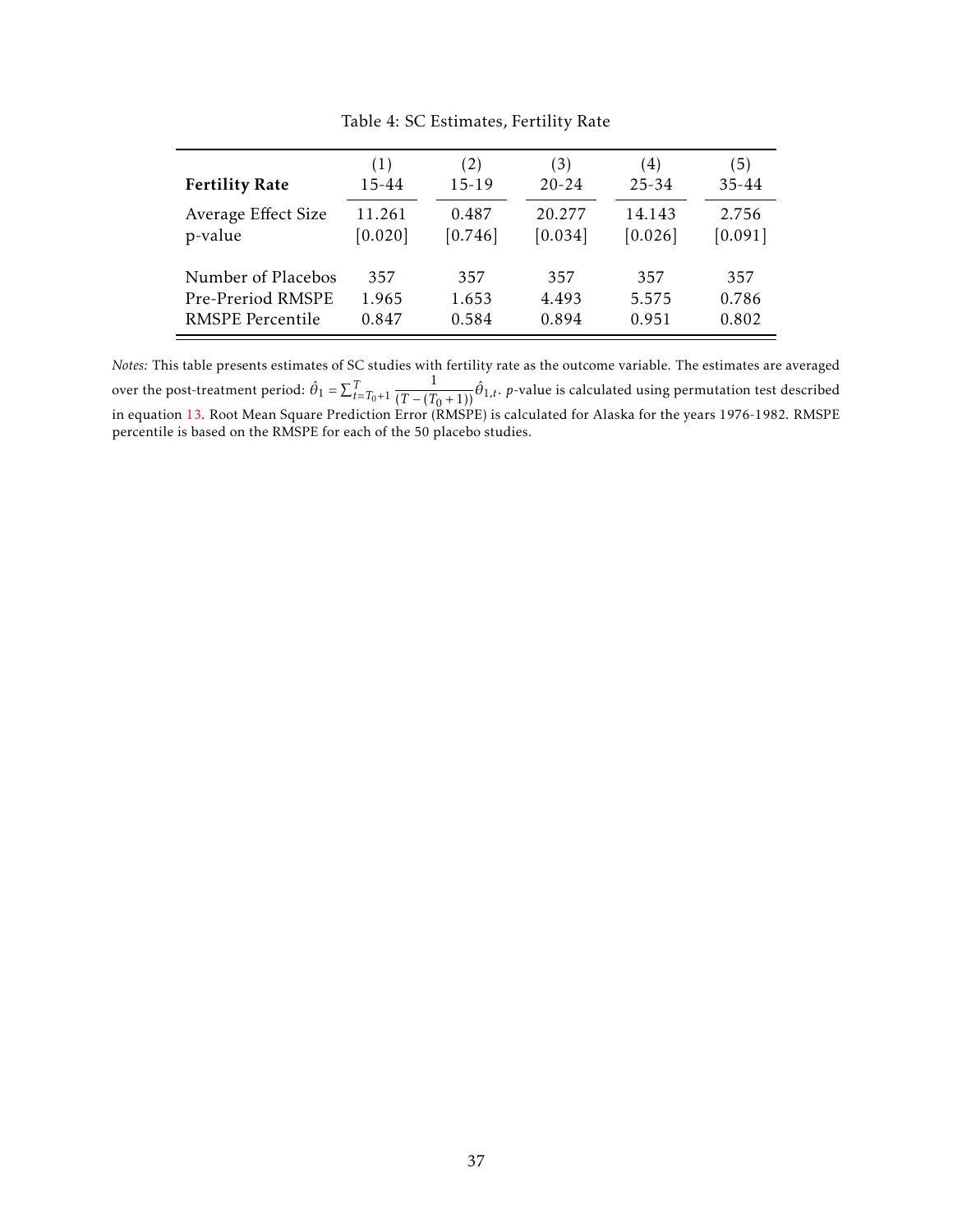<span id="page-38-0"></span>

|      | (1)    | (2)       | (3)    | $\left( 4\right)$ | (5)       | (6)       | (7)       | (8)       | (9)    | (10)  |
|------|--------|-----------|--------|-------------------|-----------|-----------|-----------|-----------|--------|-------|
|      | 15-44  |           | 15-19  |                   | $20 - 24$ |           | $25 - 34$ |           | 35-44  |       |
| Year | Alaska | <b>US</b> | Alaska | <b>US</b>         | Alaska    | <b>US</b> | Alaska    | <b>US</b> | Alaska | US    |
| 1976 | 42.73  | 44.70     | 24.01  | 23.10             | 32.98     | 33.44     | 46.00     | 49.54     | 76.94  | 80.04 |
| 1977 | 43.78  | 44.94     | 22.76  | 23.24             | 31.95     | 33.73     | 48.44     | 49.73     | 75.51  | 80.42 |
| 1978 | 43.32  | 44.90     | 23.19  | 23.17             | 31.41     | 33.54     | 46.98     | 49.54     | 76.94  | 81.11 |
| 1979 | 42.41  | 44.76     | 23.94  | 23.16             | 30.94     | 33.41     | 46.60     | 49.08     | 73.01  | 81.69 |
| 1980 | 42.31  | 44.50     | 22.98  | 22.68             | 31.84     | 33.04     | 45.94     | 48.85     | 71.11  | 80.52 |
| 1981 | 42.42  | 44.18     | 21.50  | 22.56             | 30.19     | 32.54     | 46.08     | 48.40     | 73.53  | 79.35 |
| 1982 | 42.57  | 44.00     | 21.61  | 22.45             | 31.36     | 32.32     | 45.78     | 47.84     | 70.28  | 78.20 |
| 1983 | 41.70  | 44.20     | 21.12  | 22.51             | 30.85     | 32.41     | 44.47     | 47.78     | 67.51  | 77.46 |
| 1984 | 42.37  | 44.28     | 23.83  | 22.63             | 31.07     | 32.65     | 44.46     | 47.48     | 69.91  | 75.50 |
| 1985 | 42.08  | 44.67     | 22.29  | 22.57             | 29.78     | 32.87     | 44.10     | 47.71     | 69.74  | 75.35 |
| 1986 | 43.06  | 44.94     | 21.58  | 22.41             | 30.28     | 32.82     | 45.33     | 47.88     | 68.19  | 74.40 |
| 1987 | 43.05  | 45.21     | 22.27  | 22.42             | 31.54     | 32.70     | 44.71     | 48.07     | 66.15  | 73.40 |
| 1988 | 43.04  | 45.46     | 22.63  | 22.30             | 30.95     | 32.63     | 44.73     | 48.25     | 64.21  | 72.95 |

Table 5: Descriptive Statistics: Birth Spacing

*Notes:* This table presents the average annual birth spacing in Alaska and US excluding Alaska for various women's age groups. Birth spacing is measured as the average number of months between births of two children for women in the respective age groups. *Source:* Authors' calculation using public use Natality files.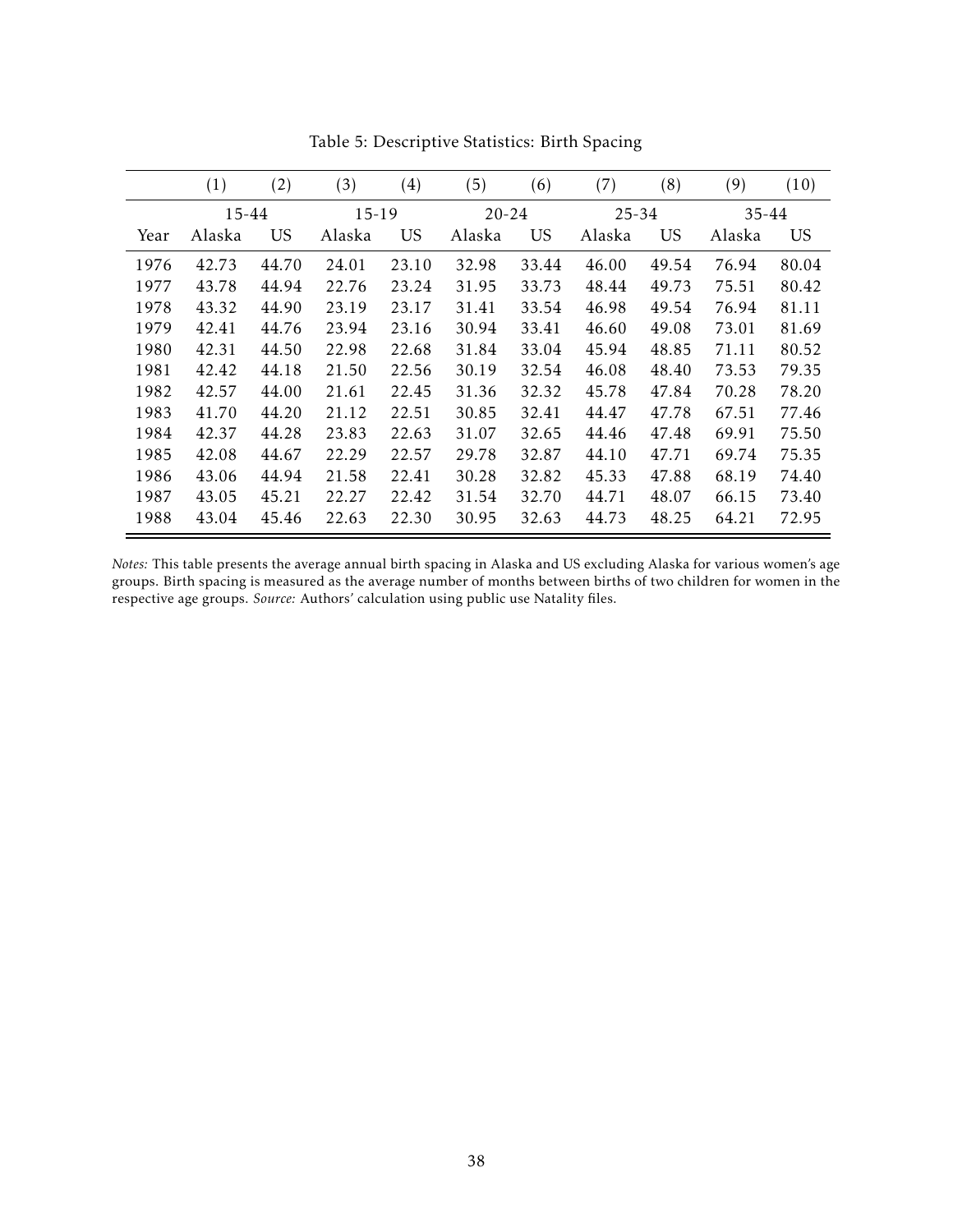<span id="page-39-0"></span>

|                        | (1)    | (2)               | (3)    | (4)               | (5)       | (6)               |
|------------------------|--------|-------------------|--------|-------------------|-----------|-------------------|
| Age Group              |        | 15-44             |        | $15-19$           | $20 - 24$ |                   |
|                        | Alaska | <b>SC</b> Control | Alaska | <b>SC</b> Control | Alaska    | <b>SC</b> Control |
| <b>Birth Spacing</b>   | 42.60  | 42.79             | 22.86  | 22.85             | 31.52     | 31.53             |
| <b>FLP</b> Rate        | 57.54  | 61.52             | 57.54  | 60.04             | 57.54     | 59.83             |
| Share Female           | 57.00  | 48.28             | 57.00  | 48.66             | 57.00     | 47.89             |
| Share White            | 75.97  | 75.66             | 75.97  | 76.62             | 75.97     | 76.98             |
| Share Rural            | 0.43   | 0.70              | 0.41   | 0.49              | 0.44      | 0.54              |
| Share LHS              | 20.25  | 21.05             | 72.15  | 71.98             | 12.78     | 12.44             |
| Share HS               | 42.45  | 41.07             | 24.17  | 22.97             | 53.94     | 48.23             |
| GDP per capita (in \$) | 14674  | 10037             | 14674  | 10469             | 14674     | 10550             |
|                        |        |                   |        | 25-34             |           | $35 - 44$         |
|                        |        |                   | Alaska | <b>SC</b> Control | Alaska    | <b>SC</b> Control |
| <b>Birth Spacing</b>   |        |                   | 46.55  | 46.50             | 73.90     | 74.06             |
| <b>FLP</b> Rate        |        |                   | 57.54  | 60.75             | 57.54     | 58.77             |
| Share Female           |        |                   | 57.00  | 48.74             | 57.00     | 47.70             |
| Share White            |        |                   | 75.97  | 77.71             | 75.97     | 74.10             |
| Share Rural            |        |                   | 0.43   | 0.74              | 0.40      | 0.77              |
| Share LHS              |        |                   | 6.79   | 8.09              | 15.03     | 16.35             |
| Share HS               |        |                   | 40.76  | 37.06             | 40.00     | 35.91             |
| GDP per capita (in \$) |        |                   | 14674  | 10054             | 14674     | 10712             |

Table 6: SC Pre-Treatment Balance Table, Birth Spacing

*Notes:* This table presents the pre-treatment average statistics for each variable used in the SC methodology. The variables are averaged over the years 1976-1982. Column (1) reports statistics for the actual Alaska series, while columns (2), (3) and (4) report statistics for the synthetic counterfactual series for fertility rate, birth spacing, and abortion rate. The statistics reported here are for females in the 15-44 age group. *Abbreviations:* FLP - Female Labor Force Participation; LHS - less than high school degree; HS - high school degree.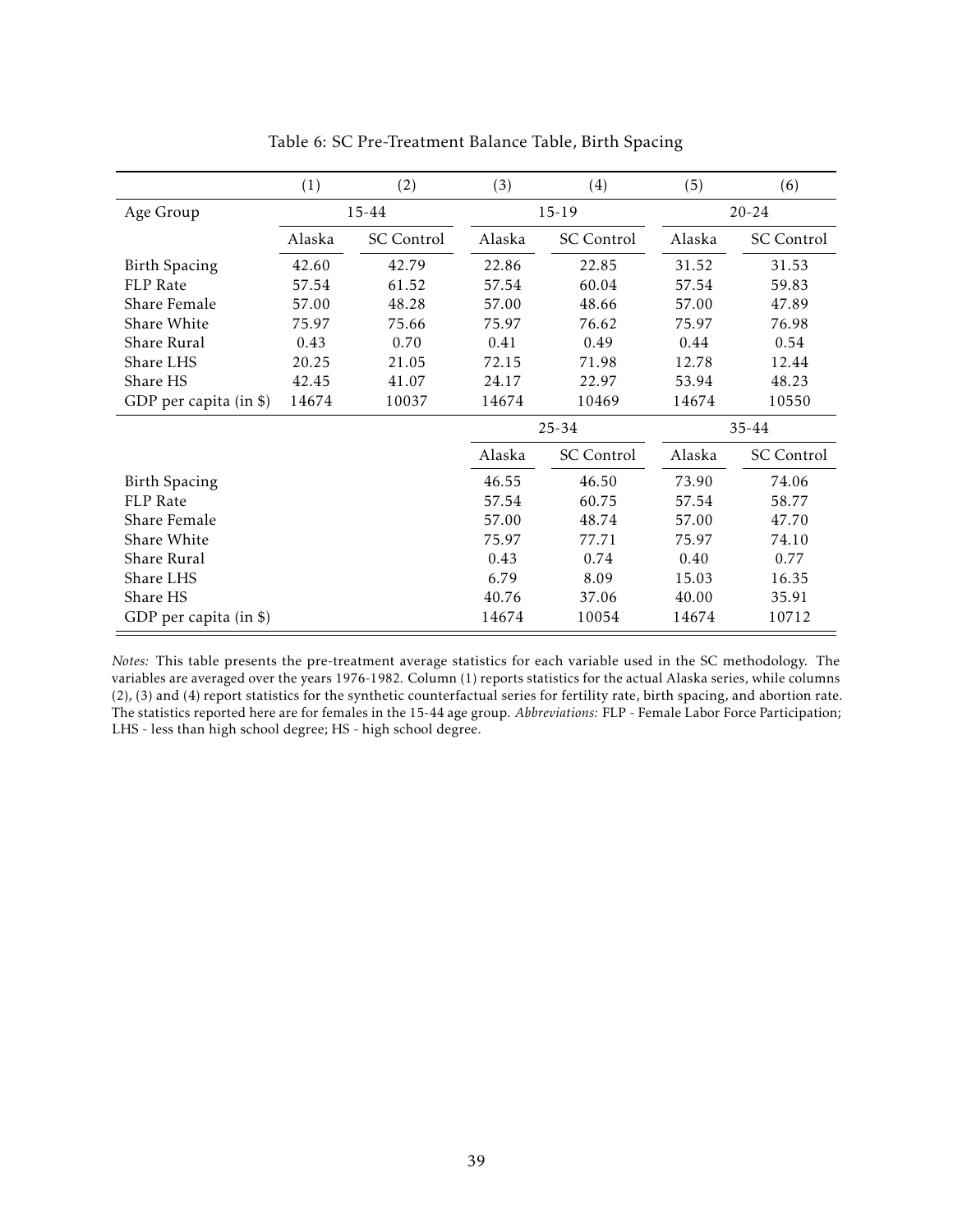<span id="page-40-0"></span>

| <b>Birth Spacing</b>    | (1)       | (2)       | (3)       | (4)       | (5)       |
|-------------------------|-----------|-----------|-----------|-----------|-----------|
|                         | $15 - 44$ | $15 - 19$ | $20 - 24$ | $25 - 34$ | $35 - 44$ |
| Average Effect Size     | $-0.124$  | $-0.255$  | $-0.353$  | $-0.879$  | $-3.847$  |
| p-value                 | [0.580]   | [0.363]   | [0.423]   | [0.463]   | [0.280]   |
| Number of Placebos      | 357       | 357       | 357       | 357       | 357       |
| Pre-Preriod RMSPE       | 0.403     | 1.004     | 0.638     | 0.871     | 2.117     |
| <b>RMSPE</b> Percentile | 0.507     | 0.862     | 0.787     | 0.753     | 0.520     |

Table 7: SC Estimates, Birth Spacing

*Notes:* This table presents estimates of SC studies with birth spacing as the outcome variable. The estimates are averaged over the post-treatment period:  $\hat{\theta}_1 = \sum_{t=T_0+1}^{T}$  $\frac{1}{(T-(T_0+1))}\hat{\theta}_{1,t}.$  *p*-value is calculated using permutation test described in equation [13.](#page-16-0) Root Mean Square Prediction Error (RMSPE) is calculated for Alaska for the years 1976-1982. RMSPE percentile is based on the RMSPE for each of the 50 placebo studies.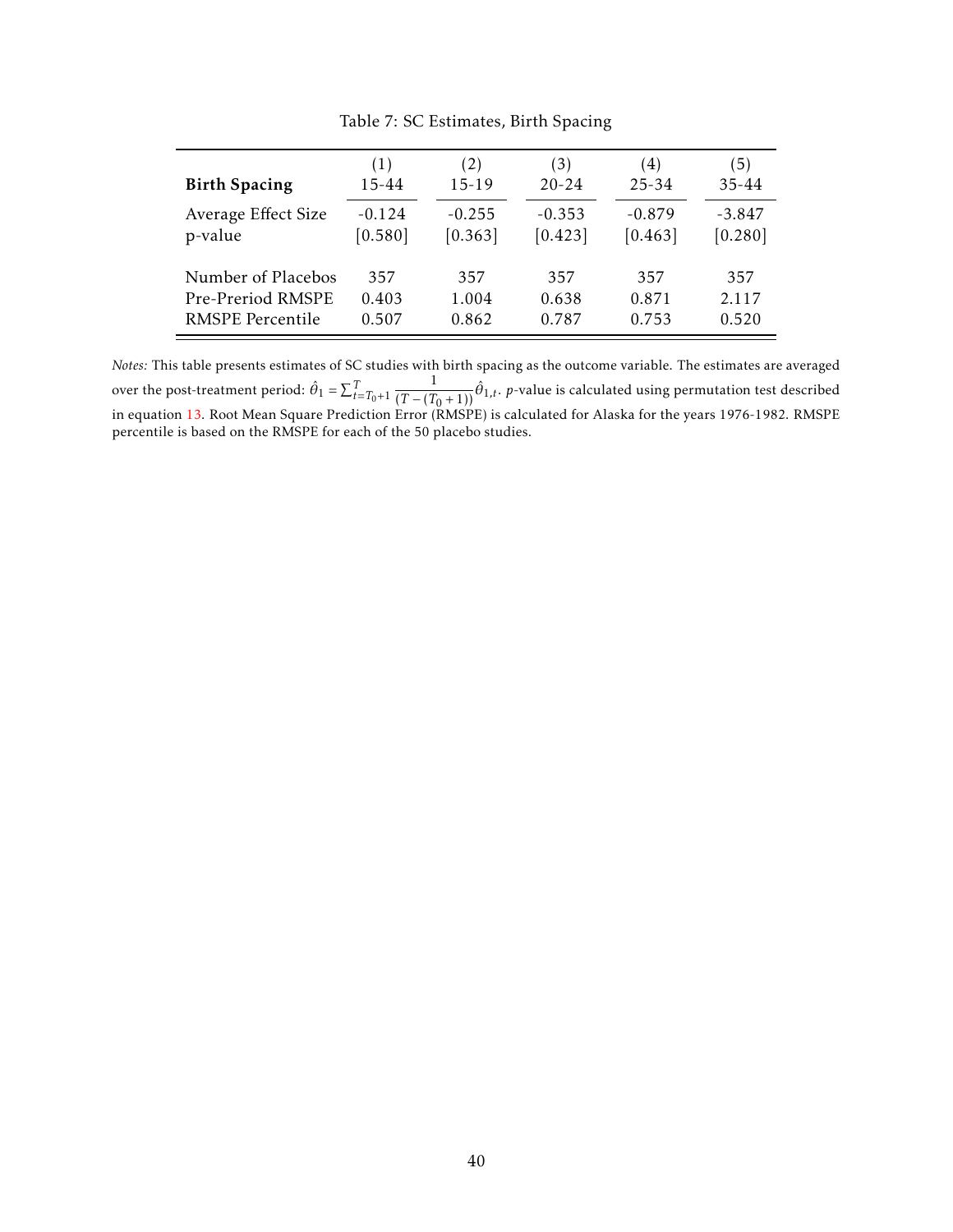|              | (1)            | (2)            |
|--------------|----------------|----------------|
| Year         | Alaska         | US             |
| 1976         | 12.21          | 18.69          |
| 1977         | 10.58          | 19.66          |
| 1978         | 6.42           | 21.44          |
| 1979<br>1980 | 17.97<br>17.82 | 22.72<br>23.19 |
| 1981         | 17.14          | 22.71          |
| 1982         | 16.33          | 22.29          |
| 1983<br>1984 | 15.00<br>12.40 | 21.41<br>25.57 |
| 1985         | 14.27          | 20.54          |
| 1986         | 12.56          | 20.06          |
| 1987<br>1988 | 13.10<br>10.71 | 20.32<br>20.62 |

<span id="page-41-0"></span>Table 8: Descriptive Statistics, Abortion Rate

*Notes:* This table presents the annual abortion rate in Alaska and in the US excluding Alaska for the 15-44 women's age group. Abortion rates are measured as the number of reported abortions per 1000 women between the ages of 15 and 44. *Source:* Abortion Surveillance Reports, Centers for Disease Control.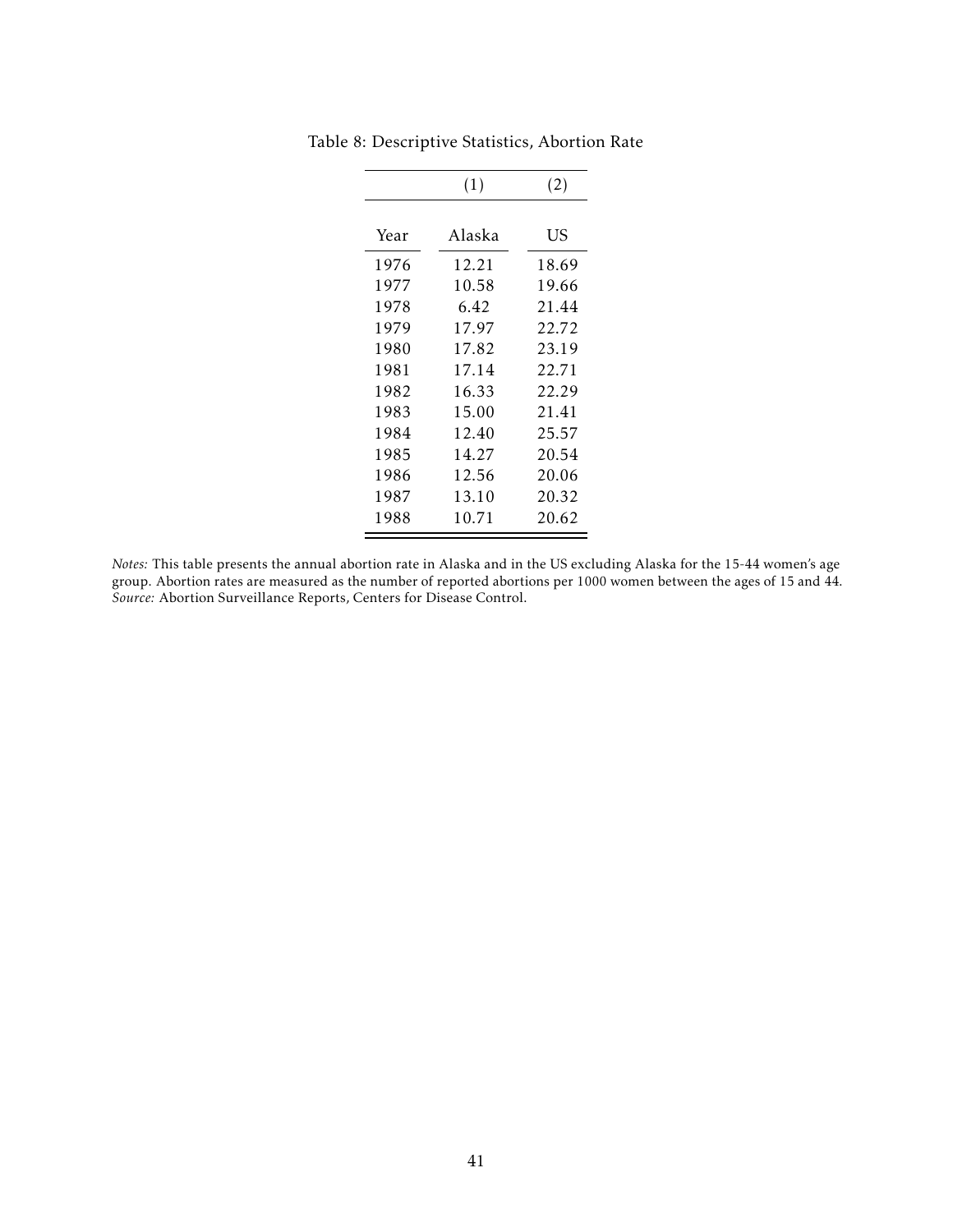|                        | (1)    | (2)               |
|------------------------|--------|-------------------|
|                        | Alaska | <b>SC</b> Control |
| Abortion Rate          | 14.07  | 14.09             |
| FLP Rate               | 57.54  | 60.12             |
| Share Female           | 57.00  | 49.31             |
| Share White            | 75.97  | 95.49             |
| Share Rural            | 0.43   | 0.37              |
| Share LHS              | 20.25  | 23.84             |
| Share HS               | 42.45  | 41.67             |
| GDP per capita (in \$) | 14674  | 10448             |

<span id="page-42-0"></span>Table 9: SC Pre-Treatment Balance Table, Abortion Rate

<span id="page-42-1"></span>*Notes:* This table presents the pre-treatment average statistics for each variable used in the SC methodology. The variables are averaged over the years 1976-1982. Column (1) reports statistics for the actual Alaska series, while columns (2), (3) and (4) report statistics for the synthetic counterfactual series for fertility rate, birth spacing, and abortion rate. The statistics reported here are for females in the 15-44 age group. *Abbreviations:* FLP - Female Labor Force Participation; LHS - less than high school degree; HS - high school degree.

|  |  |  | Table 10: SC Estimates, Abortion Rate |  |  |
|--|--|--|---------------------------------------|--|--|
|--|--|--|---------------------------------------|--|--|

|                     | (1)<br>15-44 |
|---------------------|--------------|
| Average Effect Size | 1.368        |
| p-value             | [0.657]      |
| Number of Placebos  | 357          |
| Pre-Preriod RMSPE   | 3.729        |
| RMSPE Percentile    | 0.856        |

*Notes:* This table presents estimates of SC studies with abortion rate as the outcome variable. The estimates are averaged over the post-treatment period:  $\hat{\theta}_1 = \sum_{t=T_0+1}^{T}$  $\frac{1}{(T-(T_0+1))}\hat{\theta}_{1,t}$ . *p*-value is calculated using permutation test described in equation [13.](#page-16-0) Root Mean Square Prediction Error (RMSPE) is calculated for Alaska for the years 1976-1982. RMSPE percentile is based on the RMSPE for each of the 50 placebo studies.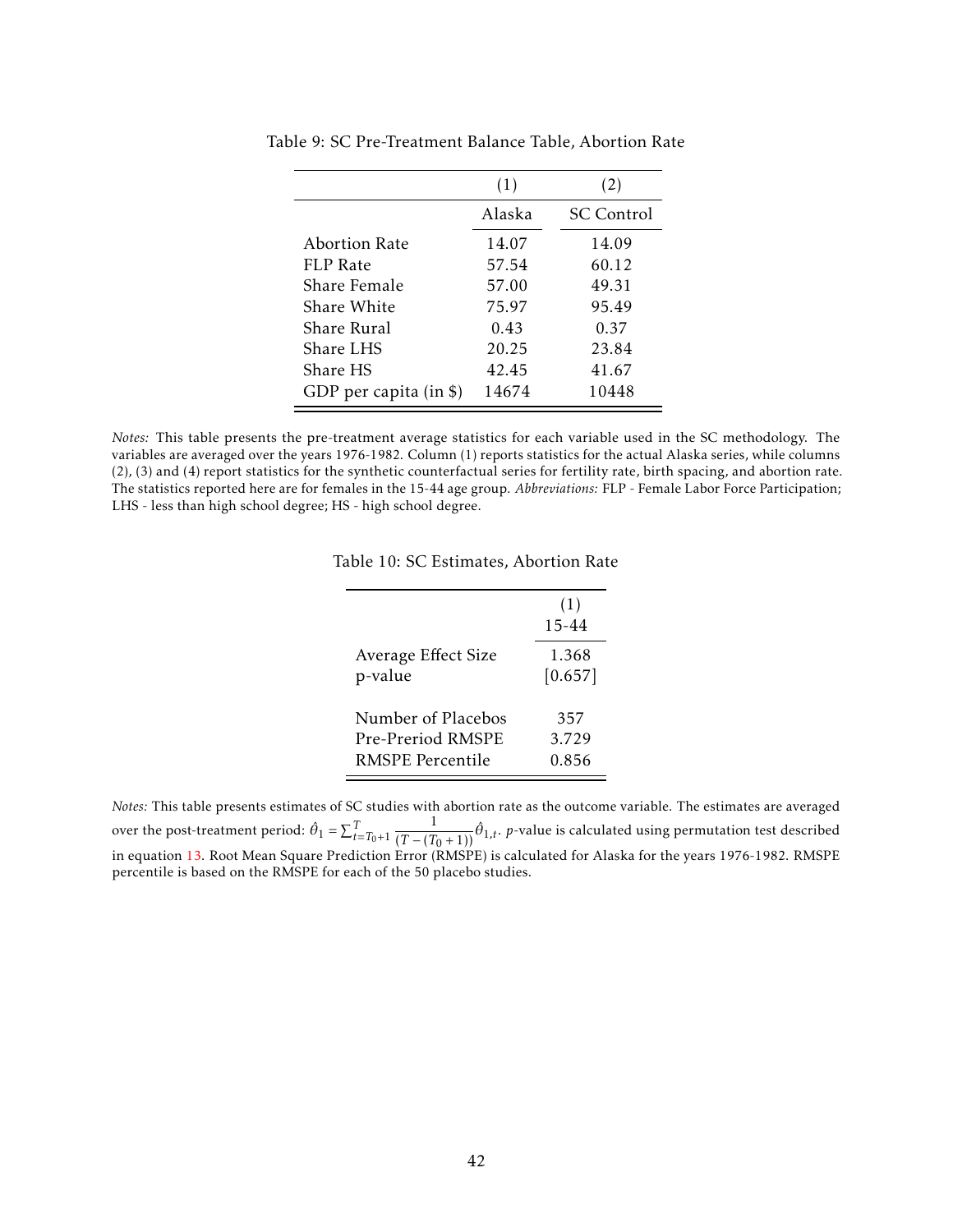<span id="page-43-0"></span>

|                                                                         | (1)        | (2)                     | (3)                                              | (4)                                         | (5)        | (6)                |
|-------------------------------------------------------------------------|------------|-------------------------|--------------------------------------------------|---------------------------------------------|------------|--------------------|
| Panel A: 15-44                                                          |            | DiD with All States     |                                                  |                                             |            | DiD with SC states |
| DD Estimate                                                             | $6.484***$ | $6.484***$              | $6.484***$                                       | $6.901***$                                  | 11.597**   | $11.597***$        |
|                                                                         | (0.702)    | (0.707)                 | (0.736)                                          | (1.265)                                     | (4.155)    | (1.456)            |
| R-squared                                                               | 0.079      | 0.092                   | 0.353                                            | 0.911                                       | 0.396      | 0.963              |
| Dep Var Mean                                                            | 68.46      | 68.46                   | 68.46                                            | 68.46                                       | 85.32      | 85.32              |
| Panel B: 15-19<br>DD Estimate                                           | $-0.385$   | $-0.385$                | $-0.385$                                         | $-0.158$                                    | 1.249      | 1.249              |
|                                                                         | (0.595)    | (0.600)                 | (0.624)                                          | (1.385)                                     | (2.591)    | (1.014)            |
| R-squared                                                               | 0.016      | 0.023                   | 0.483                                            | 0.950                                       | 0.290      | 0.947              |
| Dep Var Mean                                                            | 52.593     | 52.593                  | 52.593                                           | 52.593                                      | 58.871     | 58.871             |
| Panel C: 20-24                                                          | 28.765***  | 28.765***               | 28.765***                                        | 28.292***                                   | 23.426**   | $23.426***$        |
| <b>DD</b> Estimate                                                      | (1.045)    | (1.054)                 | (1.096)                                          | (1.354)                                     | (10.013)   | (2.831)            |
| R-squared                                                               | 0.135      | 0.141                   | 0.428                                            | 0.953                                       | 0.381      | 0.975              |
| Dep Var Mean                                                            | 116.949    | 116.949                 | 116.949                                          | 116.949                                     | 171.082    | 171.082            |
| Panel D: 25-34                                                          | 12.684***  | 12.684***               | 12.684***                                        | 12.964***                                   | 15.563***  | 15.563***          |
| DD Estimate                                                             | (0.903)    | (0.911)                 | (0.948)                                          | (1.809)                                     | (3.481)    | (2.928)            |
| R-squared                                                               | 0.038      | 0.049                   | 0.441                                            | 0.923                                       | 0.723      | 0.899              |
| Dep Var Mean                                                            | 90.285     | 90.285                  | 90.285                                           | 90.285                                      | 103.475    | 103.475            |
| Panel E: 35-44                                                          | $3.164***$ | $3.164***$              | $3.164***$                                       | $2.472***$                                  | $2.985***$ | $2.985***$         |
| DD Estimate                                                             | (0.311)    | (0.313)                 | (0.326)                                          | (0.292)                                     | (0.878)    | (0.498)            |
| R-squared                                                               | 0.104      | 0.131                   | 0.131                                            | 13.716                                      | 0.810      | 0.967              |
| Dep Var Mean                                                            | 13.716     | 13.716                  | 13.716                                           |                                             | 18.497     | 18.497             |
| $\mathbf N$<br>Time FE<br>Control Variables<br>State FE<br>Clustered SE | 663<br>X   | 663<br>$\mathbf X$<br>X | 663<br>$\mathbf X$<br>$\mathbf X$<br>$\mathbf X$ | 663<br>$\mathbf X$<br>$\mathbf X$<br>X<br>X | 26         | 26<br>$\mathbf X$  |

## Table 11: DiD Estimates, Fertility Rate

 $* < 0.10, ** < 0.05, ** < 0.01$ 

*Notes:* DiD coefficients are calculated using years 1976-1988. Columns (1) - (4) presents results for DiD studies with unrestricted controls. In columns (5) and (6) the control states are restricted to the states with positive SC methodology weights. The list of these states are presented in Table [A.1.](#page-49-0) List of control variables includes: share of female labor force participation, female share of less than high school education, share of female population aged 15-44, population growth rate, share of white race, and GDP per capita. <sup>43</sup>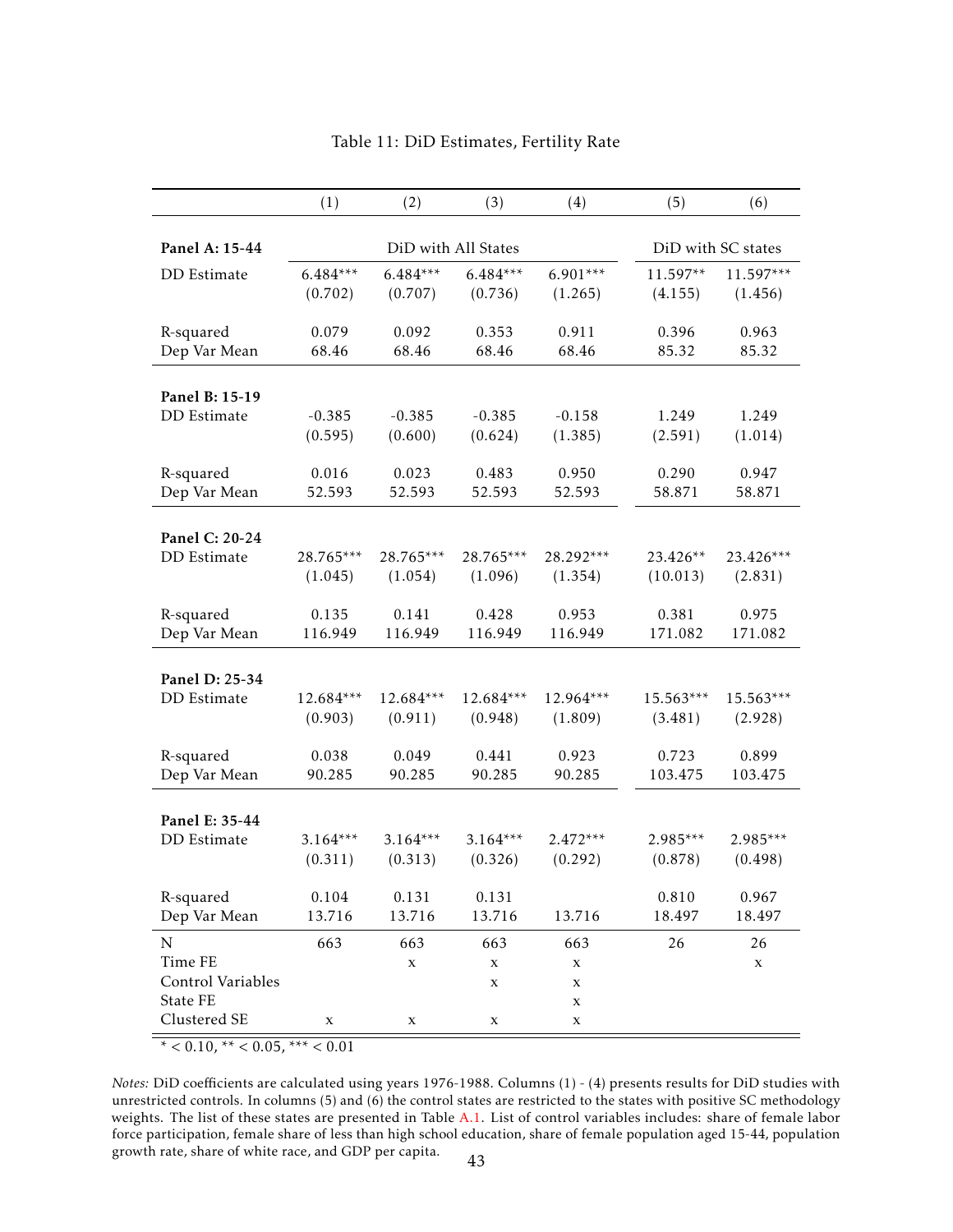<span id="page-44-0"></span>

|                                                                       | (1)         | (2)                               | (3)                                              | (4)                                                             | (5)        | (6)               |
|-----------------------------------------------------------------------|-------------|-----------------------------------|--------------------------------------------------|-----------------------------------------------------------------|------------|-------------------|
| Panel A: 15-44                                                        |             | DiD with All States               | DiD with SC states                               |                                                                 |            |                   |
| DD Estimate                                                           | $-0.295*$   | $-0.295*$                         | $-0.295*$                                        | $-0.593**$                                                      | $-0.189$   | $-0.189$          |
|                                                                       | (0.148)     | (0.149)                           | (0.155)                                          | (0.249)                                                         | (0.488)    | (0.265)           |
| R-squared                                                             | 0.008       | 0.027                             | 0.561                                            | 0.929                                                           | 0.056      | 0.861             |
| Dep Var Mean                                                          | 44.63       | 44.63                             | 44.63                                            | 44.63                                                           | 42.78      | 42.78             |
| Panel B: 15-19                                                        | $-0.360***$ | $-0.360***$                       | $-0.360***$                                      | $-0.701***$                                                     | $-0.354$   | $-0.354$          |
| DD Estimate                                                           | (0.055)     | (0.056)                           | (0.058)                                          | (0.186)                                                         | (0.569)    | (0.553)           |
| R-squared                                                             | 0.084       | 0.023                             | 0.272                                            | 0.606                                                           | 0.231      | 0.644             |
| Dep Var Mean                                                          | 22.705      | 22.705                            | 22.705                                           | 22.705                                                          | 22.636     | 22.636            |
| Panel C: 20-24                                                        | $-0.064$    | $-0.064$                          | $-0.064$                                         | 0.037                                                           | $-0.272$   | $-0.272$          |
| DD Estimate                                                           | (0.133)     | (0.134)                           | (0.140)                                          | (0.193)                                                         | (0.549)    | (0.447)           |
| R-squared                                                             | 0.041       | 0.063                             | 0.462                                            | 0.877                                                           | 0.223      | 0.716             |
| Dep Var Mean                                                          | 32.897      | 32.897                            | 32.897                                           | 32.897                                                          | 31.321     | 31.321            |
| Panel D: 25-34                                                        | $-0.546***$ | $-0.546***$                       | $-0.546***$                                      | $-0.725***$                                                     | $-0.407$   | $-0.407$          |
| DD Estimate                                                           | (0.172)     | (0.174)                           | (0.181)                                          | (0.266)                                                         | (0.554)    | (0.378)           |
| R-squared                                                             | 0.031       | 0.038                             | 0.687                                            | 0.952                                                           | 0.649      | 0.915             |
| Dep Var Mean                                                          | 48.417      | 48.417                            | 48.417                                           | 48.417                                                          | 45.786     | 45.786            |
| Panel E: 35-44                                                        | $-1.310**$  | $-1.310**$                        | $-1.310**$                                       | $-1.200**$                                                      | $-3.806**$ | $-3.806***$       |
| DD Estimate                                                           | (0.512)     | (0.516)                           | (0.537)                                          | (0.531)                                                         | (1.378)    | (1.130)           |
| R-squared                                                             | 0.103       | 0.130                             | 0.593                                            | 0.853                                                           | 0.730      | 0.914             |
| Dep Var Mean                                                          | 77.590      | 77.590                            | 77.590                                           | 77.590                                                          | 71.931     | 71.931            |
| ${\bf N}$<br>Time FE<br>Control Variables<br>State FE<br>Clustered SE | 663<br>X    | 663<br>$\mathbf X$<br>$\mathbf X$ | 663<br>$\mathbf x$<br>$\mathbf x$<br>$\mathbf X$ | 663<br>$\mathbf x$<br>$\mathbf x$<br>$\mathbf x$<br>$\mathbf X$ | 26         | 26<br>$\mathbf X$ |

## Table 12: DiD Estimates, Birth Spacing

 $* < 0.10, ** < 0.05, ** < 0.01$ 

*Notes:* DiD coefficients are calculated using years 1976-1988. Columns (1) - (4) presents results for DiD studies with unrestricted controls. In columns (5) and (6) the control states are restricted to the states with positive SC methodology weights. The list of these states are presented in Table [A.1.](#page-49-0) List of control variables includes: share of female labor force participation, female share of less than high school education, share of female population aged 15-44, population growth rate, share of white race, and GDP per capita.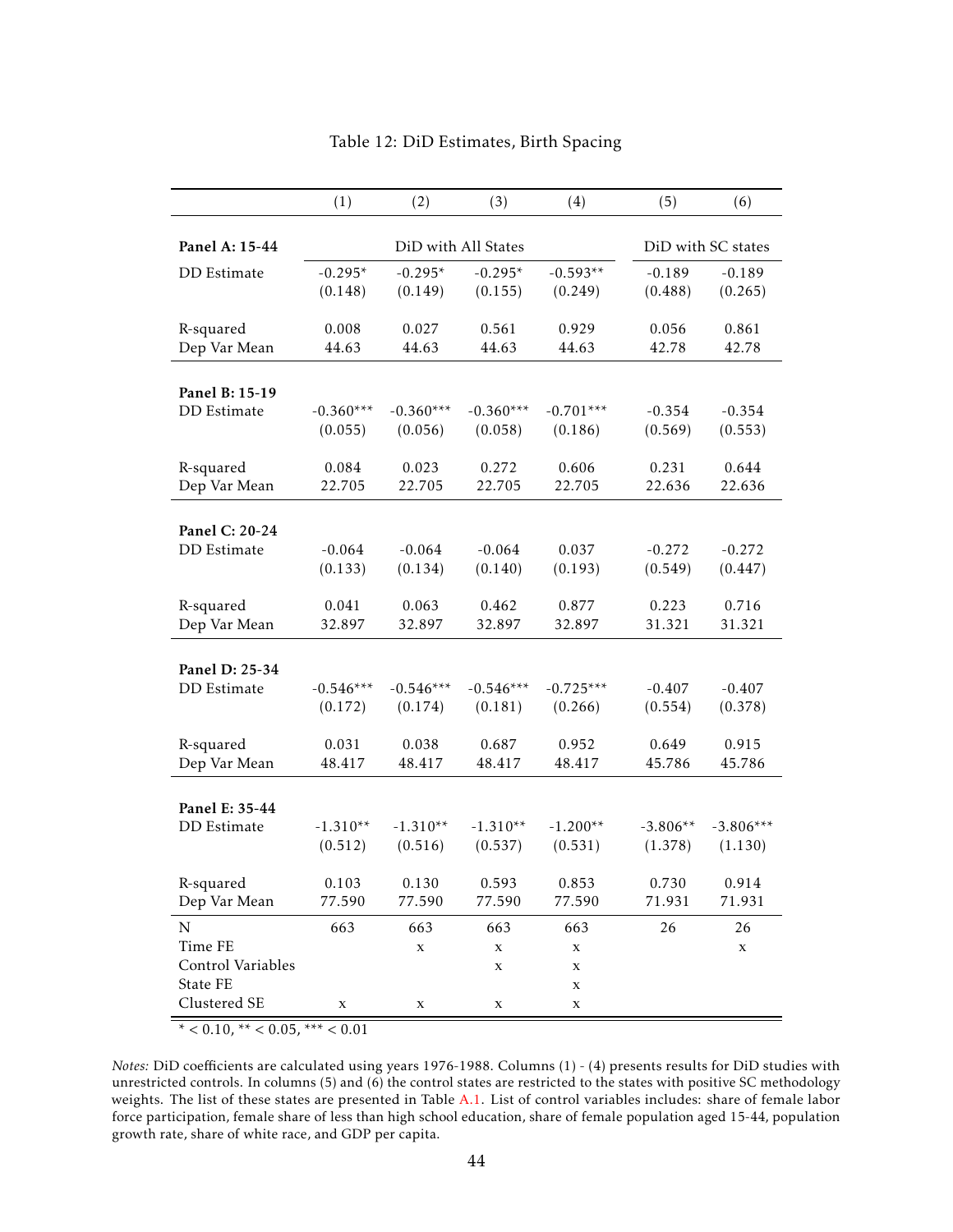<span id="page-45-0"></span>

|                                 | (1)                 | (2)          | (3)                | (4)          | (5)     | (6)          |
|---------------------------------|---------------------|--------------|--------------------|--------------|---------|--------------|
| Panel A: 15-44                  | DiD with All States |              | DiD with SC states |              |         |              |
| DD Estimate                     | $-0.352$            | $-0.352$     | $-0.352$           | $-0.053$     | 1.391   | 1.391        |
|                                 | (1.133)             | (1.142)      | (1.188)            | (2.889)      | (2.492) | (1.691)      |
| R-squared                       | 0.003               | 0.010        | 0.470              | 0.846        | 0.047   | 0.786        |
| Dep Var Mean                    | 21.32               | 21.32        | 21.32              | 21.32        | 13.36   | 13.36        |
| N                               | 663                 | 663          | 663                | 663          | 26      | 26           |
| Time FE                         |                     | $\mathbf{x}$ | $\mathbf{x}$       | $\mathbf{x}$ |         | $\mathbf{x}$ |
| Control Variables               |                     |              | X                  | X            |         |              |
| State FE                        |                     |              |                    | X            |         |              |
| Clustered SE                    | $\mathbf{x}$        | $\mathbf{x}$ | $\mathbf{x}$       | $\mathbf{x}$ |         |              |
| * < 0.10, ** < 0.05, *** < 0.01 |                     |              |                    |              |         |              |

Table 13: DiD Estimates, Abortion Rate

*Notes:* DiD coefficients are calculated using years 1976-1988. Columns (1) - (4) presents results for DiD studies with unrestricted controls. In columns  $(5)$  and  $(6)$  the control states are restricted to the states with positive SC methodology weights. The list of these states are presented in Table [A.1.](#page-49-0) List of control variables includes: share of female labor force participation, female share of less than high school education, share of female population aged 15-44, population growth rate, share of white race, and GDP per capita.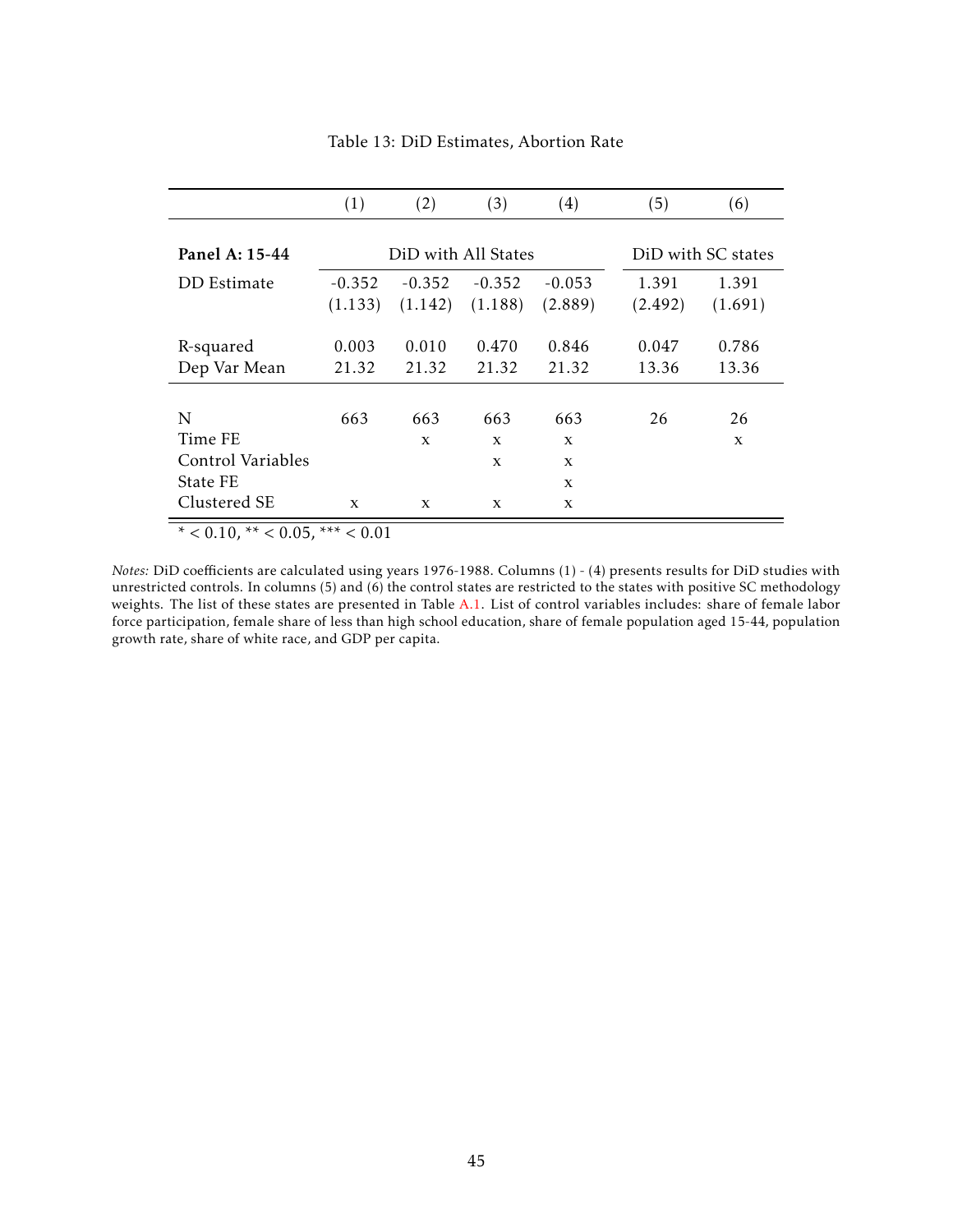# A Appendix



Figure A.1: Raw Trends in Fertility Rate for Alaska and US Average (excluding Alaska)

*Notes:* This figure shows the raw trends in fertility rate for various age group for Alaska (solid line) and for the US excluding Alaska (dashed line). Fertility Rate is calculated as the number of live births per 1000 women in the respective age group. The x-axis measures periods, in years, before and after the introduction of APFD. The year APFD was introduced, 1982, is marked by a vertical line at period zero. *Source:* Natality Files, Vital Statistics.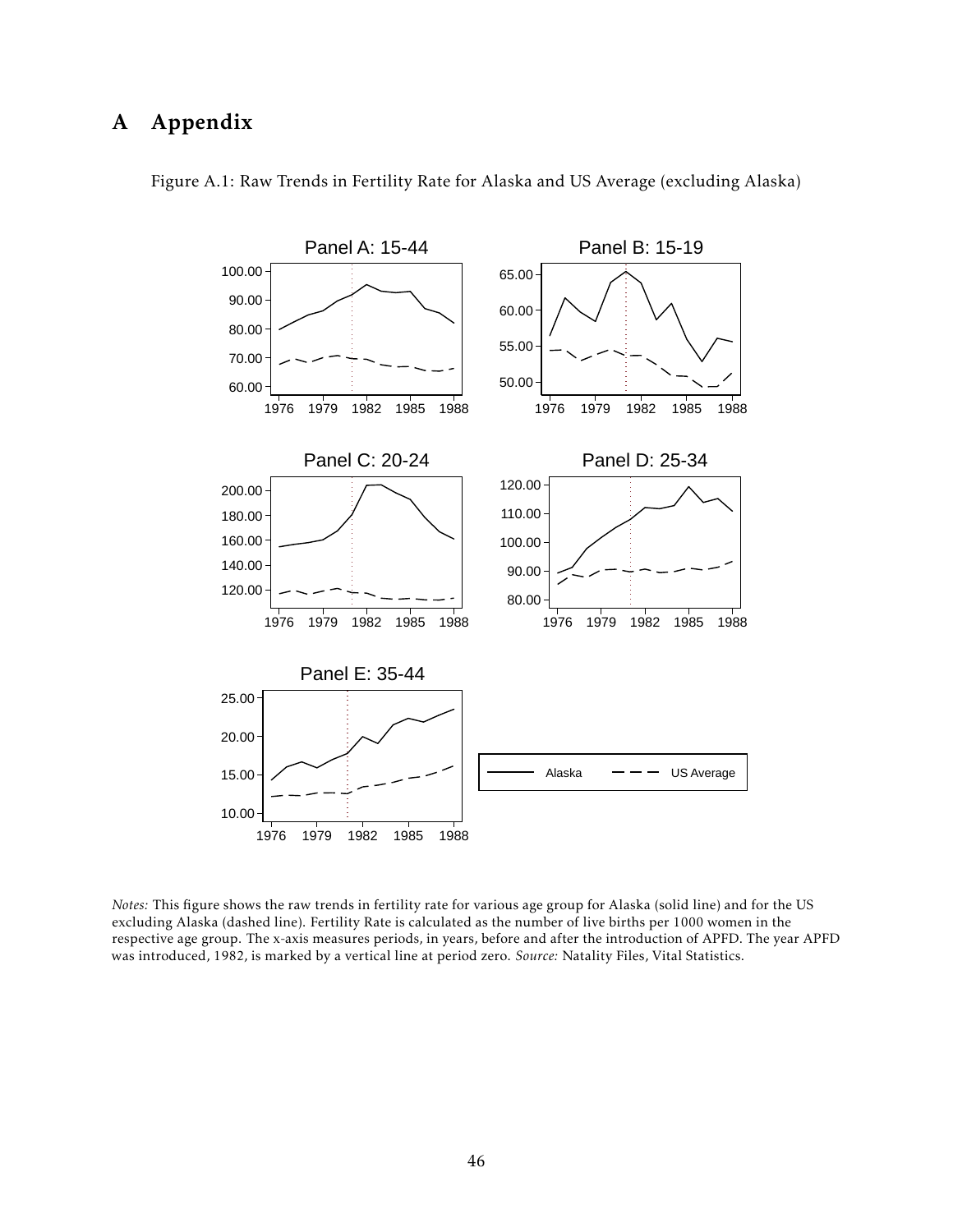



*Notes:* This figure shows the raw trends in birth spacing for various age group for Alaska (solid line) and for the US excluding Alaska (dashed line). Birth Spacing is calculated as the number of months between two live births for women in the respective age group. The x-axis measures periods, in years, before and after the introduction of APFD. The year APFD was introduced, 1982, is marked by a vertical line at period zero. *Source:* Natality Files, Vital Statistics.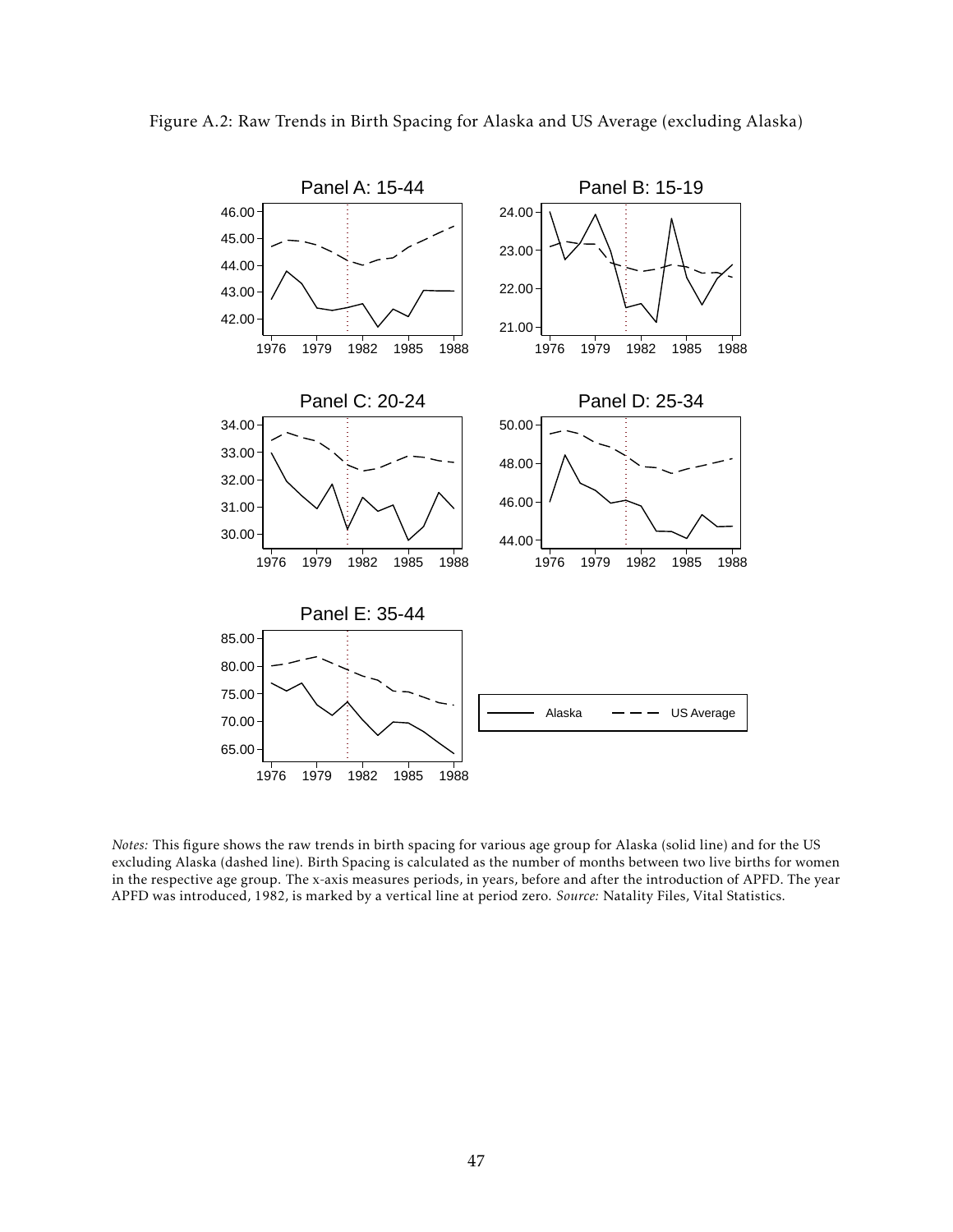## Figure A.3: Raw Trends in Abortion Rate for Alaska and US Average (excluding Alaska)



*Notes:* This figure shows the raw trends in abortion rate for various age group for Alaska (solid line) and for the US excluding Alaska (dashed line). Abortion rate is calculated as the number of abortions per 1000 women in the respective age group. The x-axis measures periods, in years, before and after the introduction of APFD. The year APFD was introduced, 1982, is marked by a vertical line at period zero. *Source:* Natality Files, Vital Statistics.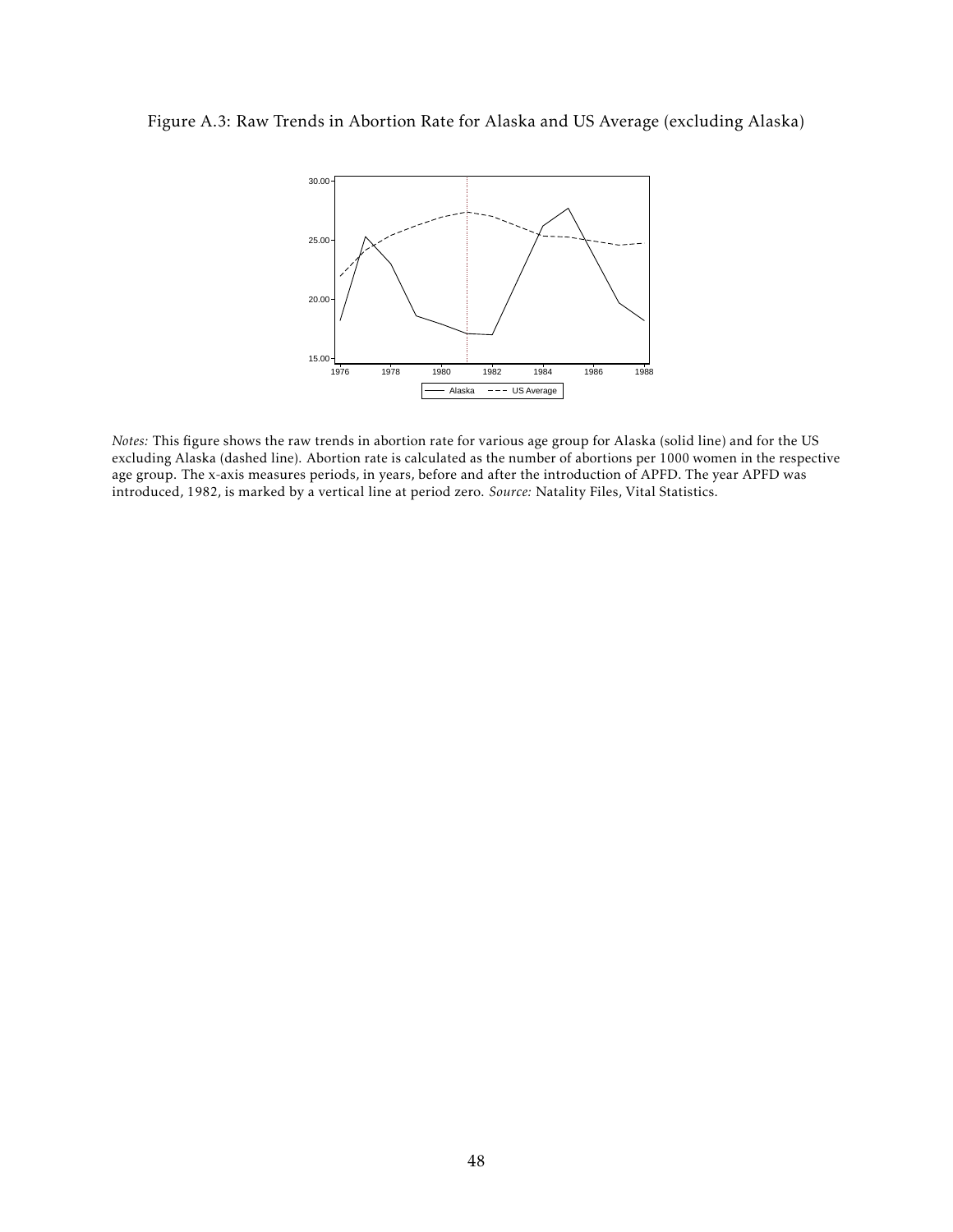<span id="page-49-0"></span>

|             | Panel A: Fertility Rate |           |                        |       |       |
|-------------|-------------------------|-----------|------------------------|-------|-------|
| State       | 15-44                   | 15-19     | $20 - 24$              | 25-34 | 35-44 |
| California  | 0.000                   | 0.489     | 0.000                  | 0.000 | 0.000 |
| Connecticut | 0.000                   | 0.000     | 0.000                  | 0.031 | 0.000 |
| DC          | 0.021                   | 0.212     | 0.051                  | 0.051 | 0.183 |
| Hawaii      | 0.239                   | 0.022     | 0.000                  | 0.389 | 0.273 |
| Utah        | 0.000                   | 0.000     | 0.000                  | 0.000 | 0.081 |
| Wyoming     | 0.741                   | 0.277     | 0.949                  | 0.529 | 0.462 |
|             |                         |           | Panel B: Birth-Spacing |       |       |
|             | 15-44                   | $15 - 19$ | $20 - 24$              | 25-34 | 35-44 |
| California  | 0.000                   | 0.000     | 0.000                  | 0.000 | 0.642 |
| Colorado    | 0.281                   | 0.000     | 0.000                  | 0.294 | 0.000 |
| DC          | 0.000                   | 0.000     | 0.000                  | 0.031 | 0.055 |
| Hawaii      | 0.295                   | 0.202     | 0.285                  | 0.241 | 0.175 |
| Maryland    | 0.000                   | 0.342     | 0.000                  | 0.000 | 0.000 |
| Minnesota   | 0.341                   | 0.000     | 0.000                  | 0.023 | 0.000 |
| Nevada      | 0.000                   | 0.000     | 0.185                  | 0.000 | 0.013 |
| New Jersey  | 0.000                   | 0.000     | 0.025                  | 0.000 | 0.000 |
| Wyoming     | 0.083                   | 0.457     | 0.505                  | 0.410 | 0.115 |
|             |                         |           | Panel C: Abortion Rate |       |       |
| State       | 15-44                   |           |                        |       |       |
| Nevada      | 0.326                   |           |                        |       |       |
| Wyoming     | 0.674                   |           |                        |       |       |

Table A.1: Synthetic Control Weights

*Notes:* This table presents the weights used to construct the synthetic control for Alaska. Column (1) gives weights for synthetic Alaska for the females aged 15-44. Panels (2) - (4) gives weights by age groups 15-19, 20-24, 25-34, and 35-44. Panel A provides weights for controls for study based on fertility rate, Panel B does this for birth spacing, and Panel C does the same for abortion rate. Technical source: Quistorff [and Galiani](#page-28-5) [\(2017\)](#page-28-5).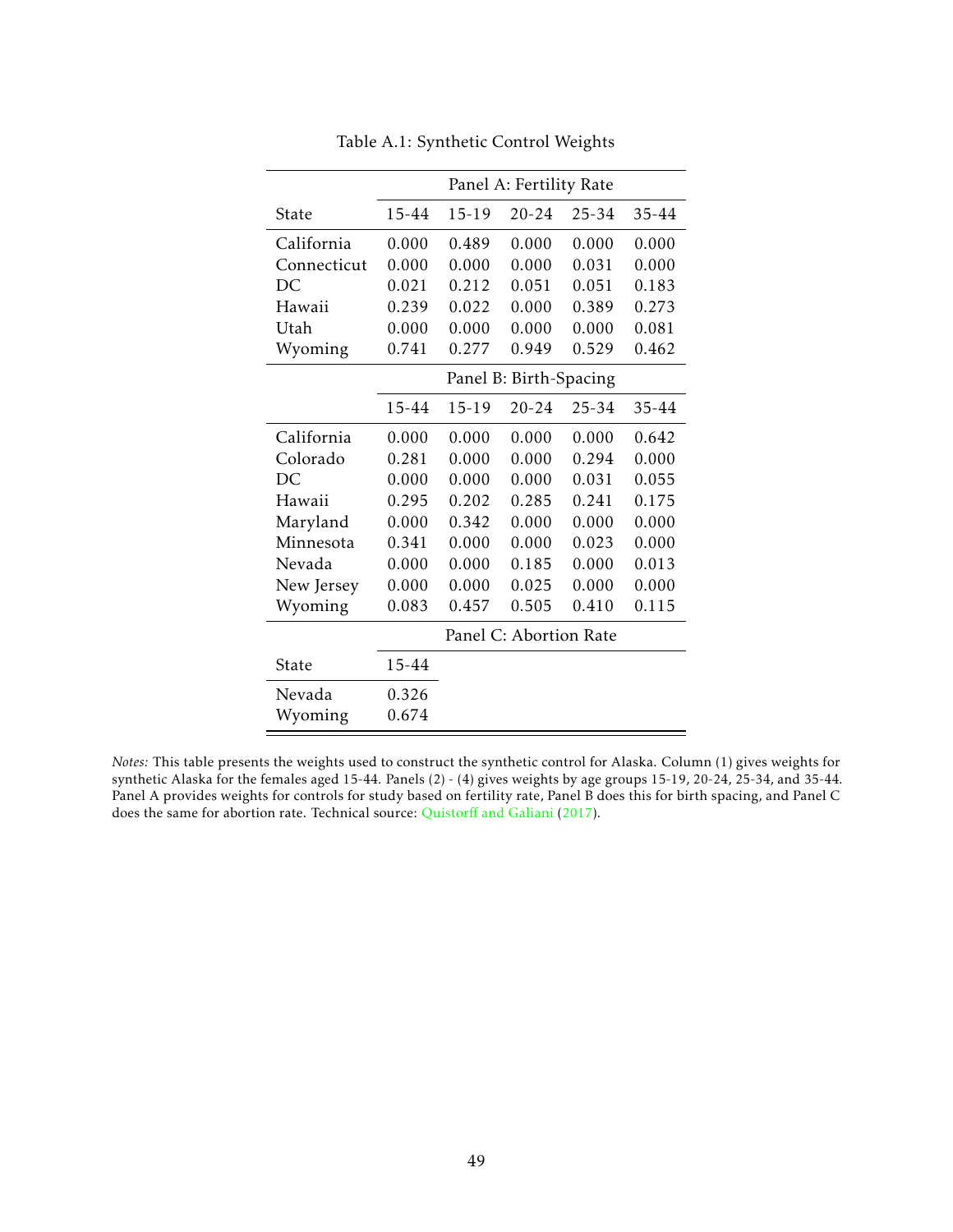<span id="page-50-0"></span>

| Year | Nonreporting states | Missing data |          |       | Plural deliveries Coded < 9 months Share of births used |
|------|---------------------|--------------|----------|-------|---------------------------------------------------------|
| 1976 | 19.29%              | 3.15%        | 0.63%    | 0.14% | 76.79%                                                  |
| 1977 | 18.27%              | 3.23%        | 0.63%    | 0.12% | 77.75%                                                  |
| 1978 | $0.00\%$            | 10.39%       | 0.72%    | 0.15% | 88.74%                                                  |
| 1979 | $0.00\%$            | 9.75%        | 0.73%    | 0.17% | 89.35%                                                  |
| 1980 | $0.00\%$            | 9.73%        | 0.74%    | 0.15% | 89.38%                                                  |
| 1981 | $0.00\%$            | 8.41%        | $0.77\%$ | 0.13% | 90.69%                                                  |
| 1982 | $0.00\%$            | 8.25%        | $0.80\%$ | 0.15% | 90.80%                                                  |
| 1983 | $0.00\%$            | 8.23%        | 0.82%    | 0.15% | 90.80%                                                  |
| 1984 | $0.00\%$            | 8.40%        | 0.83%    | 0.14% | 90.63%                                                  |
| 1985 | $0.00\%$            | 8.11%        | 0.86%    | 0.13% | 90.90%                                                  |
| 1986 | $0.00\%$            | 8.20%        | 0.88%    | 0.14% | 90.78%                                                  |
| 1987 | $0.00\%$            | 7.93%        | $0.90\%$ | 0.15% | 91.02%                                                  |
| 1988 | $0.00\%$            | 8.45%        | 0.92%    | 0.14% | 90.49%                                                  |

Table A.2: Birth Spacing Data

*Notes:* Share of states that did not report data for birth spacing is reported in *Non-reporting states*. This variable is coded in Natality files as: "Not applicable." Because of this, we exclude 1976 and 1977 from our analysis for births spacing. *Missing data* reports the fraction of birth spacing data that is missing. *Plural deliveries* reports the percentage of non-singleton births. *Coded <* 9 *months* are the share of births with birth spacing recorded as less than 9 months; we code this as missing. Finally, *Share of births used* reports the percentage of data used for birth spacing analysis out of all eligible births (two or more).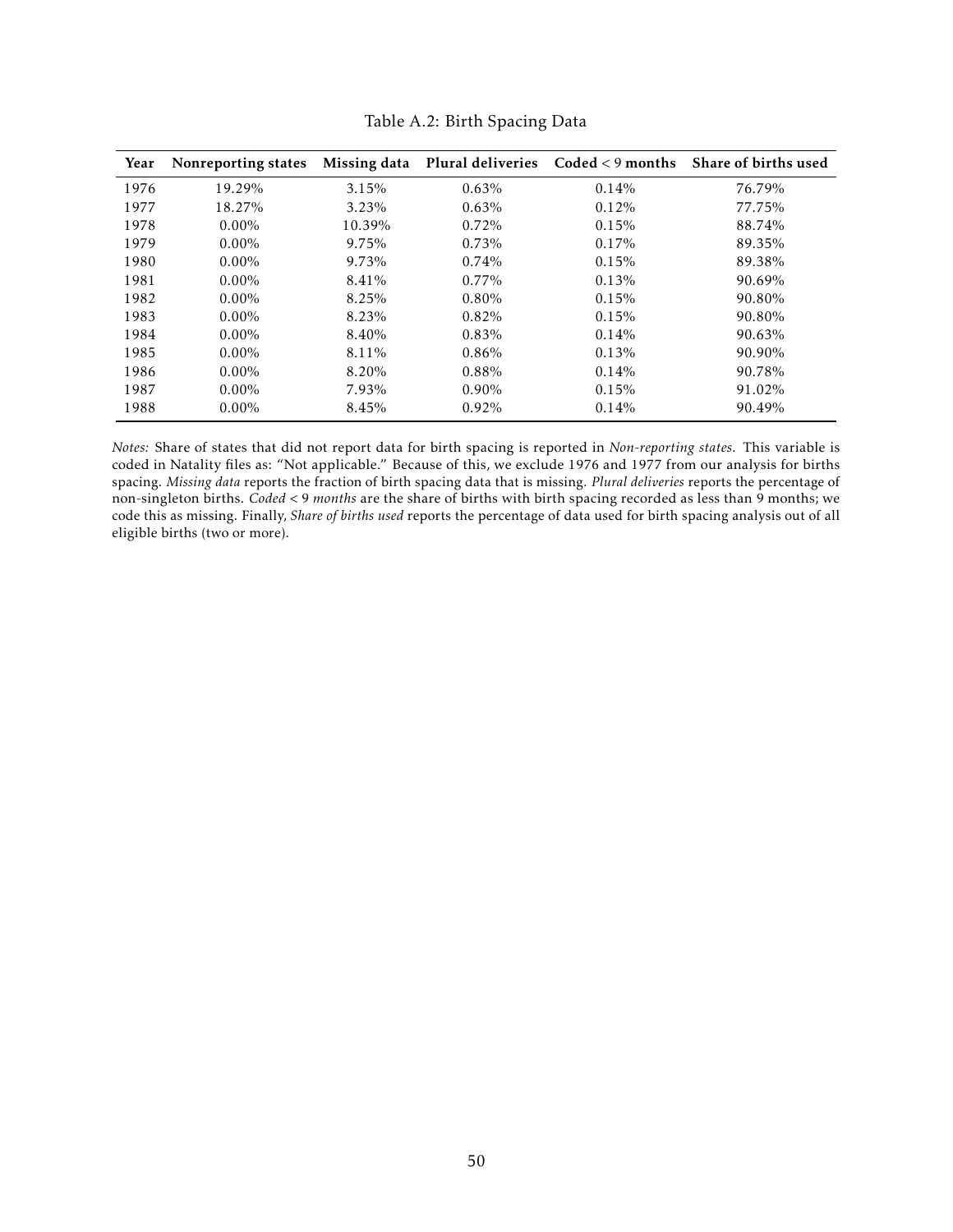# B Sensitivity Checks: Using the last year before intervention as the only matching outcome variable



Figure B.1: Alaska and Synthetic Control Trends, Fertility Rate using Last Year Method

*Notes:* This figure shows the trends in fertility rate for Alaska and its respective synthetic controls by various age groups. The states and their corresponding weights used for the construction of the synthetic controls are reported in Table [A.1.](#page-49-0) The x-axis measures periods, in years, before and after the introduction of APFD. The year APFD was introduced, 1982, is marked by a vertical line at period zero. The y-axis measures number of live births per 1000 women in the respective age group. Only the last year of outcome is used in the synthetic matching process.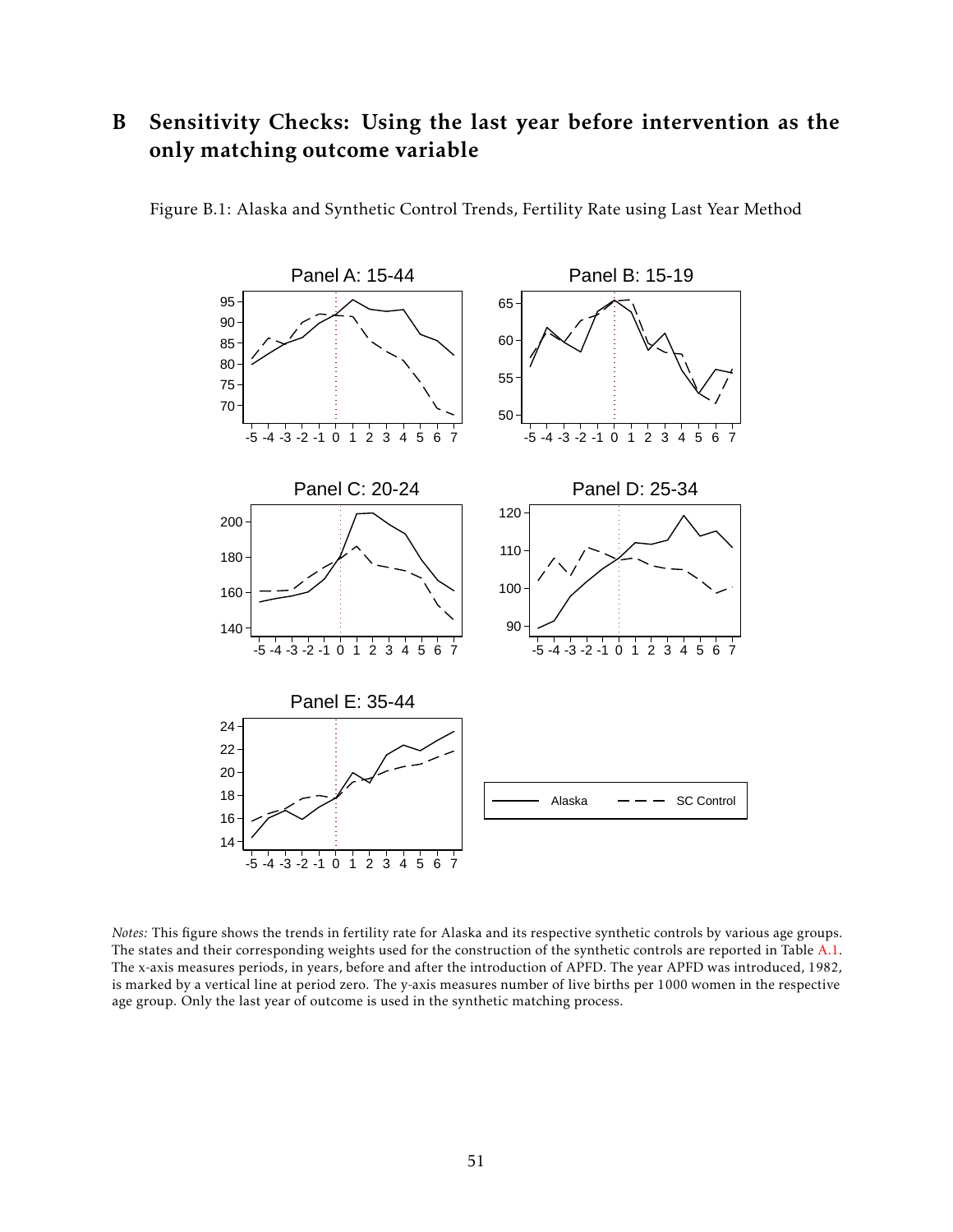

Figure B.2: Comparison of Alaska and Placebo SC Effects, Fertility Rate using Last Year Method

*Notes:* This figure shows the difference in fertility rate between Alaska and its synthetic controls (dashed series), and the differences for all placebo states with respect to its corresponding synthetic controls (gray series). The x-axis measures periods, in years, before and after the introduction of APFD. The year APFD was introduced, 1982, is marked by a vertical line at period zero. The y-axis measures the number of live births per 1000 women in the respective age group. Only the last year of outcome is used in the synthetic matching process.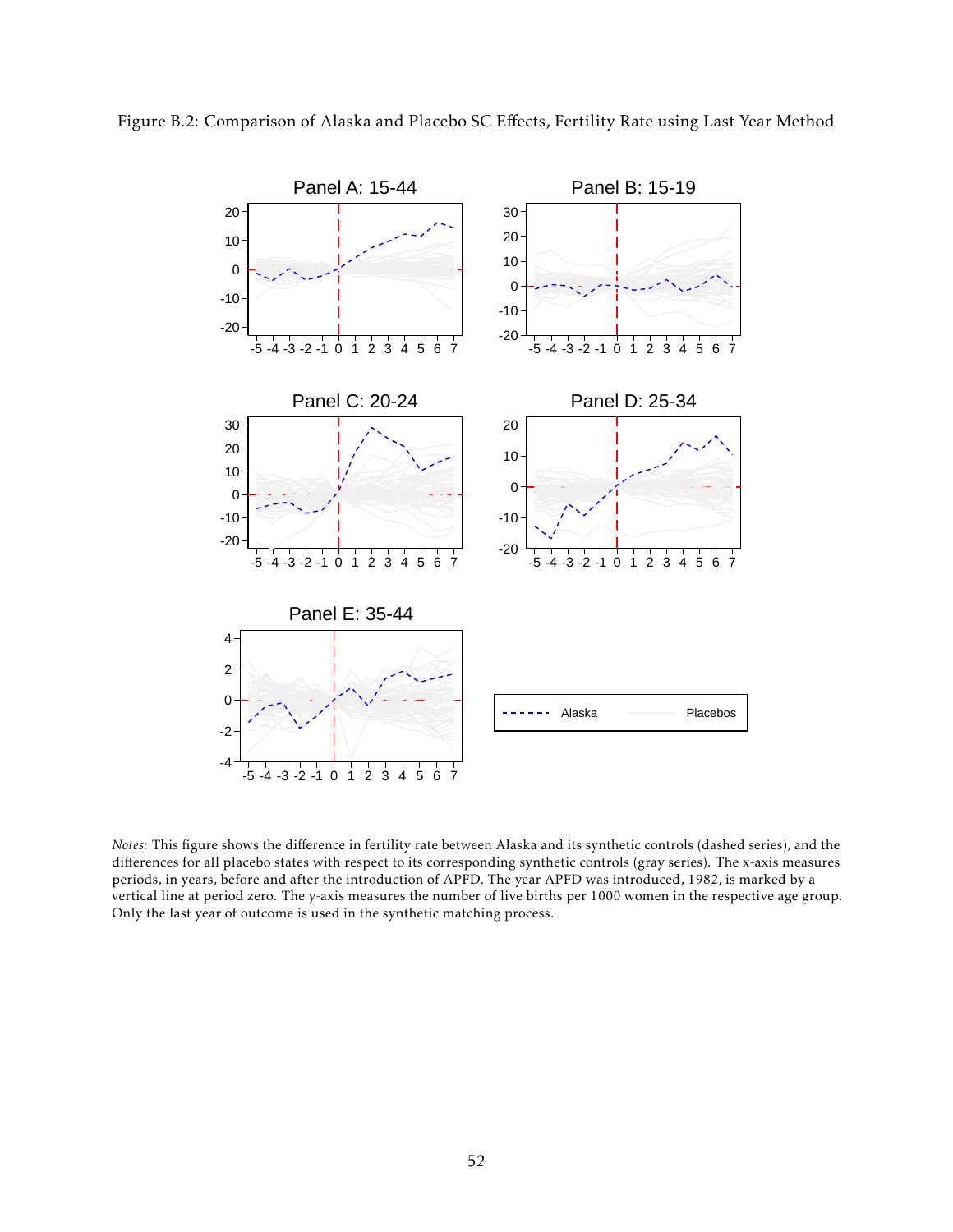

*Notes:* This figure shows the trends in birth spacing for Alaska and its respective synthetic controls by various age groups. The states and their corresponding weights used for the construction of the synthetic controls are reported in Table [A.1.](#page-49-0) The x-axis measures periods, in years, before and after the introduction of APFD. The year APFD was introduced, 1982, is marked by a vertical line at period zero. The y-axis measures the average number of months between two live births for a woman in the respective age group. Only the last year of outcome is used in the synthetic matching process.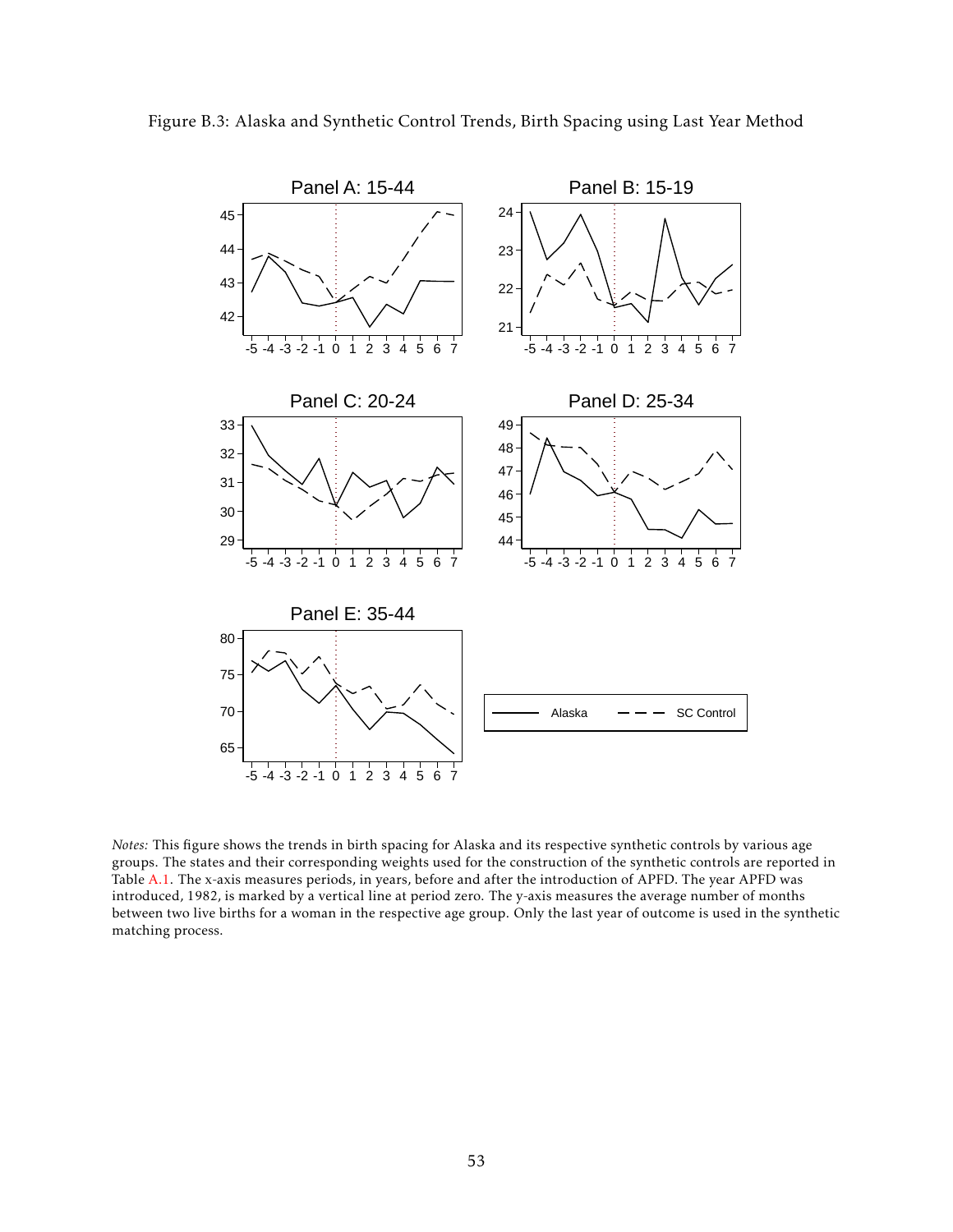

Figure B.4: Comparison of Alaska and Placebo SC Effects, Birth Spacing using Last Year Method

*Notes:* This figure shows the difference in birth spacing between Alaska and its synthetic control (dashed series), and the differences for all placebo states with respect to its corresponding synthetic controls (gray series). The x-axis measures periods, in years, before and after the introduction of APFD. The year APFD was introduced, 1982, is marked by a vertical line at period zero. The y-axis measures the average number of months between two live births for a woman in the respective age group. Only the last year of outcome is used in the synthetic matching process.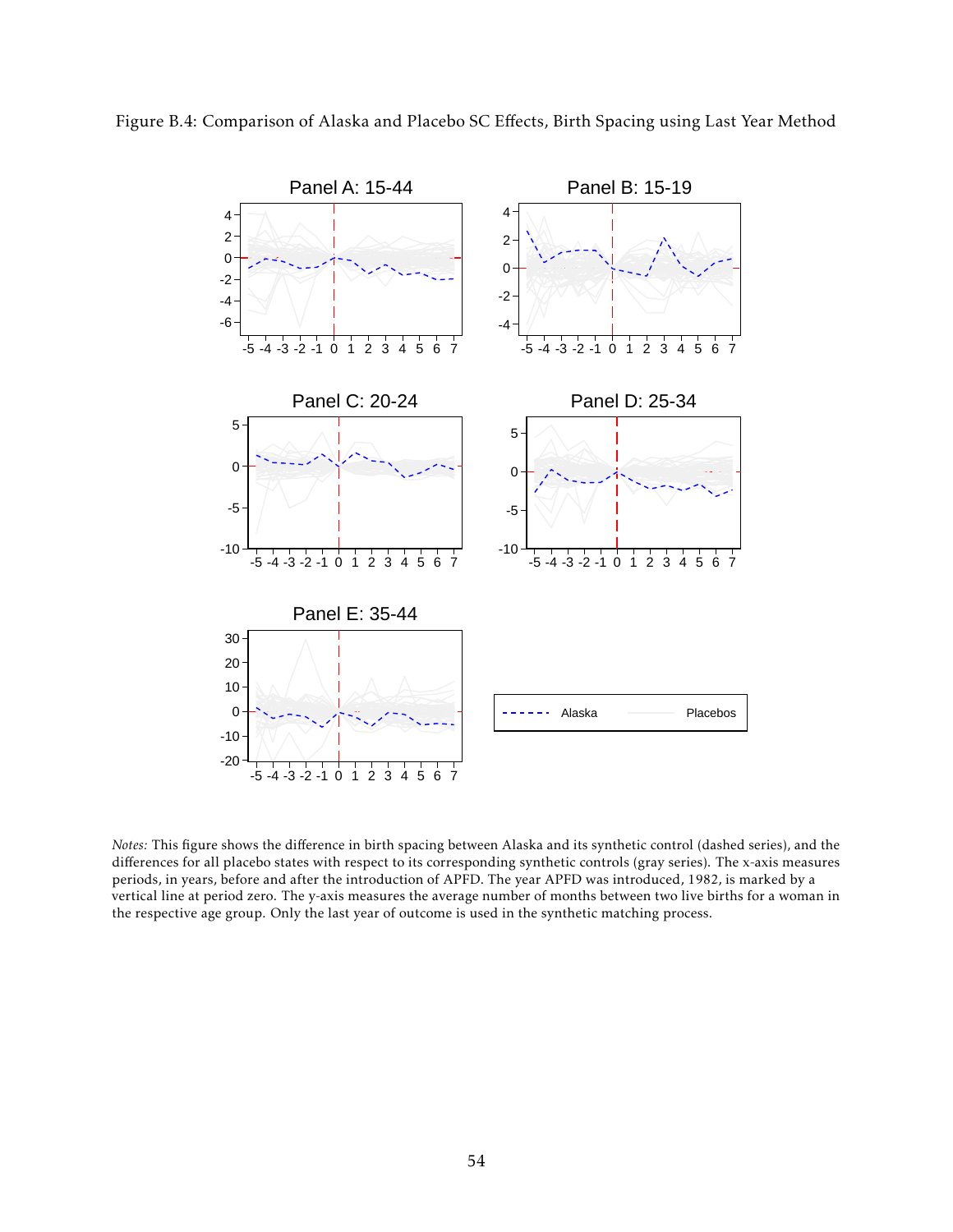Figure B.5: Alaska and Synthetic Control Trend, and Comparison with Placebo SC Effects, Abortion Rate using Last Year Method



*Notes:* Panel A of this figure shows the trends in abortion rate for Alaska and its respective synthetic controls. Panel B shows the difference in fertility rates between Alaska and its synthetic control (dashed series), and the differences for all placebo states with respect to its corresponding synthetic controls (gray series). The states and their corresponding weights used for the construction of the synthetic control for Panel A are reported in Table [A.1.](#page-49-0) The x-axis measures periods, in years, before and after the introduction of APFD. The year APFD was introduced, 1982, is marked by a vertical line at period zero. The y-axis measures the number of abortions per 1000 women in the respective age group. Only the last year of outcome is used in the synthetic matching process.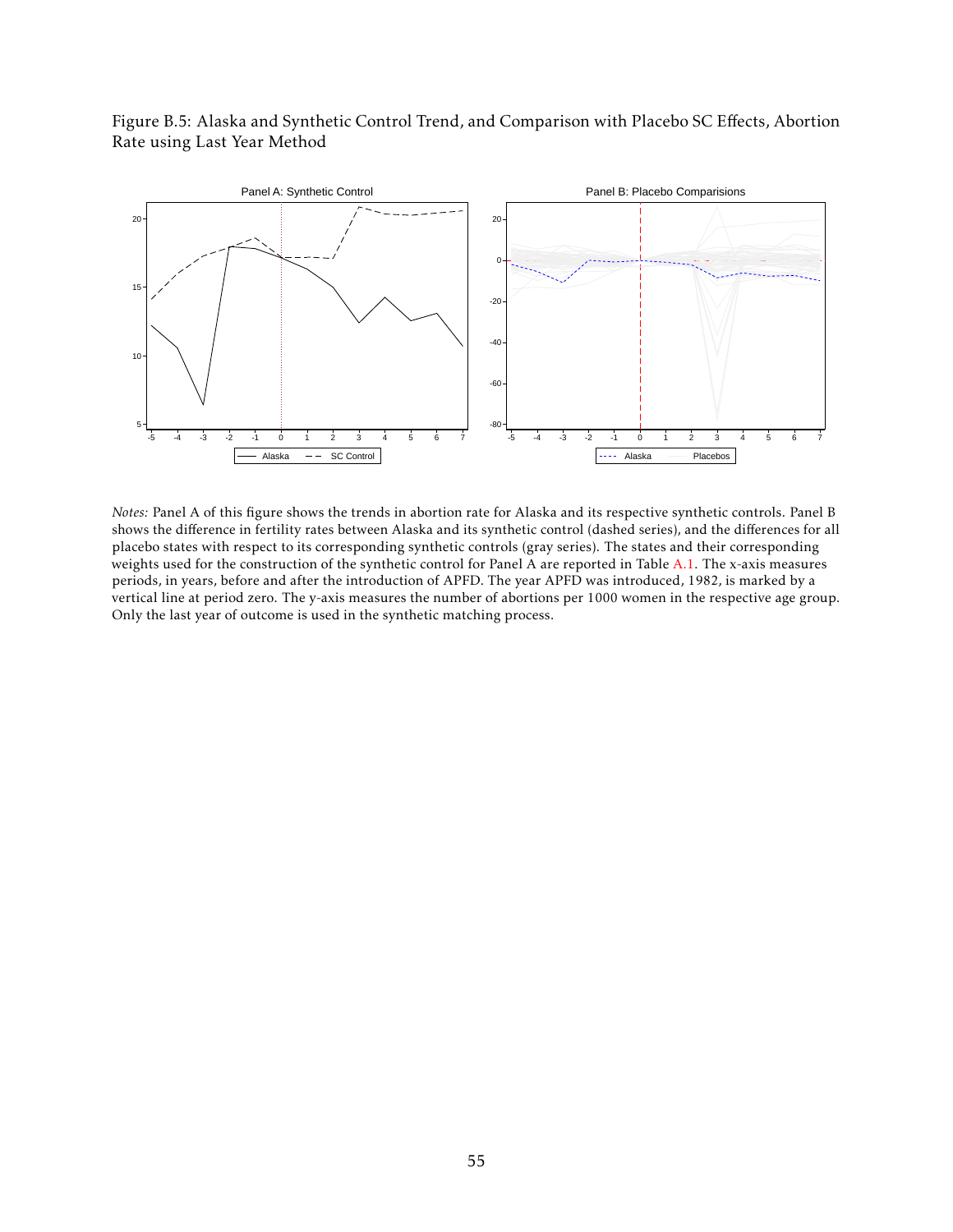|             | Panel A: Fertility Rate |           |                        |           |       |  |
|-------------|-------------------------|-----------|------------------------|-----------|-------|--|
| State       | 15-44                   | $15 - 19$ | $20 - 24$              | $25 - 34$ | 35-44 |  |
| Connecticut | 0.000                   | 0.201     | 0.000                  | 0.000     | 0.000 |  |
| DC          | 0.045                   | 0.371     | 0.000                  | 0.000     | 0.459 |  |
| Hawaii      | 0.000                   | 0.000     | 0.000                  | 0.223     | 0.206 |  |
| Utah        | 0.000                   | 0.000     | 0.000                  | 0.094     | 0.116 |  |
| Wyoming     | 0.955                   | 0.428     | 1.000                  | 0.683     | 0.219 |  |
|             |                         |           | Panel B: Birth-Spacing |           |       |  |
|             | 15-44                   | $15 - 19$ | $20 - 24$              | $25 - 34$ | 35-44 |  |
| California  | 0.000                   | 0.000     | 0.000                  | 0.000     | 0.335 |  |
| Connecticut | 0.000                   | 0.108     | 0.000                  | 0.000     | 0.000 |  |
| DC          | 0.170                   | 0.000     | 0.000                  | 0.172     | 0.072 |  |
| Hawaii      | 0.090                   | 0.469     | 0.233                  | 0.076     | 0.060 |  |
| Minnesota   | 0.283                   | 0.000     | 0.000                  | 0.085     | 0.000 |  |
| Utah        | 0.000                   | 0.000     | 0.102                  | 0.000     | 0.000 |  |
| Washington  | 0.196                   | 0.422     | 0.285                  | 0.023     | 0.000 |  |
| Wyoming     | 0.544                   | 0.000     | 0.380                  | 0.644     | 0.534 |  |
|             | Panel C: Abortion Rate  |           |                        |           |       |  |
| State       | 15-44                   |           |                        |           |       |  |
| California  | 0.365                   |           |                        |           |       |  |
| DС          | 0.007                   |           |                        |           |       |  |
| Wyoming     | 0.628                   |           |                        |           |       |  |

Table B.1: Synthetic Control Weights, Last Year Method

*Notes:* This table presents the weights used to construct the synthetic control for Alaska. Column (1) gives weights for synthetic Alaska for females aged 15-44. Panels (2) - (4) gives weights by age groups 15-19, 20-24, 25-34, and 35-44. Panel A provides weights for controls for study based on fertility rate, Panel B does this for birth spacing, and Panel C does the same for abortion rate. Only the last year of outcome is used in the synthetic matching process. Technical source: Quistorff [and Galiani](#page-28-5) [\(2017\)](#page-28-5).